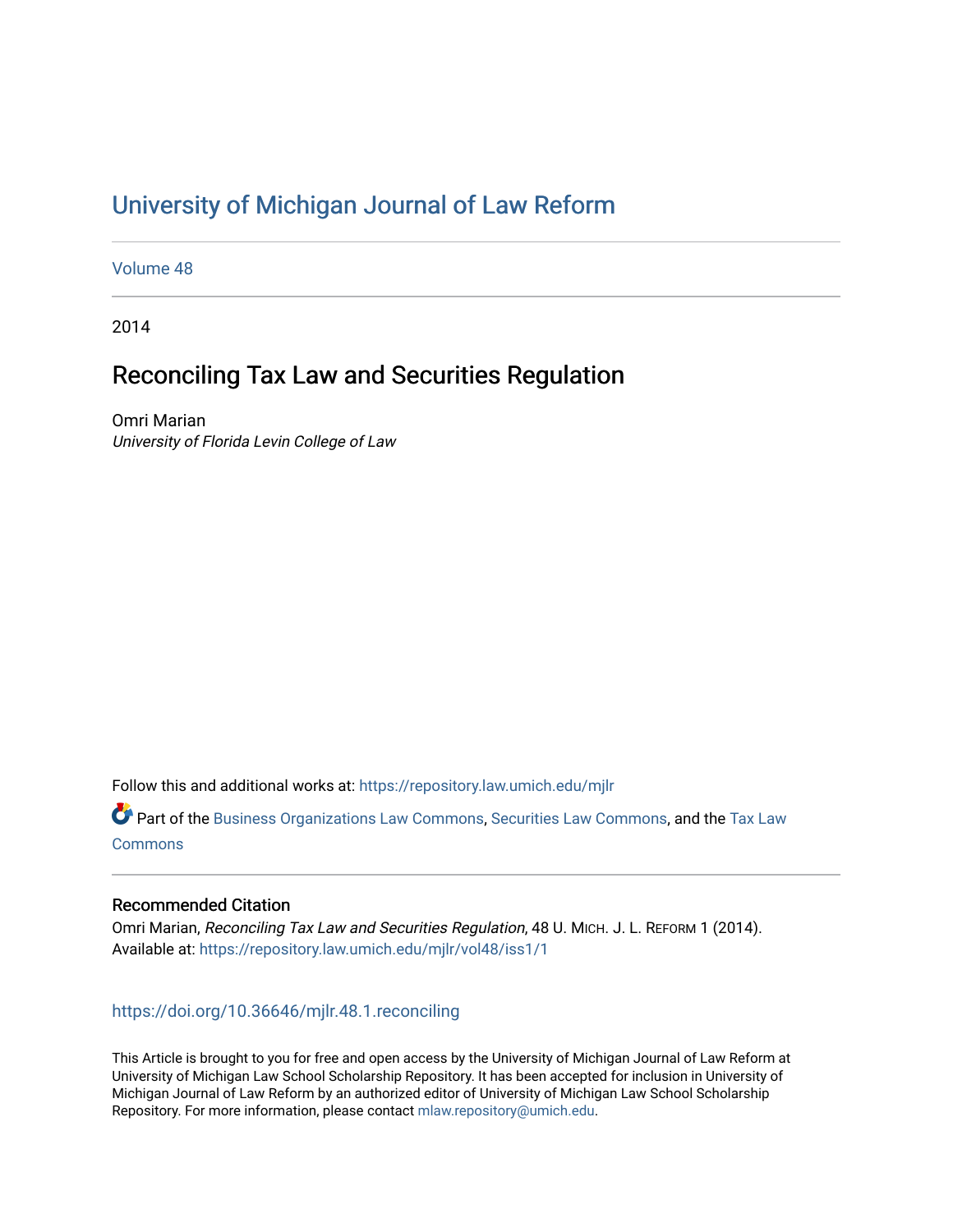#### Omri Marian\*

*Issuers in registered securities offerings must disclose the expected tax consequences to investors investing in the offered securities ("nonfinancial tax disclosure"). This Article advances three arguments regarding nonfinancial tax disclosures. First, nonfinancial tax disclosure practice, as the Securities and Exchange Commission (the SEC) has sanctioned it, does not fulfill its intended regulatory purposes. Currently, nonfinancial tax disclosures provide irrelevant information, sometimes fail to provide material information, create unnecessary transaction costs, and divert valuable administrative resources to the enforcement of largely-meaningless requirements. Second, the practical reason for this failure is the SEC and tax practitioners' unsuccessful attempt to address investors' heterogeneous tax preferences. Specifically, nonfinancial tax disclosure practice assumes the existence of a "reasonable investor" who is also an "average taxpayer," and tax disclosures are drafted for the benefit of this average taxpayer. The concept of an "average taxpayer," however, is not defensible. Third, the theoretical reason for the regulatory regime's dysfunctionality is the misapplication of mandatory disclosure theory to nonfinancial tax disclosure requirements. Mandatory disclosure theory, even if accepted at face value, does not support the current regulatory framework, due to the special nature of tax laws. To remedy this failure, this Article describes the types of tax-related disclosures that mandatory disclosure theory would support. Under the proposed regulatory reform, nonfinancial tax disclosures will only include issuer-level tax items (namely, tax items imposed on the issuing entity) that affect how "reasonable investors" calculate their own individual tax liabilities. Under such a regime, there is no need to rely on the "average taxpayer" construct.*

## INTRODUCTION: APPLE'S BOND OFFERING AS AN ALLEGORY

On May 1, 2013, Apple, Inc. (Apple) made financial history with its \$17 billion bond offering,<sup>1</sup> the largest-ever debt issuance by a

<sup>\*</sup> Assistant Professor of Law, University of Florida Levin College of Law. For helpful guidance, comments and critique, I am grateful to Jennifer Bird-Pollan, Stu Cohen, David Gamage, Joan Heminway, Michael Knoll, Leandra Lederman, Tom Lin, Randle Pollard, Dexter Samida, Doug Shackelford, Danny Sokol, Emily Satterthwaite, and participants in conferences and workshops at the Northwestern University School of Law, the University of Tennessee College of Law, the 2013 SEALS Annual Conference, the 2013 Law and Society Annual Meeting, and the 8th Annual Junior Tax Scholars Workshop. For invaluable research assistance, I am indebted to Gus Gari. Any errors or omissions are my own.

<sup>1.</sup> *See generally* Apple, Inc., Prospectus Supplement (Form 424B2), at S-15 (May 1, 2013) [hereinafter Apple's Prospectus], *available at* http://investor.apple.com/secfiling.cfm?filing id=1193125-13-184506&cik=320193.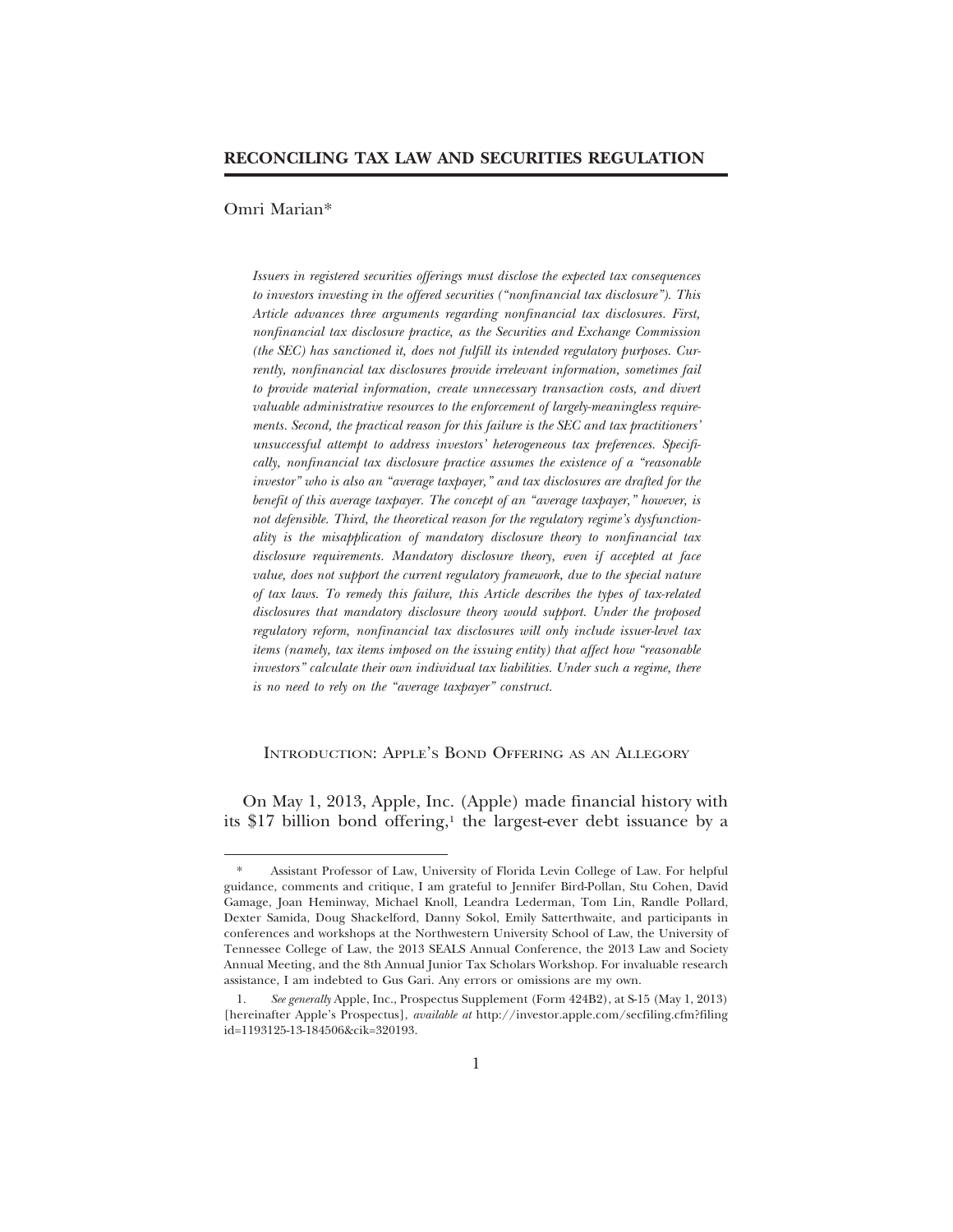non-financial institution at the time.<sup>2</sup> On page S-15 of the offering document is a section titled "Certain U.S. Federal Income Tax Considerations."3 This section provides information concerning the "U.S. federal income tax considerations of the ownership and disposition" of the bonds.4

Issuers in registered securities offerings are required to disclose all information that a reasonable investor would deem material when making an informed investment decision.<sup>5</sup> Since investors care about their after-tax returns on investments, $6$  information about the tax costs associated with an investment could be considered material.7 Indeed, registrants are required to disclose to investors all material tax consequences and to qualify the tax disclosure with an opinion.<sup>8</sup> The tax opinion must address each material tax issue discussed in the disclosure, express a legal conclusion about how the tax law applies to the facts of the particular offering and its effect on investors' tax consequences, and explain the basis

- 3. Apple Prospectus, *supra* note 1, at S-15.
- 4. *Id.*

6. *See* MYRON S. SCHOLES ET AL., TAXES AND BUSINESS STRATEGY 2 (3d ed. 2004) (discussing why taxes influence investment decisions).

<sup>2.</sup> John Balassi & Josie Cox, *Apple Wows Market With Record \$17 Billion Bond Deal*, REUTERS (Apr. 30, 2013), http://www.reuters.com/article/2013/04/30/us-apple-debt-idUS BRE93T10B20130430. In September of the same year, Verizon Communications smashed this record with a \$49 billion bond offering. John Atkins, *Verizon Smashes Record with \$49B, 8- Part Bond Offering*, FORBES.COM (Sept. 11, 2013), http://www.forbes.com/sites/spleverage/ 2013/09/11/verizon-smashes-records-with-49b-8-part-bond-offering/ (last visited Aug. 21, 2014).

<sup>5.</sup> *See* Zohar Goshen & Gideon Parchomovsky, *The Essential Role of Securities Regulation*, 55 DUKE L. J. 711, 741 (2006). The disclosure documents the SEC regulates "disclose information about the companies' financial condition and business practices to help investors make informed investment decisions." SEC, *The Investor's Advocate: How the SEC Protects Investors, Maintains Market Integrity, and Facilitates Capital Information*, http://www.sec.gov/about/ whatwedo.shtml (last visited Aug. 1, 2014); *see also* Goshen & Gideon, *supra*, at 740 (providing SEC disclosure regulations allow for greater "public disclosure" and "leads to fewer instances of asymmetric information between traders" and more informed traders).

<sup>7.</sup> *See, e.g.*, SEC Staff Legal Bulletin No. 19, 2011 WL 4957889 11–13 (Oct. 14, 2011), *available at* http://www.sec.gov/interps/legal/cfslb19.htm (discussing when tax consequences are "material" to investors) [hereinafter SEC Legal Bulletin]; *see also* William B. Barker, *SEC Registration of Public Offerings Under the Securities Act of 1933*, 52 BUS. LAW. 65, 105–06 (1996) (discussing the proper disclosure of federal income tax consequences in registered offering as part of a general discussion on the system of mandatory disclosure, which is intended to deliver investors with "accurate and current information" to support "fair and honest securities market"). At the time of publication, Barker was a Senior Counsel to the SEC's Division of Corporate Finance*.* William B. Barker, *SEC Registration of Public Offerings Under the Securities Act of 1933*, 52 BUS. LAW 65, 65 (1996).

<sup>8.</sup> SEC Regulation S-K, 17 C.F.R. § 229.601(b)(8) (requiring issuers to disclose to investors the "material" tax consequences associated with purchasing, holding and disposing of the offered securities, and to support such disclosure with a legal opinion).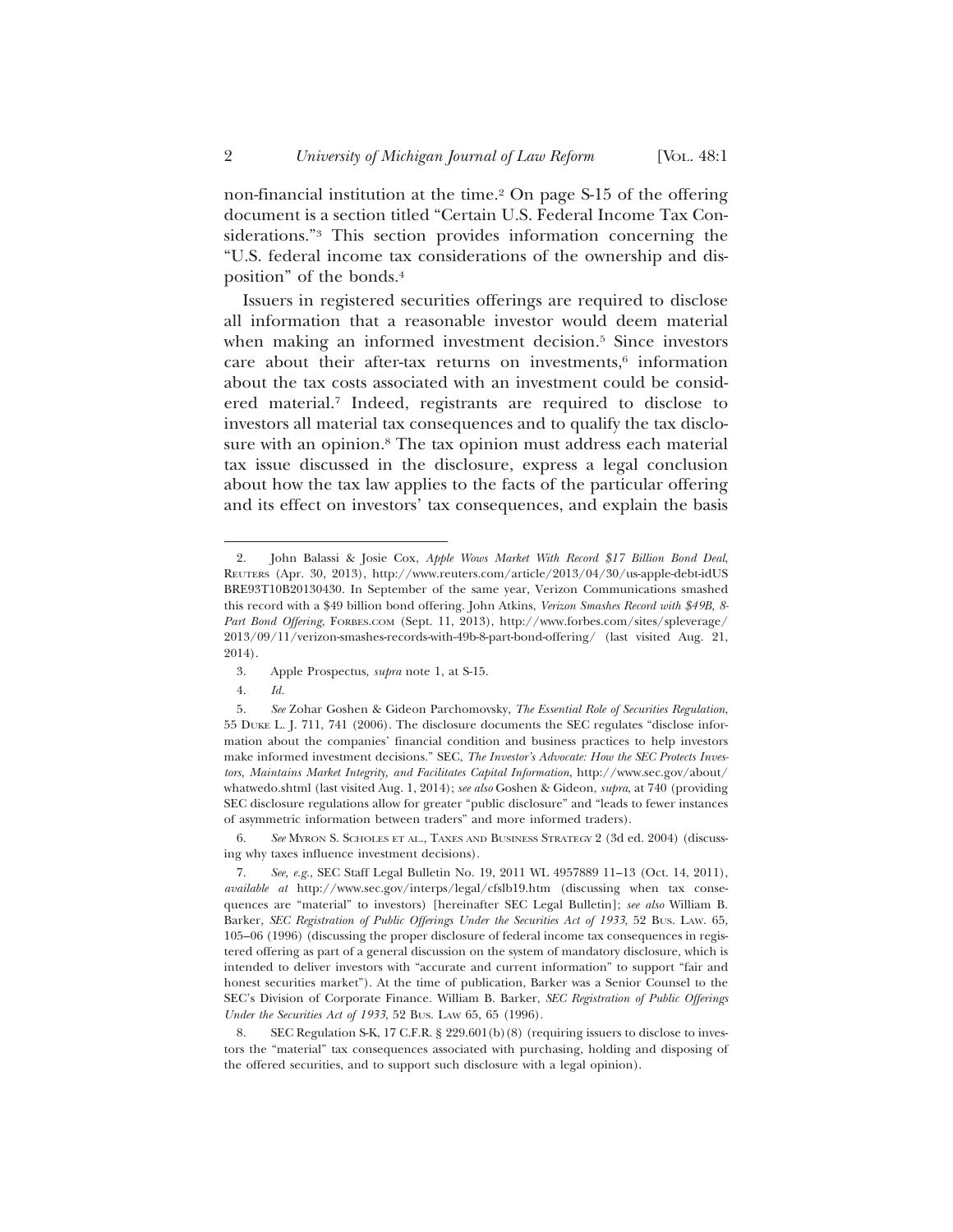for such a conclusion.9 Apple's tax disclosure section responds to this regulatory framework.

This Article suggests, however, that Apple's tax disclosure in the offering document does not provide any information that a "reasonable investor" would deem material. In fact, the disclosure provides little information at all, notwithstanding that the disclosure comprises four densely written pages. Specifically, the third sentence in Apple's tax disclosure makes it clear that any tax consequences discussed therein are only applicable to investors purchasing the bonds in the initial offering.10 Investors in the secondary market received no guidance concerning the tax consequences of investing in the bonds.

In addition, Apple's tax disclosure explicitly excludes certain classes of investors, including—among others—dealers in securities, financial institutions, insurance companies, and other types of institutional investors.11 It is well documented, however, that securities in initial offerings are mostly allocated to the classes of institutional investors excepted from Apple's tax disclosure.12

The result is rather remarkable: Apple's tax disclosure does not describe the tax consequences to the investors that—as a practical matter—are expected to purchase the bonds in the initial offering. The tax disclosure also does not describe the tax consequences to any investor that purchases the bonds in the secondary market. The logical inference is that Apple's tax disclosure section describes tax consequences that are applicable to no one (or at least to only very few). It is hard to imagine, therefore, that Apple's tax disclosure responds meaningfully to the rationales underlying mandatory tax

<sup>9.</sup> SEC Legal Bulletin, *supra* note 7, at 12.

<sup>10.</sup> *See* Apple Prospectus, *supra* note 1, at S-15 ("Except where noted, this summary deals only with a note held as a capital asset by a beneficial owner who purchases the note on original issuance at the first price . . . .").

<sup>11.</sup> *Id.* ("This summary does not address all aspects of U.S. federal income taxes and does not deal with all tax consequences that may be relevant to holders in light of their personal circumstances or particular situations, such as . . . tax consequences to dealers in securities or currencies, financial institutions, regulated investment companies, real estate investment trusts, tax-exempt entities, insurance companies and traders in securities that elect to use a mark-to-market method of tax accounting for their securities.").

<sup>12.</sup> *See* SEC, *Initial Public Offerings: Why Individual Investors Have Difficulty Getting Shares?*, http://www.sec.gov/answers/ipodiff.htm (last visited Aug. 1, 2014). There is ample evidence that institutional investors are allocated most of the shares in IPOs (specifically on so called "hot" IPOs). *See, e.g.*, Jay R. Ritter & Ivo Welch, *A Review of IPO Activity, Pricing, and Allocations*, 57 J. FIN. 1795, 1808–15 (2002); *see also* Reena Aggarwal, Nagpurnanand R. Prabhala & Manju Puri, *Institutional Allocations in Initial Public Offerings: Empirical Evidence*, 57 J. FIN. 1421, 1422 (2002) (finding that "institutions dominate IPO allocations"); Leland E. Crabbe & Christopher M. Turner, *Does Liquidity of a Debt Issue Increase With Its Size? Evidence from the Corporate Bond and Medium-Term Note Markets*, 50 J. FIN. 1719, 1722 (1995) (finding both corporate bonds and medium-term notes "sold primarily to institutional investors").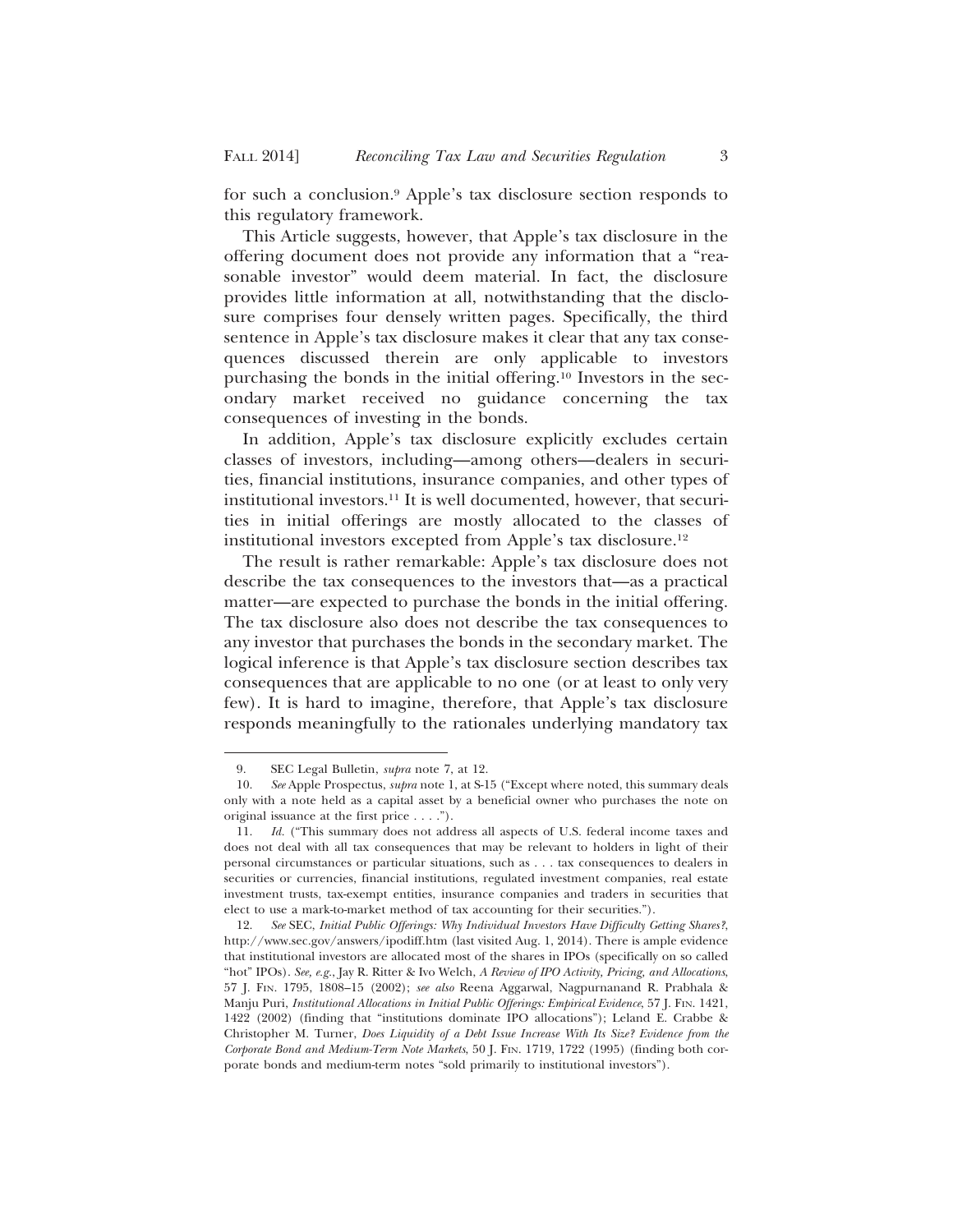disclosure. Nonetheless, Apple's tax disclosure likely meets the formal regulatory requirements applicable to nonfinancial tax disclosures, as interpreted by the SEC.13

Apple is hardly unique. Most issuers limit the applicability of their nonfinancial disclosures to investors purchasing securities in the initial offering.14 At the same time, issuers draft the disclosures to exclude most classes of investors that are expected to participate in the initial offering.15 Non-initial offering documents similarly contain language excluding most classes of investors from the scope of nonfinancial tax disclosure.16 This makes the systemic utility of nonfinancial tax disclosure tenuous.

This Article proceeds as follows: Part I surveys nonfinancial tax disclosure practices to elaborate on the apparent meaninglessness of the regulatory framework. As a practical matter, issuers cannot draft nonfinancial tax disclosures addressing the tax consequences of all reasonable investors since reasonable investors are heterogeneous in their tax preferences.17 To address investors' heterogeneity, issuers assume that all "reasonable investors" are also "average taxpayers" and draft nonfinancial tax disclosures for the benefit of these average taxpayers.18 Part I shows, however, that drafting nonfinancial tax disclosures for the benefit of average taxpayers amounts to a description of tax consequences that rarely (if ever) matter to any investor.

Part II suggests that the "average taxpayer" concept is indefensible for three important reasons. First, any nonfinancial tax disclosure item could theoretically be favorable to one taxpayer but detrimental to another, even if both are "reasonable investors." Significantly, the operation of efficient markets depends, in part, on

<sup>13.</sup> For a discussion of current practices as sanctioned by the SEC, see *infra* Part I.C.

<sup>14.</sup> *See* N.Y. BAR ASS'N TAX SECTION, REPORT ON TAX OPINIONS IN REGISTERED OFFERINGS, 3 (Apr. 4, 2012), *available at* http://apps.americanbar.org/buslaw/tribar/materials/ 20120813000000.pdf [hereinafter N.Y. BAR REPORT].

<sup>15.</sup> *Id.* at 3. ("Accordingly, it is customary for the tax disclosure to (1) clearly state that it does not address the tax consequences to such investors . . . ."). For examples of the exclusion of institutional investors from the scope of the tax disclosure, *see infra* note 70 and accompanying text.

<sup>16.</sup> N.Y. BAR REPORT, *supra* note 154, at 3.

<sup>17.</sup> This would necessitate "writ[ing] a treatise, which in addition to being cumbersome, would be useless (from the perspective of disclosure) at best and misleading at worst." Robert P. Rothman, *Tax Opinion Practice*, 64 TAX LAW. 301, 383 (2010); *see also infra* notes 48–74 and accompanying text.

<sup>18.</sup> N.Y. BAR REPORT, *supra* note 154, at 2 ("Although certain potential investors in a registered offering are subject to special tax rules, the primary target of most tax disclosure in registered offerings is the average investor expected to invest in the offered security or whose vote is being solicited in connection with the offering, necessitating a balance between detail and clarity such that the disclosure can be readily understood by that investor.").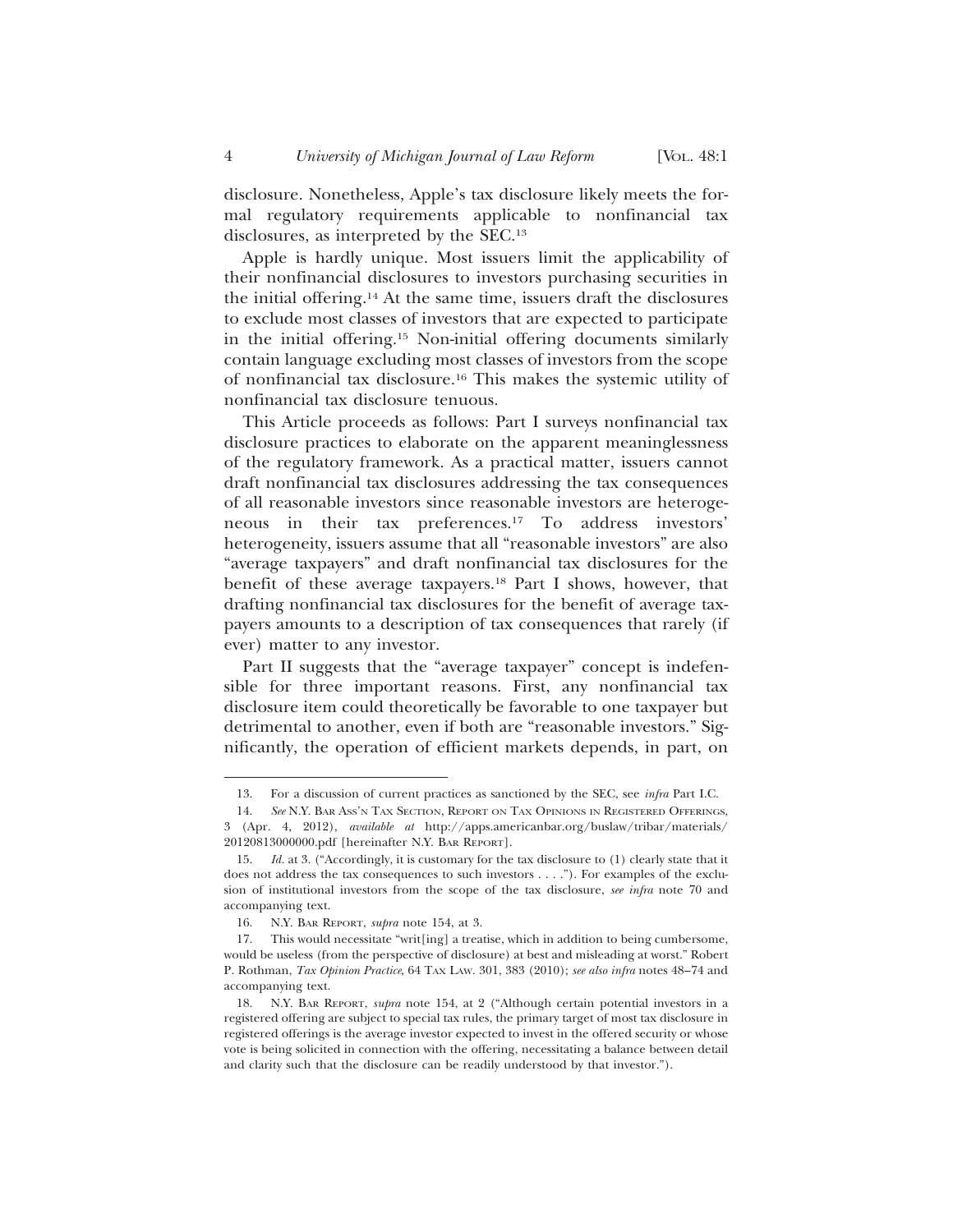assuming that all market participants interpret the same piece of information identically.19 This, however, is not a reasonable assumption in the nonfinancial tax disclosure context. Second, drawing on financial literature, Part II shows that the tax preferences of "average taxpayers" do not impact capital markets' efficient operation.20 Finally, courts have repeatedly implicitly rejected the concept of the average taxpayer.

Part III identifies the theoretical source of the regulatory failure. Mandatory disclosure theory largely guides the SEC's regulatory paradigm and is grounded in the idea that issuers are best positioned to disclose—in the least socially-wasteful manner—relevant facts about the issuing entity to investors who trade based on information.21 In the context of nonfinancial tax disclosure, however, a lot of the material information is either public or found with the investors, not with the issuing entity. Thus, mandatory disclosure theory—even if accepted at face value—does not support the current nonfinancial tax disclosure requirements.

Part IV proposes a remedy to the regulatory failure. Assuming that mandatory disclosure theory will guide securities regulation in the foreseeable future, $22$  Part IV questions which types of nonfinancial tax disclosures the theory requires. Part IV suggests that mandatory disclosure theory only supports the disclosure of a nonfinancial tax item if it is a "dual-level" tax item. A dual-level tax item is an item that meets the following two requirements: (i) it is an issuer-level tax item (meaning, a tax attribute of the issuing entity),

<sup>19.</sup> Eugene E. Fama, *Efficient Capital Markets: A Review of Theory and Empirical Work*, 25 J. FIN. 383, 387–88 (1970) ("[A]ll agree on the implications of current information for the current price and distributions of future prices of each security . . . . And disagreement among investors about the implications of given information does not in itself imply market inefficiency unless there are investors who can consistently make better evaluations of available information than are implicit in market prices.").

<sup>20.</sup> *See* discussion *infra* Part II.B.

<sup>21.</sup> Goshen & Parchomovsky, *supra* note 5, at 755–66 (describing why mandatory disclosure is the method best suited to disseminating necessary information to the market); *see also* Henry T.C. Hu*, Reshaping Capital Markets: Twenty Years On*, 90 TEX. L. REV. 1597, 1614–28 (2012) (describing such policy resulting in what he characterizes as the "intermediary depiction model"); Ronald J. Gilson & Reinier H. Kraakman, *The Mechanisms of Market Efficiency*, 70 VA. L. REV. 549, 638 (1984) (describing the benefits of mandatory disclosure in creating "substantial savings for informed traders by collectivizing some of the costs of acquiring, processing, and verifying information traders had expended"); John C. Coffee, Jr., *Market Failure and the Economic Case for a Mandatory Disclosure System*, 70 VA. L. REV. 717, 733–34 (1984) (describing mandatory disclosure theory as the principal method to reduce social waste and duplication of investor research of investments).

<sup>22.</sup> Joel Seligman, *The Historical Need for A Mandatory Corporate Disclosure System*, 9 J. CORP. L. 1, 8–10 (1983) (describing SEC disclosure regulations developed by mandatory disclosure theorists who believe that mandatory disclosure produces truthful information in the marketplace and deters fraud).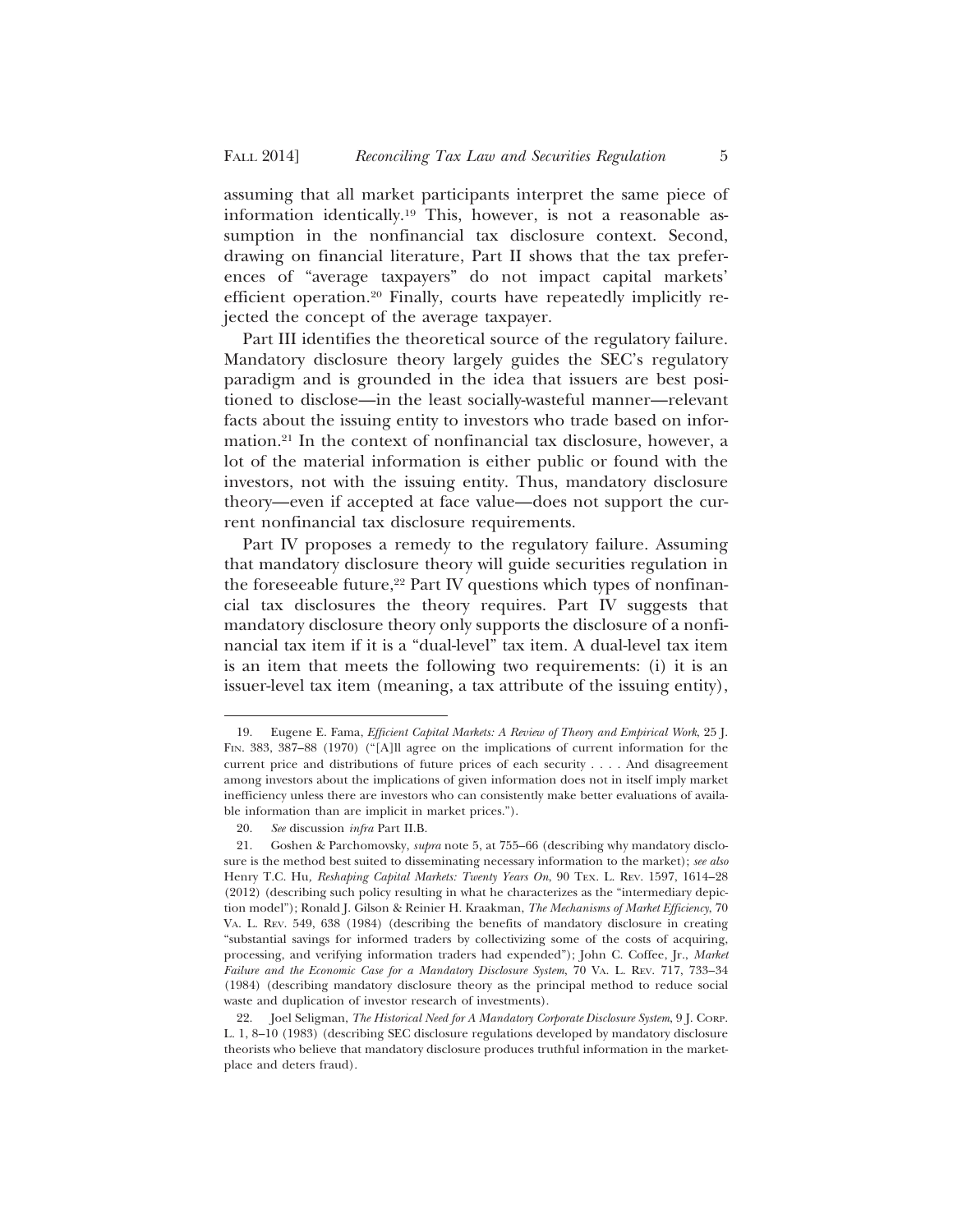and (ii) such item may affect the calculation of investor-level tax liabilities.

The Conclusion calls on investors in registered securities to consult their own tax advisors. Though disclosure documents regularly include this advice, the SEC does not always view it favorably.23 That advice is necessary, however, if mandatory tax disclosure is to enable investors to make informed investment decisions.

Many scholars have harshly criticized the assumptions underlying the efficient operation of capital markets, as well as the mandatory disclosure paradigm, primarily from the point of view of behavioral finance.24 While this body of critique definitely applies in the tax context, it is not this Article's point of view. Rather, this Article argues that the problem with tax disclosure is more fundamental: due to the special nature of tax law, the current nonfinancial tax disclosure framework is not justifiable under the best possible theoretical assumptions that otherwise support mandatory disclosure.

#### I. THE FAILURES OF NONFINANCIAL TAX DISCLOSURES

This Part demonstrates the functional failures of nonfinancial tax disclosure practice in registered securities offerings. Subpart A describes tax disclosure requirements and their intended purpose to support capital market efficiency. Subpart B explains the main hurdle practitioners face when drafting nonfinancial tax disclosures: investors' heterogeneous tax preferences. Subpart C surveys market practices responding to investors' tax heterogeneity and concludes that such practices do not advance market efficiency. Subpart D suggests that such practices are possibly detrimental to market efficiency.

#### *A. Tax Disclosure Requirements and Rationales*

Since the enactment of the 1930s Securities Acts, the SEC's regulatory paradigm has relied on the concept that information

<sup>23.</sup> Robert P. Rothman, *supra* note 17, at 387 ("Recently, the author has encountered (and has heard anecdotal reports that others have encountered) resistance from SEC reviewers to telling people to consult their own tax advisors.")

<sup>24.</sup> *See, e.g.*, Donald C. Langevoort, *Theories, Assumptions, and Securities Regulation: Market Efficiency Revisited,* 140 U. PA. L. REV. 851, 857–72 (1992); *see also* David A. Hoffman, *The "Duty" to Be a Rational Shareholder*, 90 MINN. L. REV. 537, 545–62 (2006); Stephen J. Choi & A.C. Pritchard, *Behavioral Economics and the SEC*, 56 STAN. L. REV. 1, 7–16 (2003); Tom C. W. Lin, *A Behavioral Framework for Securities Risk*, 34 SEA. U. L. REV. 325, 336–49 (2011).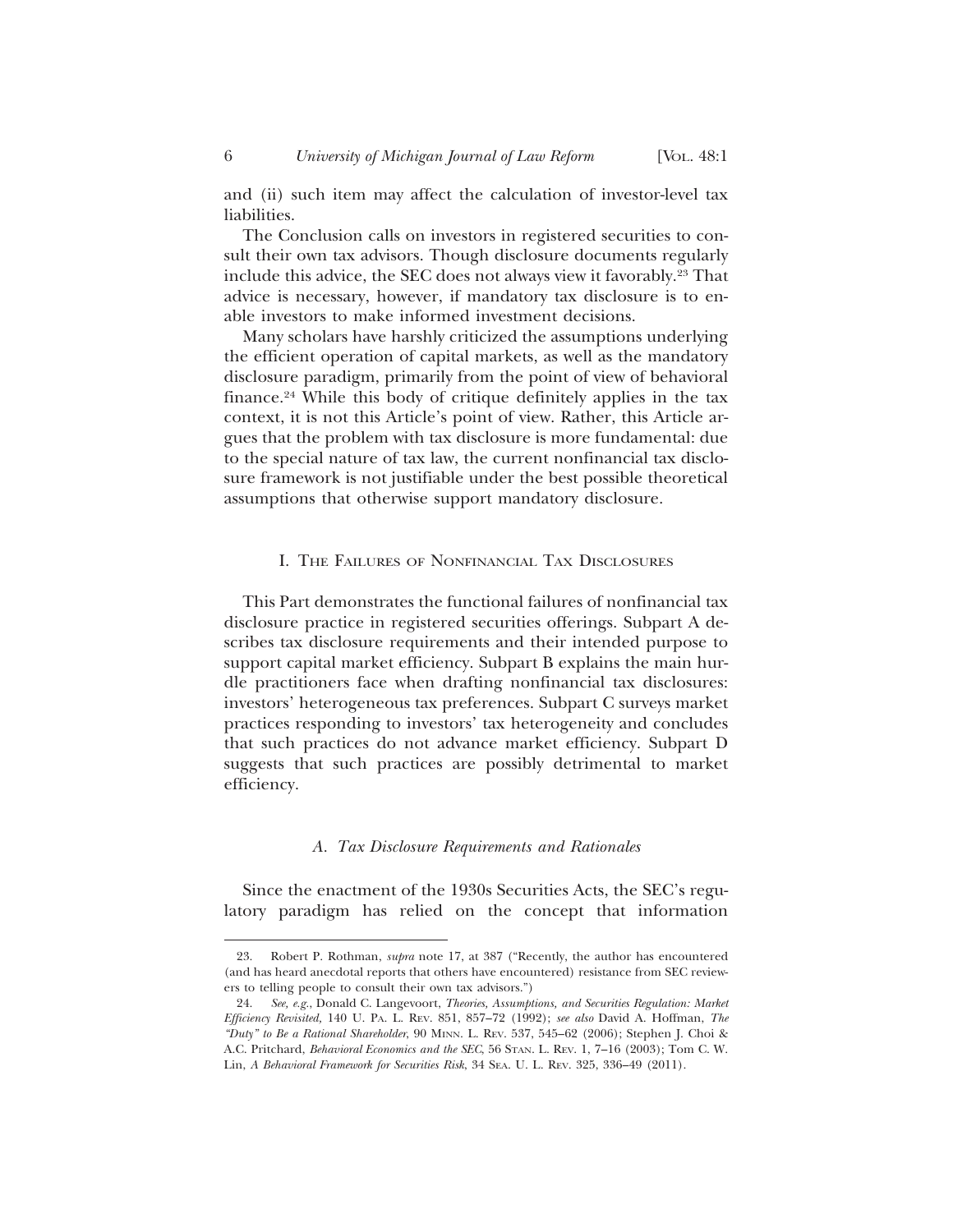disclosure is the cornerstone of an efficient market.25 The emergence and widespread acceptance of the Efficient Capital Market Hypothesis (ECMH) in the 1970s "bolstered the case for [a] robust informational foundation."26 Under the ECMH, an efficient market is one in which securities prices "'fully reflect' available information."27 Thus, information supports accurate pricing of securities in the secondary market and helps prospective investors assess securities prices in the primary market.

Molded with ECMH assumptions as its building blocks, the U.S. securities regulatory regime requires issuers in registered securities offerings to disclose all information that a "reasonable investor" may deem "material" for the purposes of making informed investment decisions.<sup>28</sup> The disclosure must be accurate and concise.<sup>29</sup> Tax information is no exception. Taxes reduce the net return on an investment and may affect investment decisions. A reasonable investor could, therefore, consider the tax costs associated with an investment a material piece of information.30

<sup>25.</sup> *See* Hu*, supra* note 21, at 1614 ("The federal regulation of capital markets and corporations, which began with the enactment of the Securities Act in 1933, has largely been animated by a single philosophy: disclosure"); JOEL SELIGMAN, THE TRANSFORMATION OF WALL STREET: A HISTORY OF THE SECURITIES AND EXCHANGE COMMISSION AND MODERN CORPORATE FINANCE 39–40 (3d ed. 2003) (discussing the Wheat Report that the SEC adopt objective standards regarding registration and disclosure in the formation of the securities laws); Donald D. Langevoort & G. Mitu Gulati, *The Muddled Duty to Disclose Under Rule 10B-5*, 57 VAND. L. REV. 1639, 1639 (2004) (describing disclosure as the "heart" of the federal securities regulatory regime).

<sup>26.</sup> Hu*, supra* note 21, at 1606. *Accord id.* at 1616 ("[ECMH] came to provide a socialscience-based justification for the disclosure paradigm, and strongly influence the paradigm implementation").

<sup>27.</sup> Fama, *supra* note 19, at 384; *see also* Gilson & Kraakman, *supra* note 21, at 549 (describing the process by which information supports efficient markets and arguing the mandatory disclosure is the most efficient way to achieve the necessary dissemination of such information).

<sup>28.</sup> *See, e.g.*, 15 U.S.C. §§ 77k, 771 (1998) (providing causes of action based in untrue or omitted statements of material fact); 17 C.F.R. § 240.12b-2 (2009) ("The term 'material' . . . limits the information required to those matters to which there is a substantial likelihood that a reasonable investor would attach importance in determining whether to buy or sell the securities registered."). For that purpose, information is "material" if "there is a substantial likelihood that a reasonable [investor] would consider it important," a standard that is met when the information at issue alters "the 'total mix' of information made available." TCS Indus., Inc. v. Northway, Inc., 426 U.S. 445, 449 (1976); *see also* Basic Inc. v. Levinson, 485 U.S. 224, 983 (1988) (adopting the *TSC Industries* standard of materiality for the § 10(b) and Rule 10b-5 context).

<sup>29.</sup> *See* 17 C.F.R. § 230.421(d)(2) (requiring issuers to present information "in a clear, concise and understandable manner").

<sup>30.</sup> Notwithstanding that tax information may be material to investors, there is a necessary second-order question: whether the disclosure of tax information should be mandatory or voluntary. The U.S. securities regulatory regime is a mandatory one. In this context, this Subpart asks whether the current framework of mandatory disclosure of nonfinancial tax items supports market efficiency. The Article later questions the contours of the theories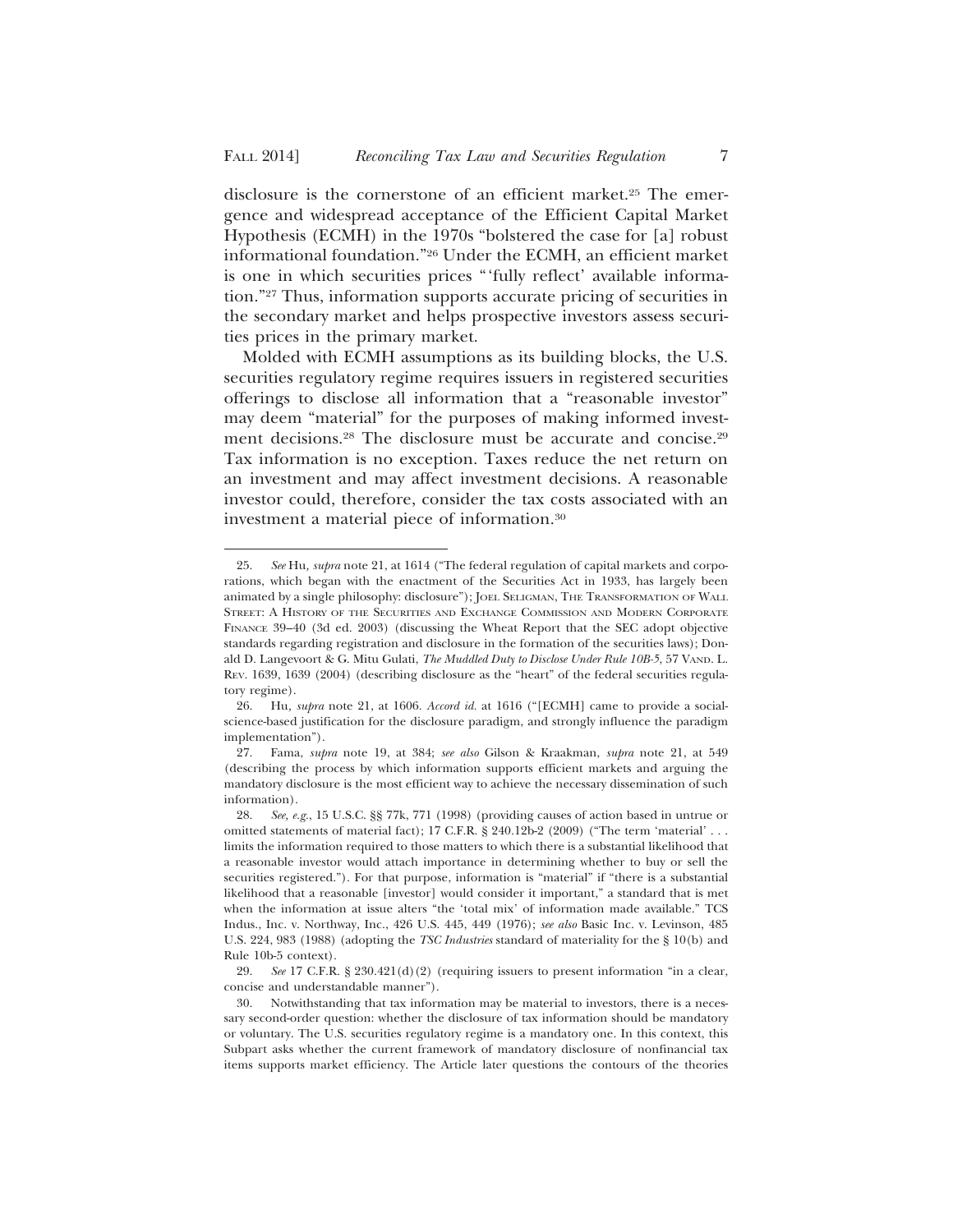Mandated tax disclosures are broadly divisible into two categories: financial and nonfinancial disclosures.31 These are discussed below.

The first category of tax disclosure is financial tax disclosure. A significant expense item that affects the issuer's value or creditworthiness is the issuer-borne taxes; for example, corporate taxes the corporate issuers paid.32 Such considerations affect a reasonable investor's investment decisions.<sup>33</sup> Financial disclosure regulation, primarily Regulation S-X, requires issuers to account for their own income tax expenses in the financial statements.34

Generally, Regulation S-X requires that financial statements disclose the issuer's income tax benefits and expenses and explain why the issuer reported such benefits and expenses at this specific time.35 Additionally, financial statements must disclose the entity's total income at the end of the taxable year and the taxes incurred for the year, including the applicable tax rates and the method the corporation used in computing the taxable amount.36 Regulation S-X discusses little else, instead referencing Financial Accounting Standards Board (FASB) Accounting Standards Codification Topic 740 (entitled "Income Taxes") and directing that tax disclosure statements be consistent with the financial accounting standards therein.37 This Article does not propose any changes relating to financial tax disclosures.38

supporting mandatory disclosure, in order to describe the particular nonfinancial tax items that *should* be mandatorily disclosed to support market efficiency. *See infra* Part III.

<sup>31.</sup> Other than the general rules of nonfinancial tax disclosures, specific nonfinancial tax disclosure rules are applied in specific contexts. For example, mutual fund disclosures must report the *after tax* return to investors. *See* 17 C.F.R. § 230.482(d)(4).

<sup>32.</sup> *See* Richard D. Pomp, *The Disclosure of State Corporate Income Tax Data: Turning the Clock Back to the Future*, 22 CAP. U. L. REV. 373, 408 (1993).

<sup>33.</sup> *See, e.g.,* Notice of Adoption and Amendment to Regulation S-X to Provide for Improved Disclosure of Income Tax Expense, SEC Release No. AS-149, 3 SEC Docket 155 (Nov. 28, 1973) ("The objectives of these disclosure requirements are to enable users of financial statements to understand better the basis for the registrant's tax accounting and the degree to which and the reasons why it is able to operate at a different level of tax expense than that which would be incurred at the statutory tax rate. By developing such an understanding, users will be able to distinguish more easily between one time and continuing tax advantages enjoyed by a company and to appraise the significance of changing effective tax rates. In addition, users will be able to gain additional insights into the current and prospective cash drain associated with payment of income taxes.").

<sup>34. 26</sup> C.F.R. § 210.4-08(h).

<sup>35. 26</sup> C.F.R. § 210.4-08(h)(1).

<sup>36. 26</sup> C.F.R. § 210.4-08(h)(2).

<sup>37. 26</sup> C.F.R. § 210.4-08(h)(3)*.*

<sup>38.</sup> Other scholars have addressed such issues. *See, e.g.*, Linda M. Beale, *Putting SEC Heat on Audit Firms and Corporate Tax Shelters: Responding to Tax Risk with Sunshine, Shame and Strict Liability*, 29 J. CORP. L. 219, 258–60 (2004) (suggesting increased SEC bans to prevent auditors from providing tax services to their clients in the wake of the Enron scandal); Gary A.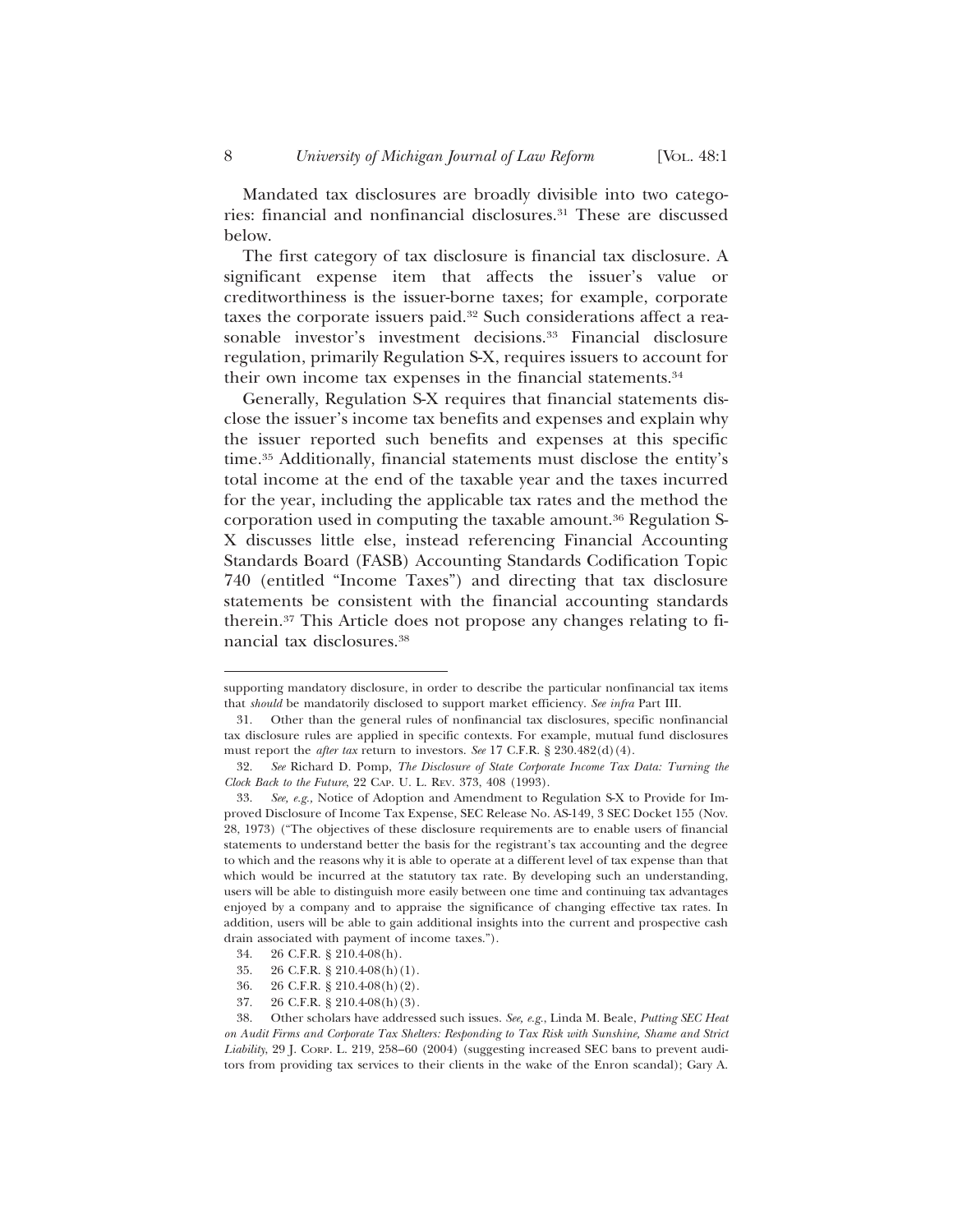The second category of required tax disclosures is nonfinancial tax items, which SEC Regulation S-K Item 601(b)(8) primarily governs.39 Under Item 601(b)(8), registered securities issuers are required to disclose to the investor—and to qualify such disclosure with a legal opinion—all material tax consequences associated with purchasing, holding, and selling the offered securities.40 This includes taxes that investors are expected to pay on their own account (for example, taxes imposed on the investor for dividends received from the issuer). Several additional regulations require the disclosure of other types of nonfinancial tax information.<sup>41</sup> In addition, several basket provisions require the disclosure of any non-enumerated "material" information and thus may apply to nonfinancial tax items if they are material.<sup>42</sup>

While there is no explicit legal requirement to disclose nonfinancial tax consequences that are not "material," the SEC apparently takes the position that such tax consequences must be disclosed (though not necessarily supported by an opinion).43 Indeed, it is standard practice to disclose certain nonfinancial tax items the SEC or tax practitioners consider immaterial.<sup>44</sup> For example, tax consequences associated with holding and selling common stock are not

McGill & Edmund Outslay*, Did Enron Pay Taxes: Deciphering a Corporation's Tax Status Using Financial Statement Information* 9–11 (July 25, 2002) (unpublished manuscript), *available at* http://papers.ssrn.com/sol3/papers.cfm?abstract\_id=320240 (suggesting reforms to gaps between income reporting and a publicly traded corporation's tax status); *see also* Harold S. Peckron, *Watchdogs That Failed to Bark: Standards of Tax Review After Enron* 5 FLA. TAX REV. 853, 908–13 (2002) (highlighting greater scrutiny for tax review standards and suggested reforms for greater disclosure especially relating to tax shelters).<br>39. See SEC Regulation S-K, 17 C.F.R. § 229.

<sup>39.</sup> *See* SEC Regulation S-K, 17 C.F.R. § 229.

<sup>40.</sup> *Id.* § 229.601(b)(8). An alternative for an opinion is an IRS ruling on the matters described in the disclosure. *Id.*

<sup>41.</sup> *See, e.g.*, *id.* § 229.1016(h) (requiring the attachment of tax opinion supporting the tax consequences in M&A transactions); *see also id.* § 230.482(d)(4) (requiring mutual funds disclosure to contain after tax returns to unit holders).

<sup>42.</sup> These basket provisions, or "catch-all provisions," refer to any provisions in the disclosure statements that a "reasonable investor" might deem "material." For example, Rule 10b-5 makes it unlawful to make any material misstatement or the omission of a material fact. *Id.* § 240.10b-5(b). Additionally, Rule 14a-9 has a similar "materiality" standard in the context of proxy statements, making it unlawful to make any written or oral statement in a proxy statement or other communication that is either "false or misleading with respect to any material fact" or "omits to state any material face necessary in order to make statements . . . not false or misleading . . . or necessary to correct any statement." *Id.* § 240.14a-9(a).

<sup>43.</sup> *See* SEC Legal Bulletin*, supra* note 7, at 12 ("In such cases, while the registrant must provide accurate and complete disclosure concerning the tax consequences to investors, it does not have to expertize the disclosure by providing an opinion of counsel or accountant.").

<sup>44.</sup> *See* N.Y. BAR REPORT, *supra* note 14, at 4–5 (stating that "virtually any tax disclosure in a registered offering, whether or not the offering requires a tax opinion, will include a discussion of federal income tax consequences that are not 'material to an investor' as well as other factual information.").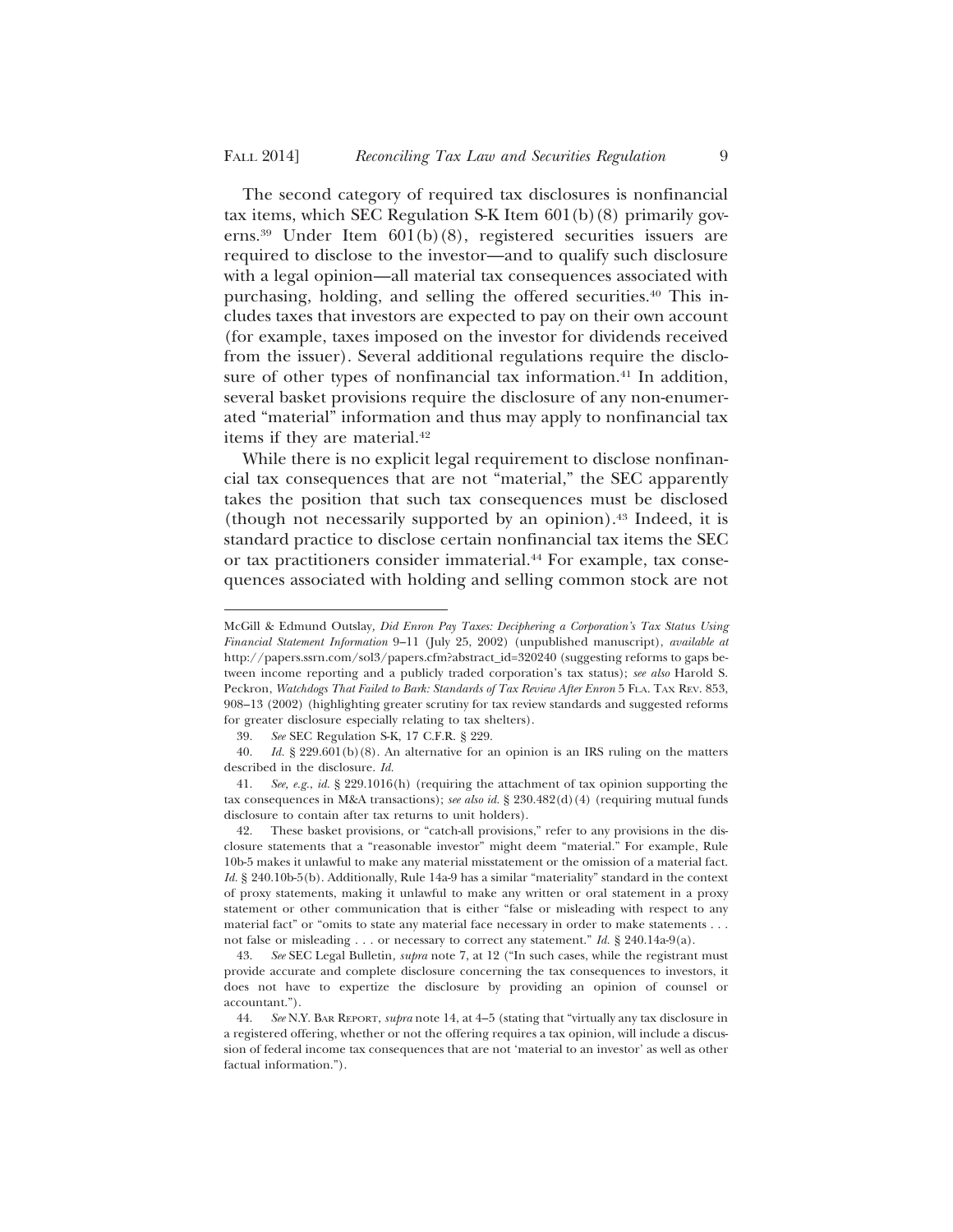considered material.45 Nonetheless, disclosure documents for common stock offerings regularly contain a nonfinancial tax disclosure section.<sup>46</sup> Nonfinancial tax consequences are usually described in a dedicated section of the offering document, titled "Material Federal Income Tax Consequences."47

To summarize, tax disclosure is an integral part of the U.S. securities regulatory framework. Taxes affect the net return on an investment and, therefore, may be material to reasonable investors. Taxes imposed on the issuing entity are part of the issuing entity's financial statements. Taxes imposed on an investor relating to an investment in securities are disclosed in the nonfinancial tax disclosure section. The latter is the focal point of this Article.

# *B. Nonfinancial Tax Disclosures and the Problem of Investors' Tax Heterogeneity*

The nonfinancial tax disclosure requirements put issuers in an impossible position. Even if investors are all "reasonable" and they all invest in the same security, different investors still face different tax consequences from their investments. For example, investors face different tax rates depending on their tax bracket, tax status,<sup>48</sup> or how long they held the security.49 Some investors may have losses

<sup>45.</sup> *See id.* at 5 (noting that "the 'plain vanilla' tax consequences to investors of holding and selling the common stock" are not required to be disclosed because they are not considered "material"). Notwithstanding their immateriality, the tax consequences of "plain vanilla" stock offerings are "typically describe[d]" in offering documents. *Id*.

Id. ("[A]lthough a mere offering of common stock issued for cash does not involve any tax consequences that are 'material' to an investor," the tax disclosure will typically describe the 'plain vanilla' tax consequences for non-U.S. investors of owning and selling the common stock.").

<sup>47.</sup> Other titles used are "Material Federal Income Tax Considerations" and "Material Federal Tax Consequences," among other similar titles.

<sup>48.</sup> For example, while most investors are only taxed upon realization (usually upon the disposition of securities), those who qualify as "dealers" in securities are taxed on a "mark-tomarket" basis. *See* I.R.C. § 475 (all references herein to the IRC or the "Code" are to the Internal Revenue Code of 1986, as amended, 26 U.S.C. § 1986).

<sup>49.</sup> The gain on the disposition of capital asset (such as a publicly trade security) held for a period of more than a year is taxed at long-term capital gains rate (currently fifteen percent for most taxpayers and twenty percent for taxpayers in the top marginal tax bracket), while the gain on the disposition of a capital asset held for a year or less, is taxed at shortterm capital gains rate (which is the same on the ordinary tax-bracket of the taxpayer). I.R.C.  $$1(h).$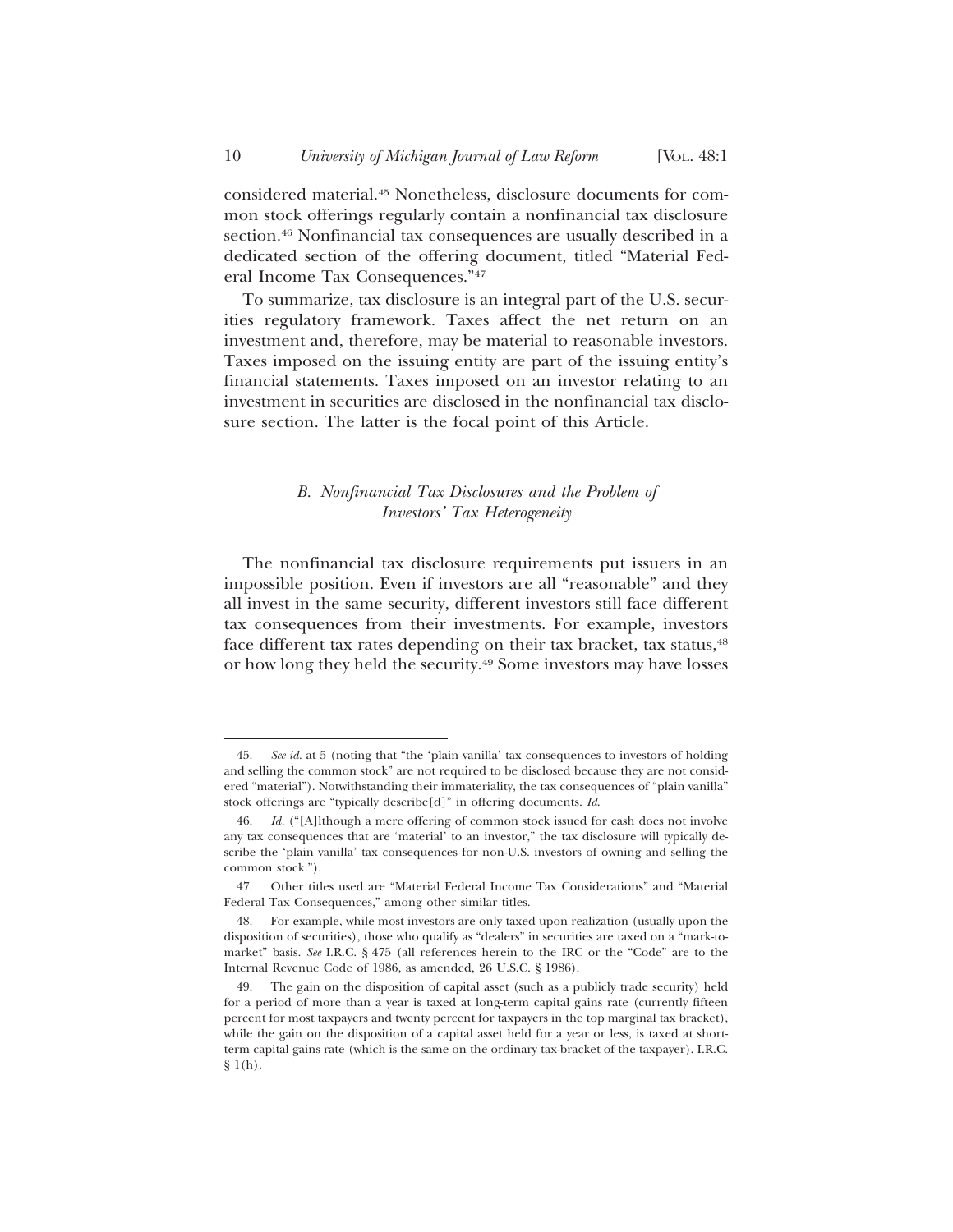they can use to offset gains<sup>50</sup> while others do not have losses or otherwise are unable to take advantage of such losses.<sup>51</sup> Some may face different tax regimes altogether because they are classified as "foreign" or "domestic" taxpayers.52 Investors' classification as "corporations," "individuals," "partnerships,"53 or any other tax law category, inevitably changes their tax consequences.

The sale of common stock in the public market demonstrates the difficulty of drafting tax disclosure for the benefit of a heterogeneous body of taxpayers. Generally, upon disposition of a capital asset, a taxpayer must recognize income in an amount equal to the difference between the amount realized and the taxpayer's tax basis in the asset.54 The tax basis of a publicly traded stock is, in most cases, the amount paid for the stock.<sup>55</sup> While such a rule is easy to describe, including it in a disclosure is meaningless because the rule's application is heavily dependent on each investor's particular tax situation.

As an initial matter, not all investors are taxable upon the disposition of their securities. Certain categories of investors are taxexempt, assuming they meet certain requirements.<sup>56</sup> Different taxexempt statuses carry different requirements. An issuer cannot clearly and concisely describe in the tax disclosure section all the requirements that different types of investors must meet to be granted tax-exempt status. Assume for a moment that all investors are taxable investors; under such circumstances issuers could draft

<sup>50.</sup> Taxpayers calculate their capital gains and losses on a netting basis. I.R.C. § 1222. For example, a taxpayer who realized a long-term capital loss on the disposition of one security will be able to use such loss to shield income from the disposition of another security, which is expected to generate long-term capital gains. A taxpayer with no such loss offset, is expected to carry a heavier tax burden on the disposition of the same security at a gain. In addition, individuals are allowed to offset up to \$3,000 of capital losses against their ordinary income. I.R.C. § 1211(b). Unused capital losses can be carried over to future years (indefinitely), and can be carried back (on a limited basis) to offset capital gains income. I.R.C. § 1212.

<sup>51.</sup> I.R.C. § 172.

<sup>52.</sup> While domestic taxpayers are taxed in the United States on all income from whatever source derived, foreign taxpayers are generally taxed only on income sourced within the United States. I.R.C. §§ 871, 881. In most cases, income from the disposition of stock is sourced at the place of residence of the seller. *See* I.R.C. § 865(a). Thus, income from the disposition of security listed for public trading will be taxed to a U.S. resident, but exempt to a foreign resident.

<sup>53.</sup> Different types of entities may face different tax rules. Thus the entity classification of an investor can affect the tax results. *See* discussion *infra* note 230 and accompanying text.

<sup>54.</sup> I.R.C. § 1001(a).

<sup>55.</sup> *See* I.R.C. § 1012(a).

<sup>56.</sup> Multiple types of entities that qualify for tax-exempt status actively participate in financial markets such as pension funds, university endowments, charitable organizations, governmental entities, and so on.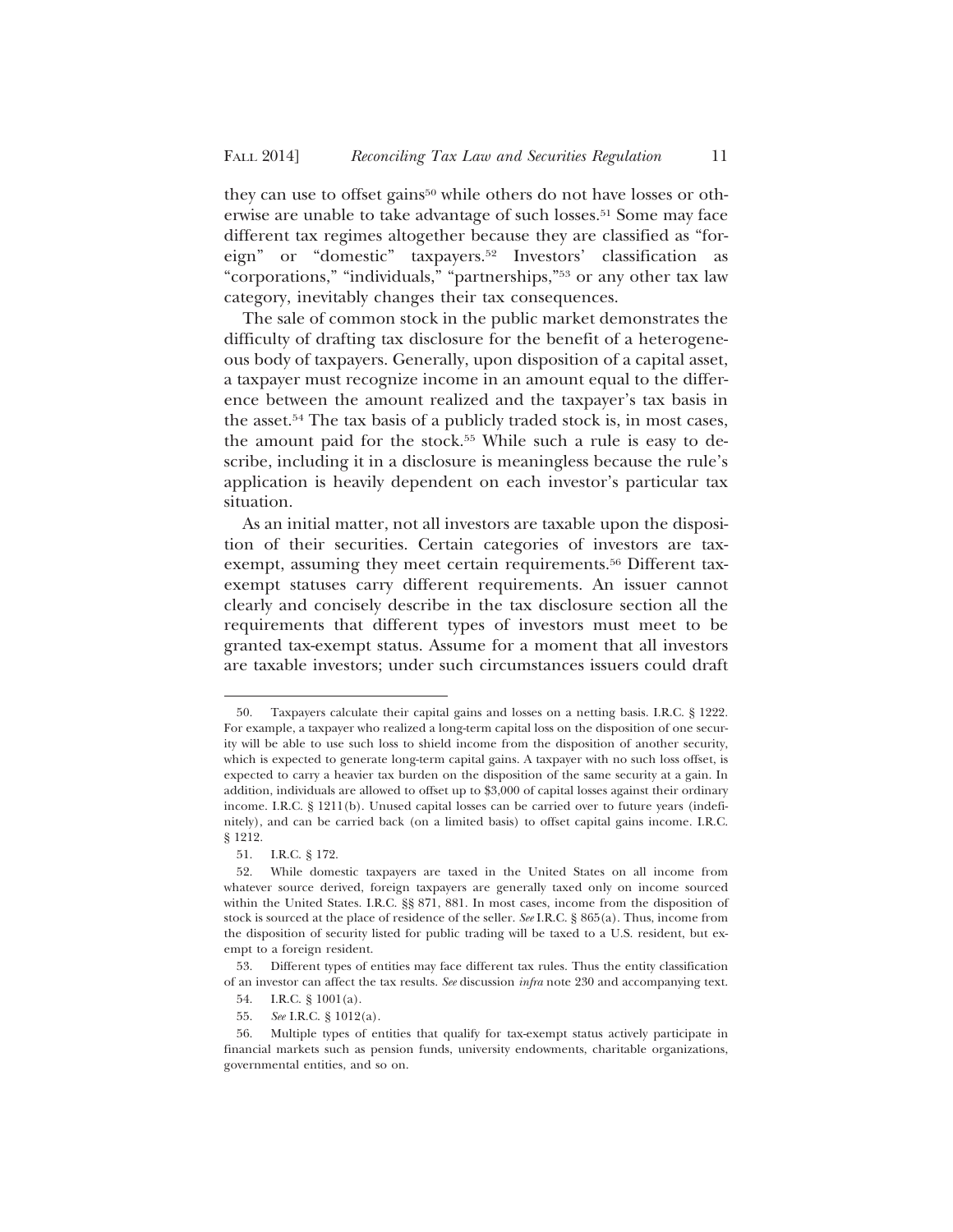a disclosure under that assumption.57 Drafters can add qualifying language to exclude tax-exempt taxpayers from the scope of the disclosure.58

However, excluding tax-exempt investors from the scope of the disclosure does not make the drafting task easier. Gains from the sale of a capital asset (such as publicly-traded stocks) are subject to various tax rates. Capital gains are taxed at preferential rates, provided the security was held for longer than a year.59 If the security is held for one year or less, then the investor's gains are considered short-term capital gains and taxed at the investor's marginal tax rate.60 An issuer drafting a disclosure cannot know how long an investor will hold the stock before selling it. A disclosure addressing such an issue must take an algorithmic approach: "If your holding period in the stock is 'X,' then the tax consequence is 'Y;' if your holding period is 'N,' then the tax consequence is 'M,'" and so on. Practitioners sometimes use this approach, which substantially complicates disclosure drafting.61

Even if one further simplifies by assuming that all investors purchase and sell the security on the same day, not all investors face the same tax consequences. Drafting remains difficult since different types of taxable investors face wholly different tax regimes. For example, dealers in securities must mark-to-market their securities each year and pay tax to the extent the securities appreciated in

<sup>57.</sup> Not all investors are necessarily taxable investors because tax-exempt investors are major players in the U.S. securities markets. For example, a recent Goldman Sachs survey suggests that nontaxable retirement funds own as much as seventeen percent of the entire value of the U.S. equity market. *See* DAVID J. KOSTIN ET AL., Goldman Sachs, 2013 U.S. EQUITY OUTLOOK: SELECTIVITY SEEKING GROWTH 17 fig. 24 (Nov. 28, 2012), *available at* http://www .mauldineconomics.com/images/uploads/overmyshoulder/Goldman\_Sachs\_-\_US\_Equity\_ Outlook.pdf. Pension funds also own six percent of the total U.S. bond market. *Id.* at 19 fig. 31. On the whole, as recently as 2003, institutional investors controlled over 59.2 percent of the equity market (\$7.97 trillion) versus 28.4% (\$376 billion) in 1980. Thomas J. Chemmanur et al., *The Role of Institutional Investors In Seasoned Equity Offerings*, 94 J. FIN. ECON. 384, 385 (2009). These institutions included multiple types of tax-exempt investors, such as university endowments, pension funds, and governmental entities.

<sup>58.</sup> Carve-outs and qualifications are explicitly allowed under the regulations, as long as the tax opinion qualifying the disclosure clearly describes such carve-outs. *See* SEC Regulation S-K, 17 C.F.R. § 229.601(b)(8) ("Such tax opinions may be conditioned or may be qualified, so long as such conditions and qualifications are adequately described in the filing.").

<sup>59.</sup> *See* discussion *supra* note 49 and accompanying text.

<sup>60.</sup> *See supra* note 49.

<sup>61.</sup> *See, e.g.*, Groupon, Inc., SEC Registration Statement: Material United States Federal Tax Consequences 133 (Form S-1) (Aug. 10, 2011) ("Upon the sale or other disposition of our Class A common stock, you will generally recognize capital gain or loss equal to the difference between the amount realized and your adjusted tax basis in such stock. Such capital gain or loss will generally be long-term capital gain or loss *if your holding period in respect of the stock is more than one year*." (emphasis added)) [hereinafter Groupon Registration Statement]*.*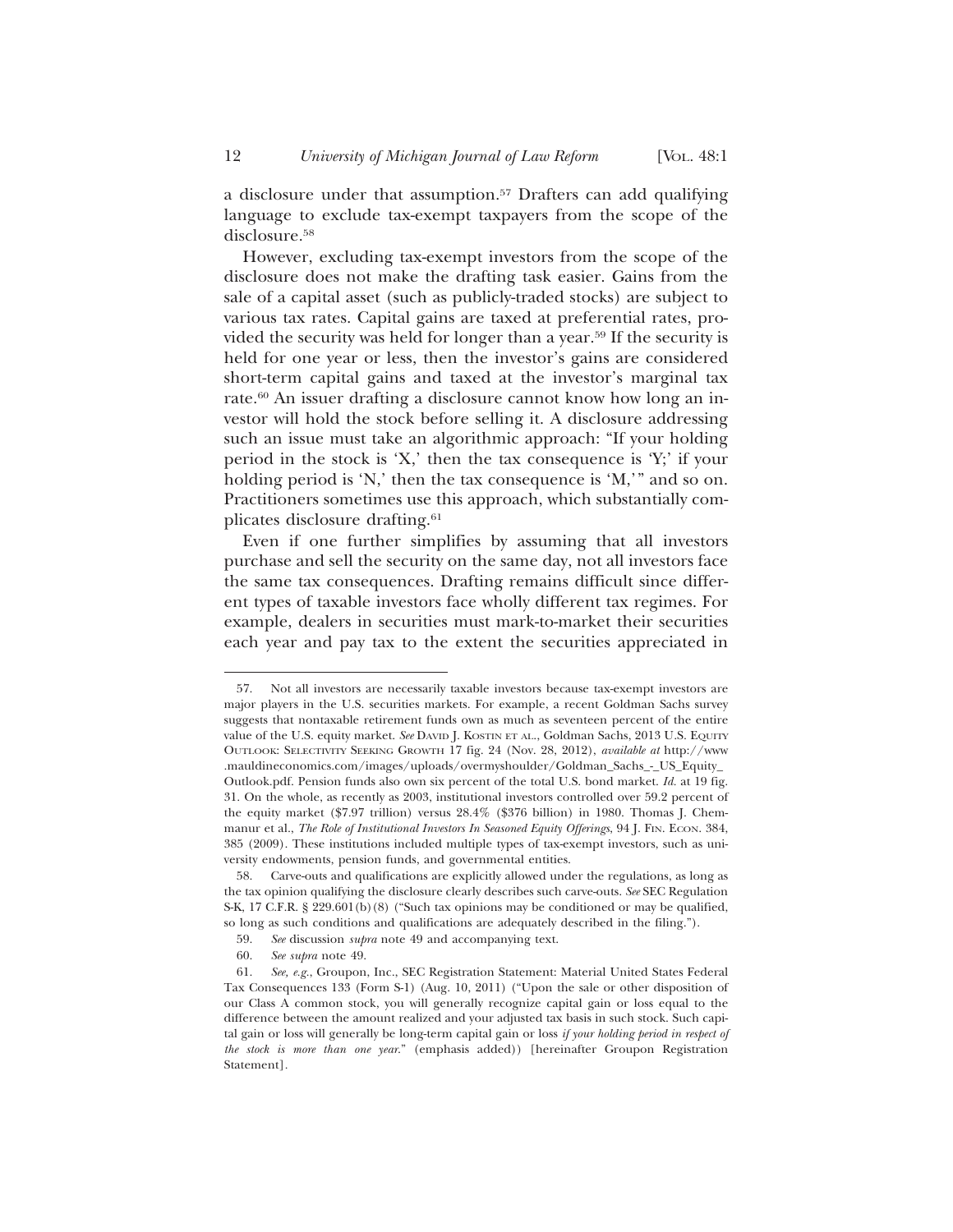value,<sup>62</sup> regardless of whether the securities are sold.<sup>63</sup> When dealers eventually sell the securities, they make adjustments to account for gains or losses previously recognized under the mark-to-market method.64 Thus, the taxable gain to a dealer is necessarily different than the taxable gain of non-dealers who sold the securities at the same time, for the same price.

Dealers in securities are only one example of many particularly classified taxpayers who are subject to unique tax rules.65 In order to make a tax disclosure accurate, issuers must theoretically disclose the different tax consequences different types of investors face. It is doubtful that such a disclosure could be made "concise."

The description above is only the tip of the iceberg and does not discuss innumerable issues that may cause investors' tax preferences to diverge. The bottom line, however, is clear: the tax consequences of securities investments vary among investors, even if all are "reasonable investors," and even if one makes numerous simplifying assumptions.

### *C. The Market-Created Construct of the "Average Taxpayer"*

Practitioners, obviously, cannot draft tax disclosures that explain all conceivable tax consequences and account for each investor's particular tax position. This would necessitate "writ[ing] a treatise, which in addition to being cumbersome, would be useless (from the perspective of disclosure) at best and misleading at worst."66

In the face of overwhelming tax heterogeneity, a practical drafting approach was needed. A recent New York State Bar Association (NYSBA) report articulated the Tax Bar position that "the primary target of most tax disclosure in registered offerings is the *average*

<sup>62.</sup> Generally, under a mark-to-market (MTM) method of accounting a taxpayer is deemed to have sold the asset subject to MTM for the asset's fair market value (FMV) at the end of the taxable year. The taxpayer then recognized gain or loss equal to the difference between the FMV of the asset and the taxpayer's basis in the asset. The taxpayer's basis is consequently adjusted to account for the deemed sale. For example, assume a dealer in securities bought a share for \$10 on Day One of Year One. On the last day of Year One the share's FMV is \$12. The dealer is deemed to sell the stock on the last day of Year One and immediately repurchase it for the share's FMV. Thus, the dealer must recognize gain of \$2 in Year One (\$12 FMV minus a basis of \$10). As of Day One of Year Two the dealer's new basis in the stock is \$12.

<sup>63.</sup> *See supra* note 48 and accompanying text.

<sup>64.</sup> *See id*.

<sup>65.</sup> Other types of investors subject to specific taxation rules include, *inter alia*, Real Estate Investment Trusts (REITs), Regulated Investment Companies (RICs), insurance companies, and tax-exempt investors.

<sup>66.</sup> Rothman, *supra* note 17, at 383.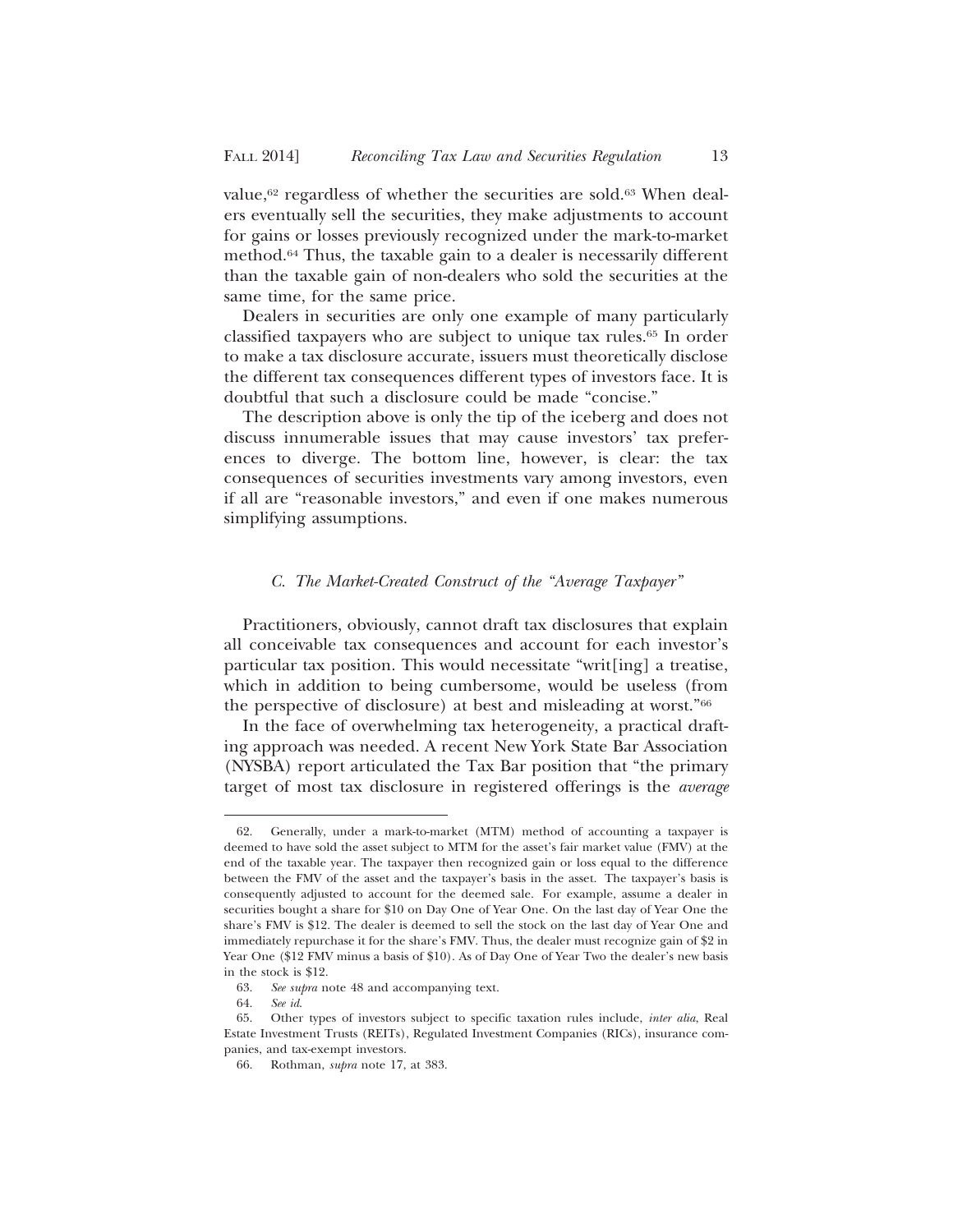investor expected to invest in the offered security."67 Practitioners draft investor-level tax disclosures for the benefit of an imaginary investor facing average tax consequences. This Article refers to this market-created construct as the "average taxpayer."68 The "average taxpayer" construct lacks an official definition and is created using elimination. In practical terms, the average taxpayer-investor represents what remains after accounting for all the limiting language and qualifications regularly used in disclosure statements.

The market pares down the body of investors and their tax concerns to reach the "average taxpayer" in three ways: (1) limiting the personal scope of investors to "average" taxpayers; (2) limiting the substantive scope of taxes described to "average tax consequences" that "average taxpayers" face; and (3) limiting the scope of investors' reliance (allowing taxpayers to rely on the disclosure only to the extent that the tax consequences described are indeed "average"). The following discussion shows that the three qualifications functionally remove most of the significance from nonfinancial tax disclosures.

## 1. Limiting the Personal Scope of Nonfinancial Tax Disclosures

The most obvious way issuers limit the scope of nonfinancial taxdisclosures is excluding certain "non-average" taxpayers from the disclosure's application. Issuers do so in two ways. First, in initial offering disclosures, issuers almost always limit the disclosure's applicability to investors who purchased the securities in the initial offering.69 Second, in both initial and non-initial offerings, as well as periodic disclosure documents, disclosures are made expressly inapplicable to certain types of "sophisticated investors" who are subject to unique tax rules (generally, institutional investors).<sup>70</sup> For

<sup>67.</sup> *See* N.Y. BAR REPORT, *supra* note 14, at 2 (emphasis added).

<sup>68.</sup> The N.Y. Bar Report does not use the term "average taxpayer." Rather, it refers to the "average" tax consequences a "reasonable investor" faces. This Article does not use the term "average investor" in order to avoid confusion with the term "reasonable investor."

<sup>69.</sup> *See, e.g.*, Third Point Reinsurance Ltd., SEC Registration Statement: Certain Tax Considerations (Form S-1), 171 (Jul. 15, 2013); *see also* Stock Building Supply Holdings, Inc., SEC Registration Statement: Certain U.S. Federal Income Tax Considerations to Non-U.S. Holders (Form S-1), 125 (Jun. 14, 2013) ("The following is a discussion of certain U.S. federal income tax consequences of the purchase, ownership and disposition of our common stock . . . in this offering."); *see also*, SFX Entertainment, Inc., SEC Registration Statement: Material United States Tax Considerations for Non-United States Holders of Common Stock (Form S-1), 128 (Jun. 25, 2013).

<sup>70.</sup> *See, e.g.*, Sophiris Bio Inc., *SEC Form S-1: United States and Canadian Income Tax Considerations*, 125 (Feb 15, 2013); *see also* Third Point Reinsurance Ltd., SEC Registration Statement: Certain Tax Considerations (Form S-1), 171 (Jul. 15, 2013).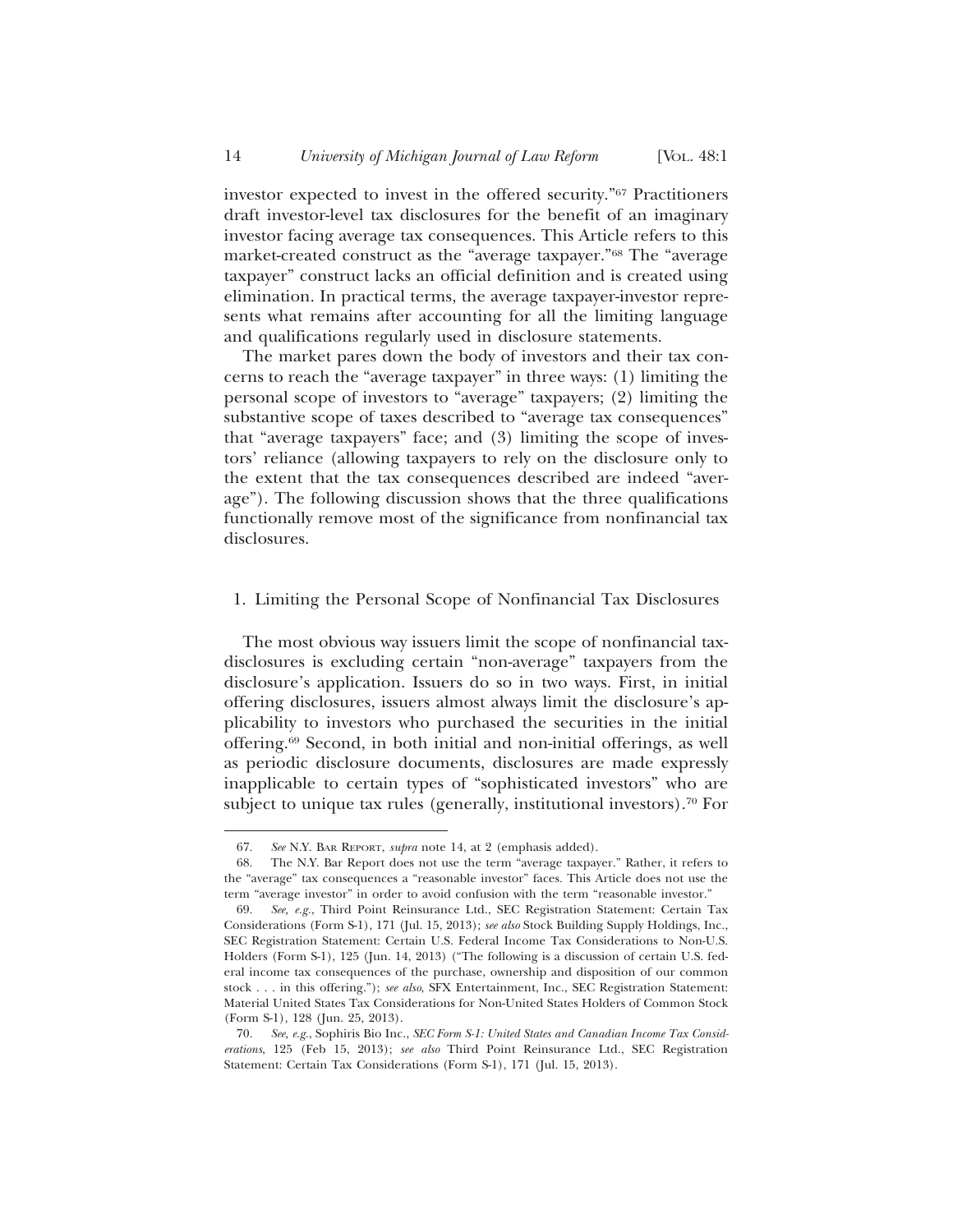example, excluded investors include insurance companies that face specific tax rules applicable only the insurance industry.<sup>71</sup> Also excluded are Real Estate Investment Trusts (REITs),72 Regulated Investment Companies (RICs),73 dealers in securities,74 and other entities the Internal Revenue Code (IRC) specifically defines.75

On its face, this exclusionary approach fails to meet the basic requirement that disclosures address the material tax consequences for reasonable investors. While the identity of the reasonable investor remains elusive,76 it is clearly a generic term, intending to represent "the idealized, utility-maximizing person from neoclassical economic theory."77 Excluding specific types of investors, the disclosure no longer addresses all material tax information. Any taxpayer facing "non-average" tax consequences may nevertheless count as a "reasonable investor," yet the tax consequences material to such an investor are not described in the disclosure.

For example, a very limited number of investors are able to participate in initial offerings; most purchase and trade in the secondary market.<sup>78</sup> Thus, limiting a disclosure's scope to investors in the initial offering makes the disclosure applicable only to an extremely narrow set of market participants, excluding most "reasonable investors."

Excluding institutional investors from initial public offering (IPO) disclosures further exacerbates the problem. While institutional investors are understandably not regarded as "average," they are usually the investors in initial offerings.79 In practice, therefore, IPO nonfinancial tax disclosures do not describe the tax consequences for the investors purchasing the securities in the IPO. Additionally, the disclosures fail to describe tax consequences for an investor that purchases the securities in the secondary market. In other words, the tax consequences described in initial offering disclosures are, for the most part, applicable to no one. Whether

<sup>71.</sup> *See* I.R.C. §§ 801-848.

<sup>72.</sup> *See* I.R.C. §§ 856-859.

<sup>73.</sup> *See* I.R.C. §§ 851-855.

<sup>74.</sup> *See* I.R.C. § 475.

<sup>75.</sup> Indeed, according to the NYSBA Report, an "average" taxpayer is not a taxpayer subject to special tax regimes "such as, for example, insurance companies, financial institutions, dealers in securities, certain traders in securities, tax exempt organizations, partnerships and equity owners of partnerships, and investors that hold the security as part of an integrated transaction, hedge or straddle." N.Y. BAR REPORT, *supra* note 14, at 4–5.

<sup>76.</sup> *See* Tom C. Lin, *The New Investor*, 60 UCLA L. REV. 678, 694–96 (2013).

<sup>77.</sup> *Id.* at 695; *see also* Hoffman, *supra* note 24, at 540–42 (discussing the traits of the "reasonable investor").

<sup>78.</sup> *See, e.g.*, *supra* note 12 and accompanying text.

<sup>79.</sup> *See, e.g.*, *id.*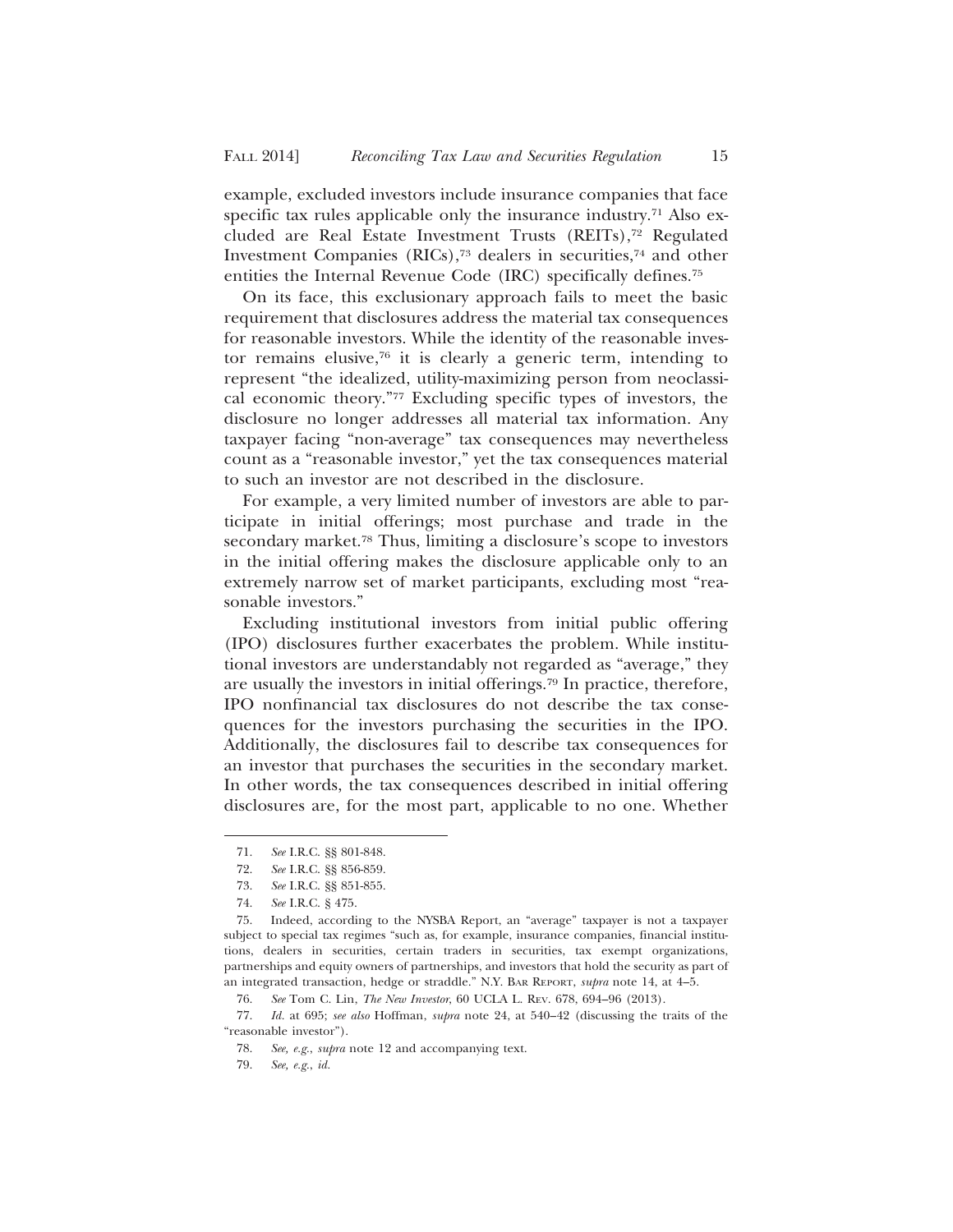such an insubstantial disclosure performs any meaningful regulatory function is questionable.

Exclusion of many types of investors from non-initial offering documents, such as periodic disclosures or disclosures involving exchange offers, mergers, and other transactions, is also difficult to rationalize. Apparently, the SEC does not object to practices limiting the personal scope of nonfinancial tax disclosures.80

## 2. Limiting the Substantive Scope of Nonfinancial Tax Disclosures

Issuers commonly limit the scope of nonfinancial tax disclosures to federal income tax consequences alone.81 Other taxes are explicitly excluded from the scope of the disclosures. From a practical point of view, this makes sense since federal income taxes are probably most broadly applicable for securities traded in U.S. markets.<sup>82</sup> Federal income taxes apply to most U.S. investors and could be regarded as "average" tax consequences.

The problem, however, is that this approach excludes many other types of taxes that may have "material" effects on the after-tax value of a security.83 For example, state and local taxes may have a material effect on the return of an investment<sup>84</sup> but are regularly excluded from the disclosure's scope.

<sup>80.</sup> The SEC even implicitly approved such practices when it states issuers could condition tax disclosures "provided the conditions or qualifications are adequately described in the registration statement." *See* SEC Legal Bulletin, *supra* note 7.

<sup>81.</sup> *See, e.g.,* Pattern Energy Group, Inc., SEC Registration Statement Material U.S. Federal Income Tax Considerations for Holders of Our Class A Common Shares (Form S-1), 190 (Aug. 9, 2013), http://www.sec.gov/Archives/edgar/data/1561660/000119312513329269/ d564947ds1.htm ("The effects of other U.S. federal tax laws, such as estate and gift tax laws, and any applicable state, local or foreign tax laws are not discussed."); *see also* Ringcentral, Inc., SEC Registration Statement: Material U.S. Federal Income Tax Consequences to Non-U.S. Holders of Our Class A Common Stock (Form S-1), 144 (Aug. 26, 2013), http://www.sec .gov/Archives/edgar/data/1384905/000119312513346260/d310247ds1.htm ("This discussion is not a complete analysis of all potential U.S. federal income tax consequences relating thereto, nor does it address any estate and gift tax consequences or any tax consequences arising under any state, local or non-U.S. tax laws, or any other U.S. federal tax laws.").

<sup>82.</sup> For example, U.S. residents own eighty-seven percent of the value of the U.S. equity market. *See* KOSTIN ET AL., *supra* note 57, at 17 (showing that foreign investors own only thirteen percent of U.S. equity markets). As such, federal income taxes are broadly applicable to investors in U.S. markets.

<sup>83.</sup> *See, e.g.*, *supra* note 76 and accompanying text.

<sup>84.</sup> *See* Pomp, *supra* note 32, at 373 (1993); *see also* Giles Sutton et al., *State Tax Issues Regarding FASB Interpretation No. 48: Accounting for Uncertainty in Income Taxes*, J. MULTISTATE TAX & INCENTIVES 26–27 (Jan. 2007).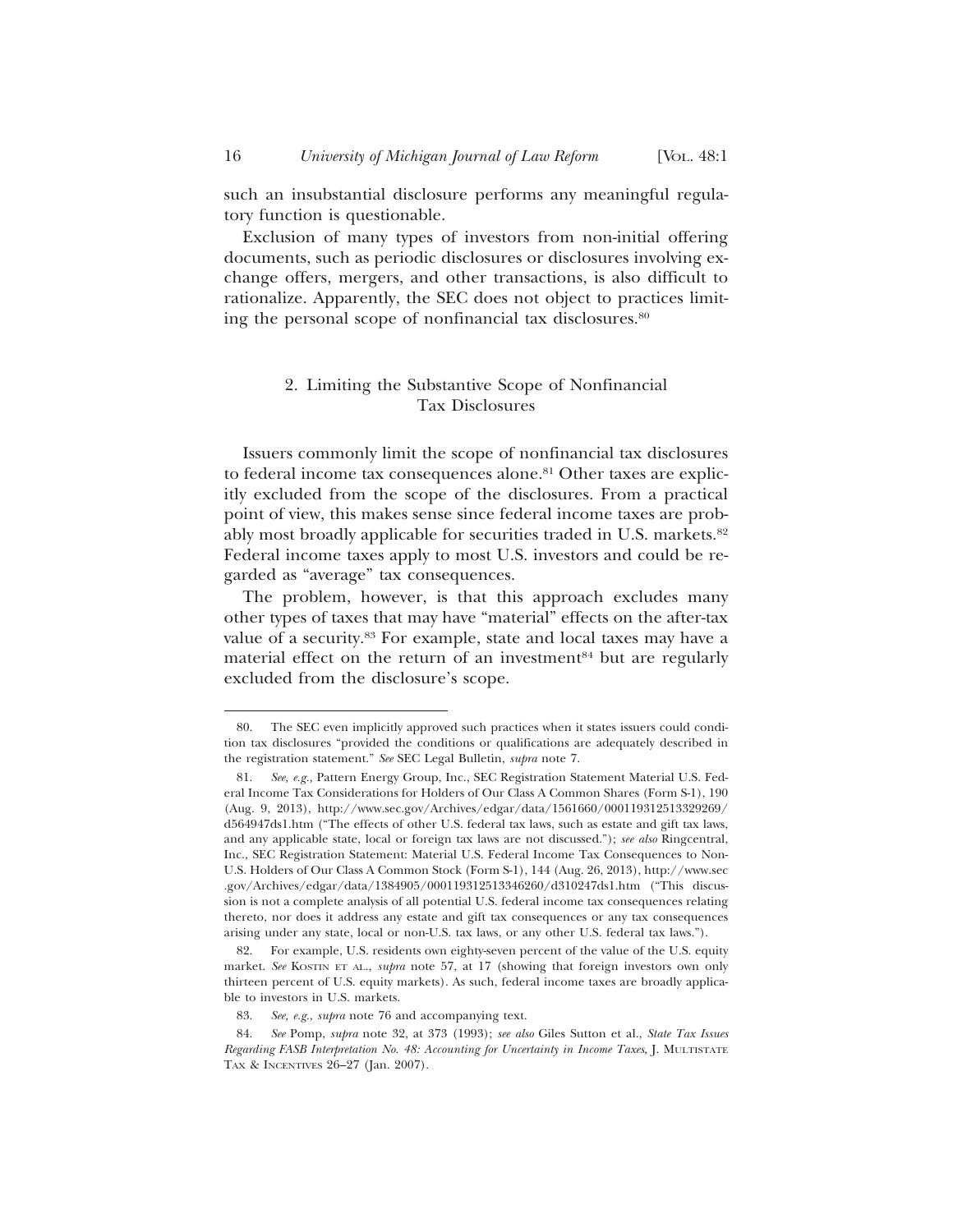Whether language limiting the scope of the disclosure to federal income tax consequences meets the regulations' literal requirements is unclear. Item 601(b)(8) of Regulation S-K clearly prescribes that an opinion must accompany nonfinancial tax disclosures, "where the *tax consequences* are material to an investor."85 The requirement, on its face, is not limited to federal tax or income tax matters.

The SEC apparently accepts the use of such substantive limitations. In a recent Legal Staff Bulletin (the Bulletin), the SEC suggests that the tax opinion (and hence the disclosure) must cover "only material federal tax consequences."86 Thus, the SEC permits nondisclosure of any material *non-federal* tax consequences. Distinguishing between the disclosure of material federal taxes and the nondisclosure of material non-federal taxes is inconsistent with the regulatory regime's underlying purposes, because the regulatory rationale calls for the disclosure of all material consequences.

Nonetheless, the SEC's approach engenders sympathy. Practically, issuers cannot meet the regulations' literal requirements. For example, the disclosure of state tax consequences could only meet the literal requirements of the regulations if the tax consequences to residents of all fifty states are described. Such a disclosure would be unmanageable, and the SEC's guidance provides much-needed relief in this context. Unfortunately, no principled standard exists, either in practice or in the SEC's guidance, to explain the inclusion of certain types of tax consequences but the exclusion of others. The tentative conclusion, therefore, is that the substantive limitation on the scope of disclosed tax consequences is not in line with the purposes of securities disclosure. At the same time, correcting this problem as a matter of practice is difficult.

#### 3. Limiting the Scope of Reliance on Tax Disclosure

"It is an article of faith among tax advisors that any opinion prepared for the benefit of a large number of third parties who may have different individual tax postures should include language urging each such third party to consult his own tax advisor."87 Practically every tax disclosure in securities offerings contains such

<sup>85.</sup> SEC Regulation S-K, 17 C.F.R. § 229.601(b)(8).

<sup>86.</sup> SEC Legal Bulletin, *supra* note 7 (proscribing that opinions should address all federal income tax consequences and prohibiting limiting the opinion to "certain" or "principal" tax consequences as it "raise[s] a concern that the author of the opinion may be omitting a material tax consequences").

<sup>87.</sup> Rothman, *supra* note 17, at 386.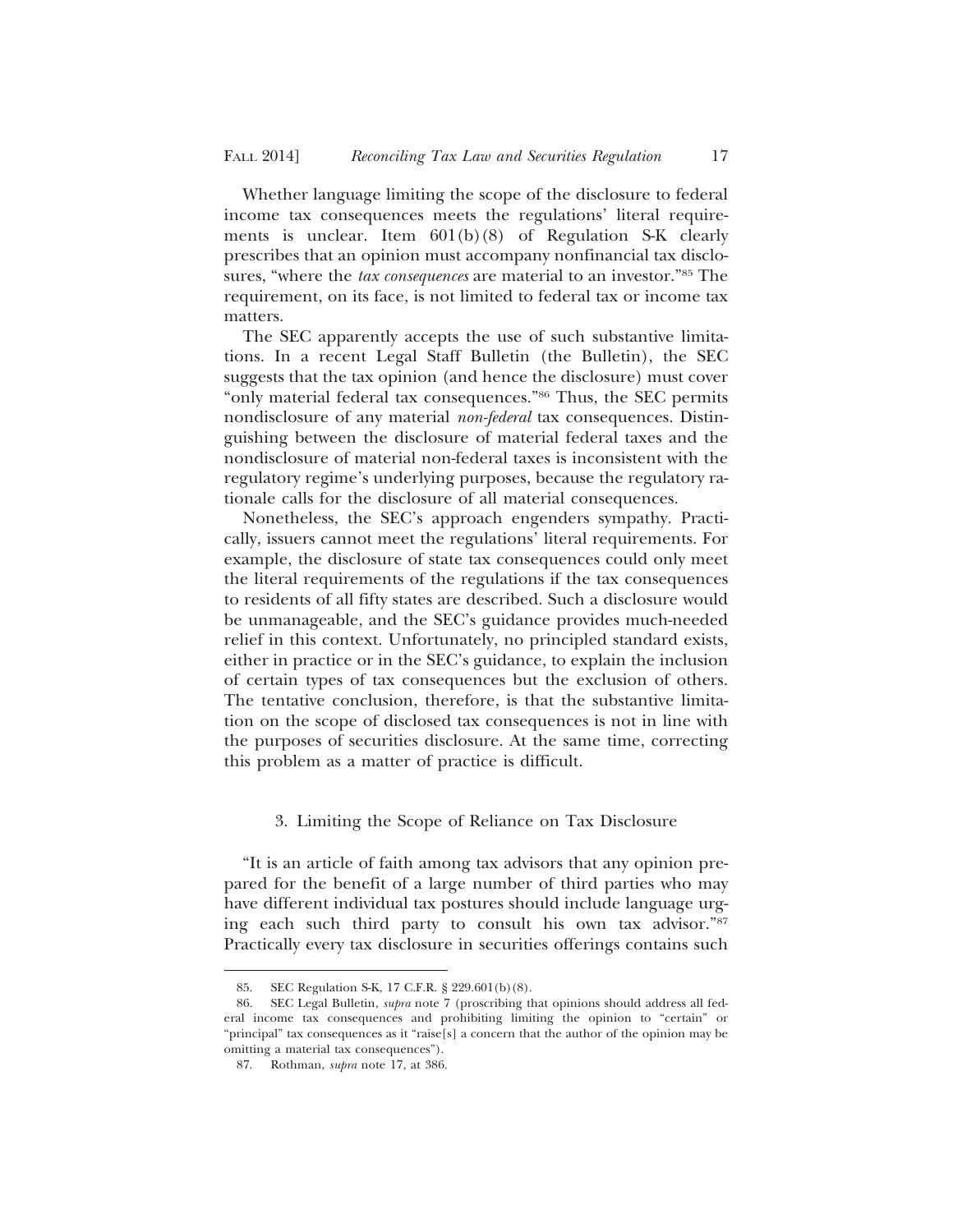language urging investors to seek tax advice tailored to their own particular tax circumstances.<sup>88</sup> Effectively, this language reduces an investor's possible reliance on the disclosure and suggests that any disclosed tax item may apply differently to each investor.

The SEC views reliance-limiting language negatively, however.<sup>89</sup> On the one hand, the SEC acknowledges that the cautionary language is intended to address investors' tax heterogeneity.90 On the other hand, it does not accept qualifying language that, in effect, disclaims investors' reliance on the tax matters described in the disclosures.91 The SEC's approach assumes that investors are able to rely on issuers' disclosures.92 As previously indicated, however, current disclosure practice essentially describes tax consequences that are relevant to no (or only a few) investors. Therefore, there is little in nonfinancial tax disclosures upon which a reasonable investor can rely, with or without consulting his own tax advisor.

If anything, urging investors to consult their tax advisors is necessary. An investor's own tax advisor is arguably the only source for individually relevant, reliable nonfinancial tax information regarding federal, state, and local income and non-income tax consequences.

As described above, disclosures contain very limited nonfinancial tax information. The disclosed information applies only to a very narrow category of investors. Moreover, it is unclear to what extent investors can rely on the disclosed information. Thus, it is difficult to see how current tax disclosure practices respond meaningfully to the U.S. securities regulation regime's most basic rationales.

<sup>88.</sup> *Id.* ("Typically, tax disclosure includes (often as part of the introductory boilerplate) a general statement to the effect that persons should consult their own tax advisors as to the application to them of the rules discussed therein.").

<sup>89.</sup> *Id.* at 387–88 (describing the SEC negative view of disclosure language urging investors to consult their own tax advisors).

<sup>90.</sup> SEC Legal Bulletin *supra* note 7, at 14 ("It is common practice, however, for an opinion to recommend that investors consult their own tax advisors or counsel, particularly with respect to the personal tax consequences of the investment, which may vary for investors in different tax situations.").

<sup>91.</sup> *Id.* ("The staff does not object to this practice so long as the recommendation does not disclaim reliance for tax matters on which counsel has opined.").

<sup>92.</sup> *Id.* ("Investors are entitled to rely on the opinion expressed. . . . The staff does not object to this practice [of suggesting that investors should seek their own tax advisors] so long as the recommendation does not disclaim reliance for tax matters on which counsel has opined.")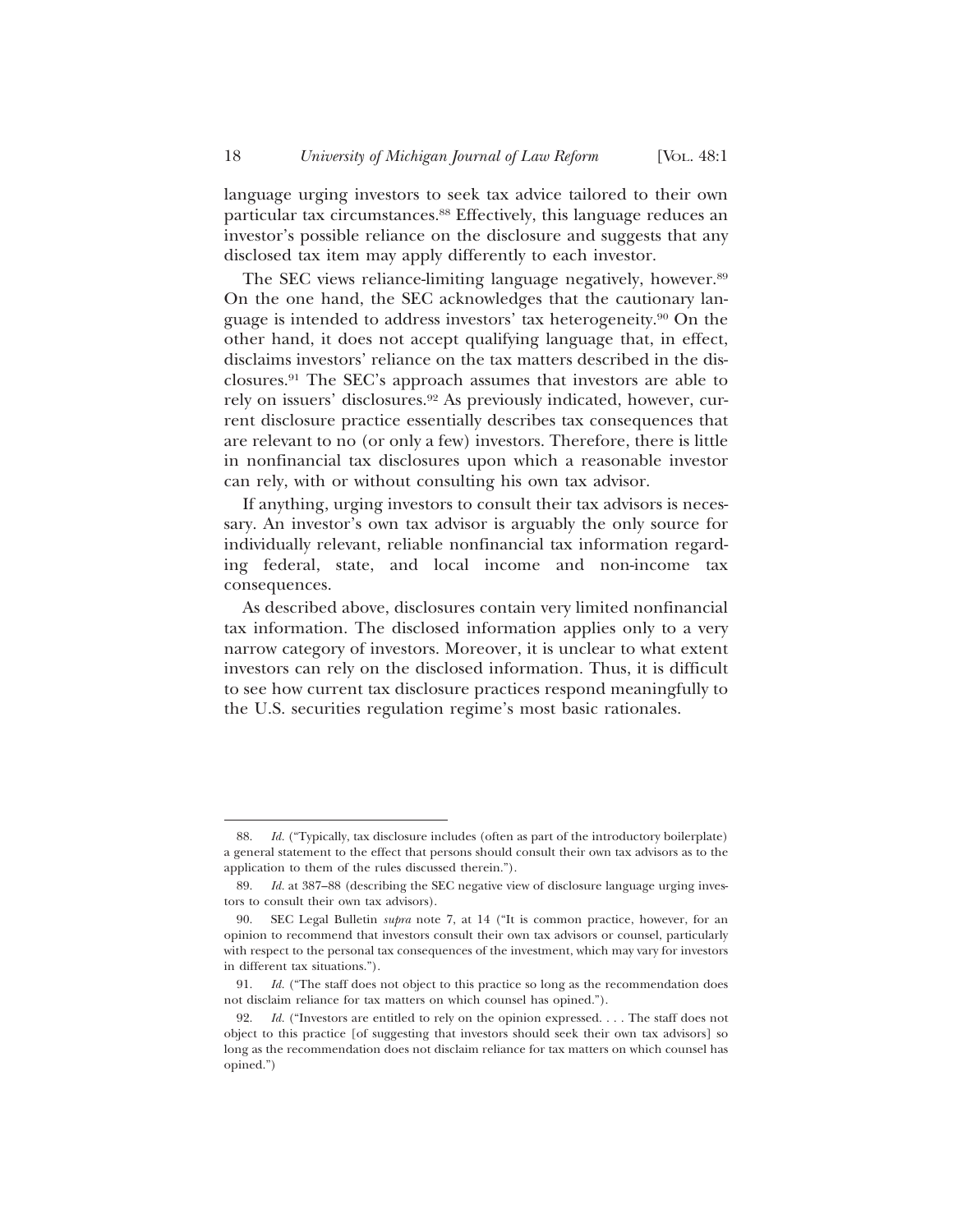## *D. Current Nonfinancial Tax Disclosure is Detrimental to the Regulatory Rationale*

The description above demonstrates that, given investors' heterogeneous tax preferences, it is impossible to comply in practice with the current regulatory regime controlling nonfinancial tax disclosures. In turn, market practice and SEC guidance undermine most of the disclosure's relevance to any particular investor in seeking to make drafting manageable.

This does not mean that the disclosure is completely meaningless. Arguably, a "reasonable investor" should be able to discern which parts of the disclosure are relevant given the investor's particular position. In that sense, the disclosure usefully put investors on notice regarding certain tax information, even though most of the information does not apply to the investor reading it.

Regulatory reform is still needed, however. Specifically, this Article argues that current nonfinancial tax disclosure practices fail to support, and may actually disrupt, the dissemination of information to the market, create unnecessary transaction costs, and divert valuable regulatory resources to the enforcement of largely-meaningless requirements.

# 1. Material Information is Not Disclosed and Disclosed Information May be Misleading

As Subparts A through C show, very few reasonable investors can find useful information in tax disclosures. This void reasonably suggests that some information that *is* material is sacrificed for the sake of practical drafting. For example, once the drafter excludes certain institutional investors from the disclosure's scope, the drafter does not need to describe tax consequences, even material ones, that affect only those investors. The alternative—to disclose all conceivable tax consequences—is also undesirable as those disclosures would be enormous, extremely costly to issuers, and more likely to confuse than help most investors.93

Moreover, investors that do read current disclosures may erroneously assume that the tax consequences described therein apply to them. It is doubtful that all "reasonable investors" are also tax experts. It is more likely that reasonable investors do not completely

<sup>93.</sup> *In re* Progress Energy, Inc., 371 F. Supp. 2d 548, 553–54 (S.D.N.Y. 2005) (reasoning that an "excruciatingly lengthy and complicated disclosure" may confuse investors and represent a practically unfeasible amount of disclosure for issuers to handle).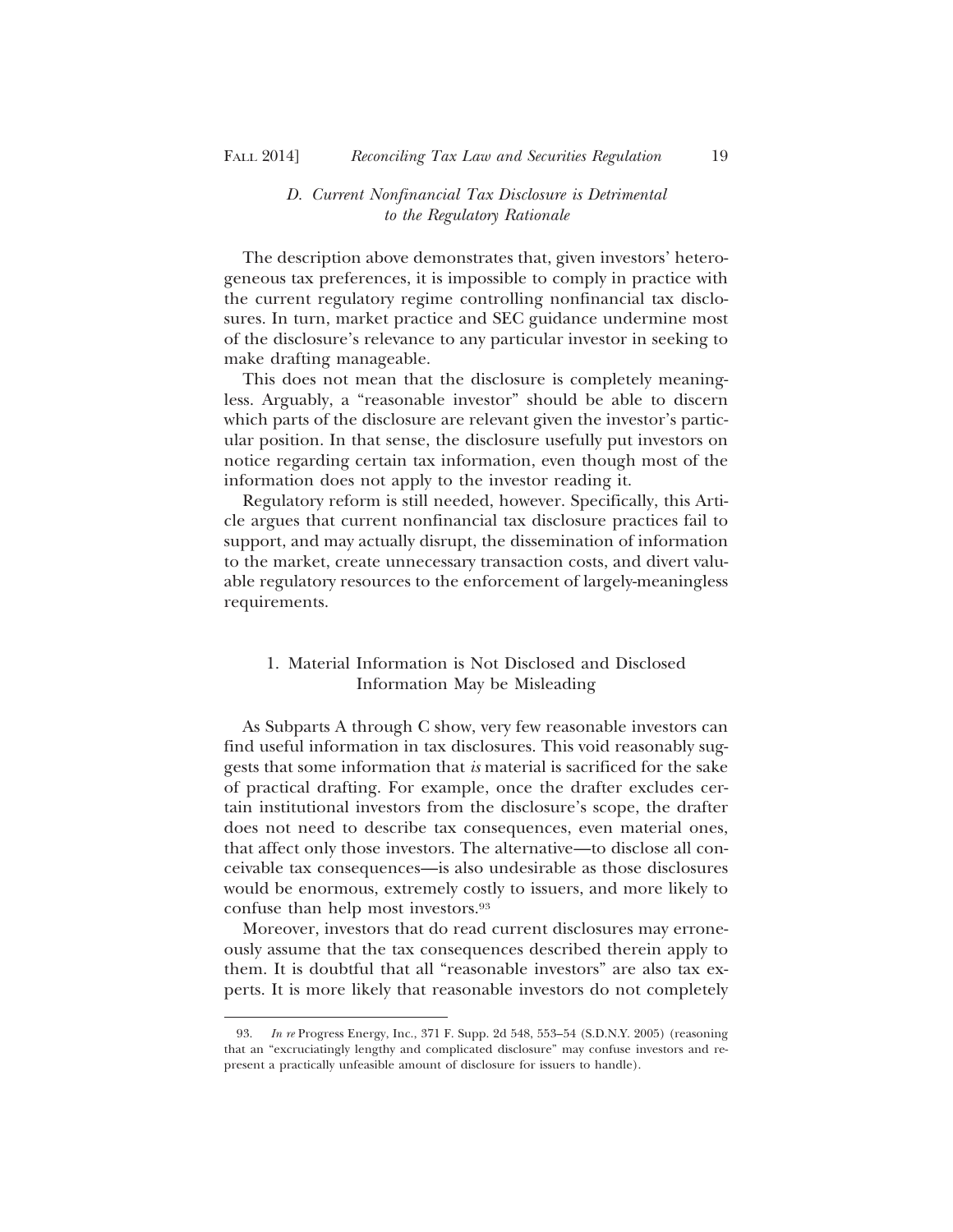comprehend the intricacies of U.S. tax rules. For example, whether an investor is subject to the Alternative Minimum Tax (the AMT) may affect the tax consequences associated with investment in securities. Because of the AMT's unique consequences, disclosure documents regularly exclude taxpayers who are subject to the AMT from the disclosure's scope.94 Thus, a reasonable investor, unaware that she is subject to the AMT, may erroneously rely on disclosed nonfinancial tax information. In that sense, the SEC rule results in potentially misleading disclosures. Any incorrect action based on the disclosure is not the fault of the issuer but of the so-called "average taxpayer" who fails to realize the potential variances created by an incredibly complex system of tax laws.

#### 2. The Practice is Wasteful for Both Issuers and Investors

Nonfinancial tax disclosures carry costs for both issuers and investors. Investors must spend time sifting through nonfinancial tax disclosures in order to identify which of the disclosed consequences are applicable to them. Issuers must pay lawyers and other tax professionals to draft the disclosures and distribute the information to the public.95

Drafting costs are likely not extravagant when the disclosure uses boilerplate language. But this assumption cannot stand in the context of corporate transactions, exchange offers, certain distributions or issuances of preferred stock, convertible debt, or structured derivative instruments. Investors' tax calculations in such cases can be very complicated, depending on the structure of a corporate transaction or the offered security. The process of developing the tax disclosures is long and tedious—initial information gathering, collecting required documents from the company, analyzing applicable tax provisions, and, finally, drafting a disclosure delivering relevant information to investors.96

<sup>94.</sup> *See infra* note 138. *See also* Forward Pharma A/S, Registration Statement Under the Securities and Exchange Act of 1933 (Form F-1) 157 (Aug. 8, 2014) ("In addition, [this document] does not describe all of the tax consequences that may be relevant in light of a U.S. Holder's particular circumstances, including alternative minimum tax consequences . . . ."); AR Capital Acquisition Corp., Registration Statement Under the Securities and Exchange Act of 1933 (Form S-1) 110 ("This discussion does not address . . . taxpayers subject to the alternative minimum tax provisions of the Code.").

<sup>95.</sup> Manuel Utset separates out the shares, bonds, notes, etc. being made available to the public into two categories, in which lawyers spend a significant amount of time, the design and production of the product, and the "information bundle" that goes alongside the product. Manuel A. Utset, *Producing Information: Initial Public Offerings, Production Costs, and the Producing Lawyer*, 74 OR. L. REV. 275, 299–300 (1995).

<sup>96.</sup> *Id.* at 301–03.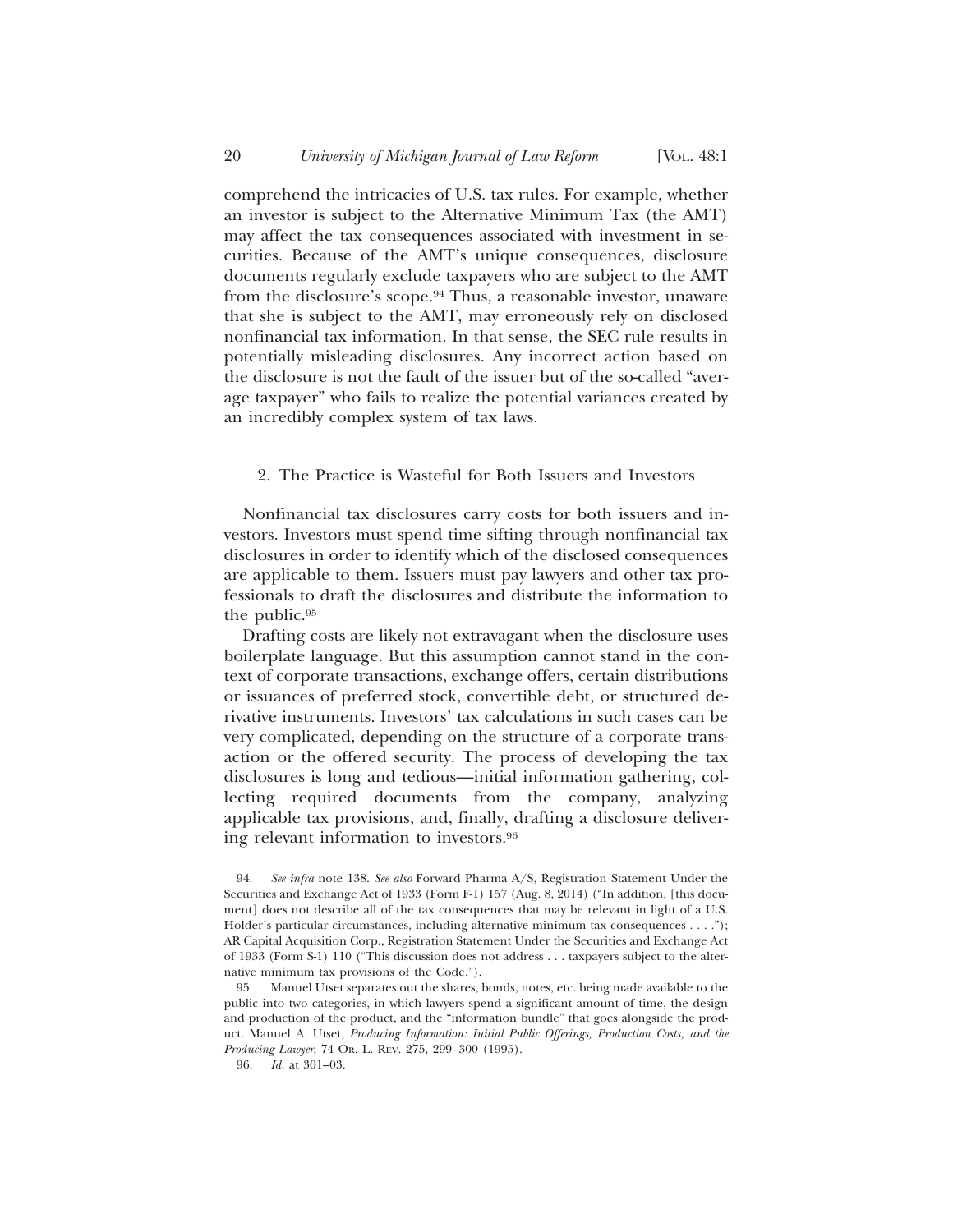In many cases, disclosure costs represent justifiable expenses, as they are the least costly method of disseminating necessary information to the market.97 However, in the tax context, where opinions and disclosures contain little relevant information for investors, the benefit to investors does not justify the issuer's transaction costs.

#### 3. The Practice Depletes Valuable Administrative Resources

The SEC spends valuable resources enforcing securities regulations in the United States. The magnitude of the task is enormous, and the thinly-staffed SEC must prioritize its tasks. Chairman White has stressed that the Dodd-Frank Act's increased regulatory mandates and the resulting rules are stretching the agency's already meager staff and budget.98 The SEC petitioned Congress for a twenty-seven percent increase in its budget in the coming fiscal year and requested an additional 676 full-time staff, a fifteen percent increase.99 131 of these new staff positions would go to the enforcement section.<sup>100</sup>

The SEC staff expends a great deal of time and resources ensuring compliance with regulatory requirements applicable to nonfinancial tax disclosures.101 Using valuable resources to enforce a regulatory regime that does not support its intended purpose is socially wasteful. It also potentially diverts valuable administrative resources away from more necessary, and presumably more useful, enforcement functions.

# II. THE "AVERAGE TAXPAYER" IS NOT A DEFENSIBLE CONSTRUCT

To start remedying the regulatory failure identified in Part I, it is necessary to uncover its roots. Part II discusses the failure of the market's practical solution to draft nonfinancial tax disclosures for the benefit of a "reasonable investor" who is also an "average taxpayer." This Part demonstrates that the "average taxpayer" concept

<sup>97.</sup> *See supra* Part I.D.1., for an illustration of the rationale behind disclosure as supporting market efficiency.

<sup>98.</sup> John Olson & Gregg Wirth, *SEC Chairman White Asks Congress to Pony Up Cash for the SEC*, 17 No. 6 WALLSTREETLAWYER.COM: SEC. ELEC. AGE 3 (June 2013).

<sup>99.</sup> Peter Feltman, *SEC Hopes for Big Budget Increase, Congress Skeptical*, CQ ROLL CALL 2013 WL 72099192 (May 16, 2013).

<sup>100.</sup> *Id*.

<sup>101.</sup> A review of EDGAR revealed sixty-three comment letters, written by the SEC to issuers in the first six months of 2013 alone, addressing possible issues with nonfinancial tax disclosure. On file with author.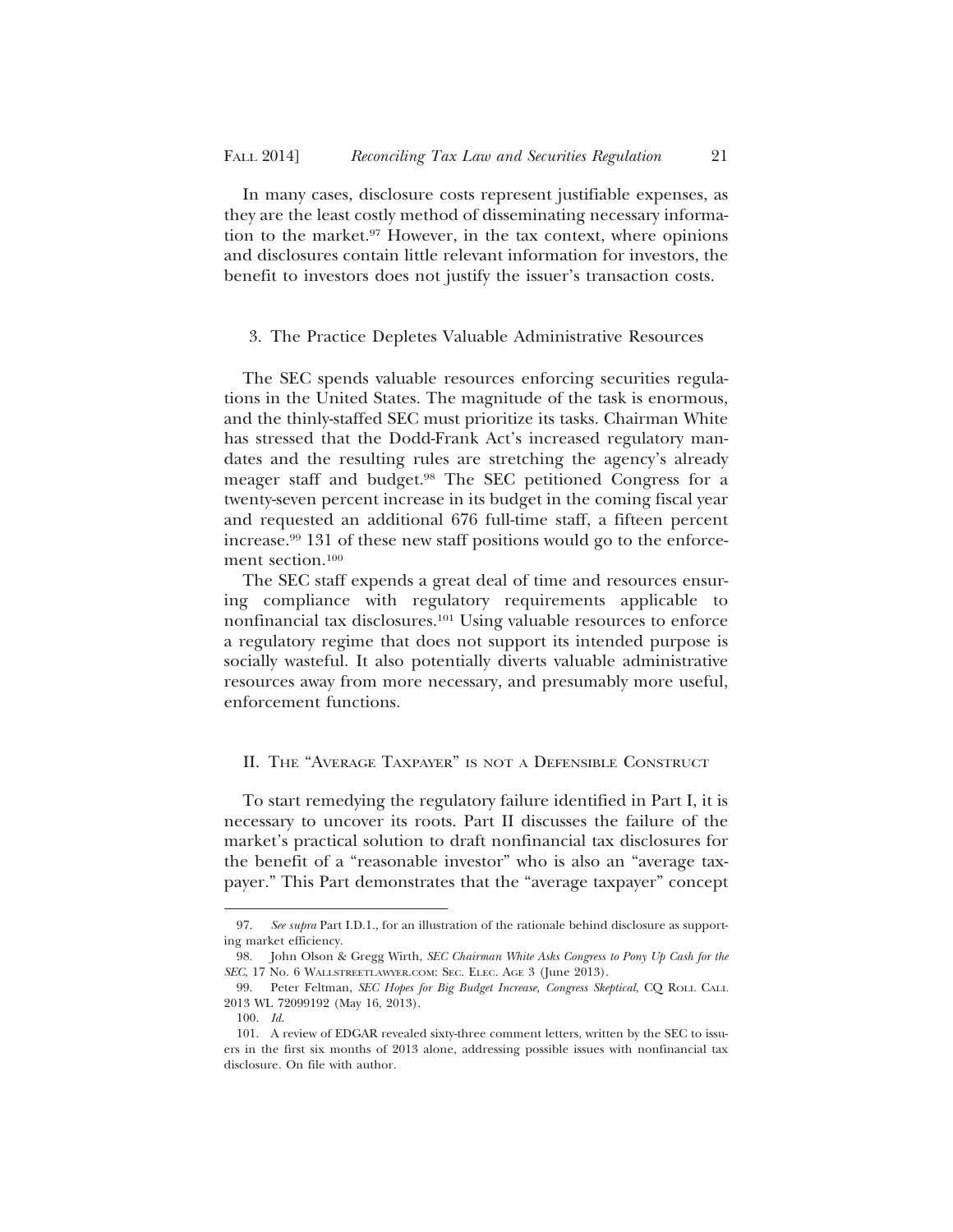is not defensible. Financial models explaining the connection between asset prices and investor-level taxes further discredit the "average taxpayer" as a viable legal construct, and courts routinely reject it. Part II concludes that the U.S. regulatory system should dispose of this concept.

## *A. The Conceptual Failure: There Cannot be an "Average Taxpayer"*

One requirement for efficient market operation is that all market participants must "agree on the implications of current information for the current price and distributions of future prices of each security."102 In the context of investor-level taxes, it is not obvious that such a condition could be met. As explained below, different investors face different tax costs from investing in identical securities. Thus, everything else being equal, it is unreasonable to assume that two reasonable investors with different tax positions would assign the same net-value to a publicly-traded asset. A couple of examples best illustrate this point:

*Example 1.* Assume that FCo. is a publicly-traded foreign corporation. FCo.'s stock is traded on the public market for \$100. On Day 1, FCo. announces that on Day 2 it will distribute a dividend in the sum of \$20 per share to shareholders of record on Day 2.

Ignoring taxes for the moment, once the distribution is made, the stock is expected to drop in value to \$80 (\$100 minus the \$20 cash dividend distributed out of FCo.'s current assets). Post distribution, any shareholder who held a \$100 stock at distribution will hold a stock valued at \$80 and cash proceeds of \$20, for a total net value of \$100. Thus, prior to the dividend distribution, the value of the stock is not expected to change, as long as tax consequences are ignored.

Taxes change this outcome. Most tax systems in the world impose withholding taxes on dividends paid to foreign residents. Assume that the jurisdiction in which FCo. is domiciled imposes withholding taxes at a rate of twenty-five percent. The withholding tax on a \$20 dividend distribution is thus \$5. Post distribution, any "foreign" shareholder (i.e., shareholder who does not reside in FCo.'s jurisdiction) will have at hand a stock valued at \$80, but only \$15 net, after-tax cash proceeds, for a total net value of \$95.

Assume that TE is a U.S. taxpayer, who is tax-exempt for U.S. tax purposes, and is also a "reasonable investor." TE holds the stock of FCo. on Day 1. Immediately after FCo.'s dividend announcement

<sup>102.</sup> *See* Fama, *supra* note 19, at 387.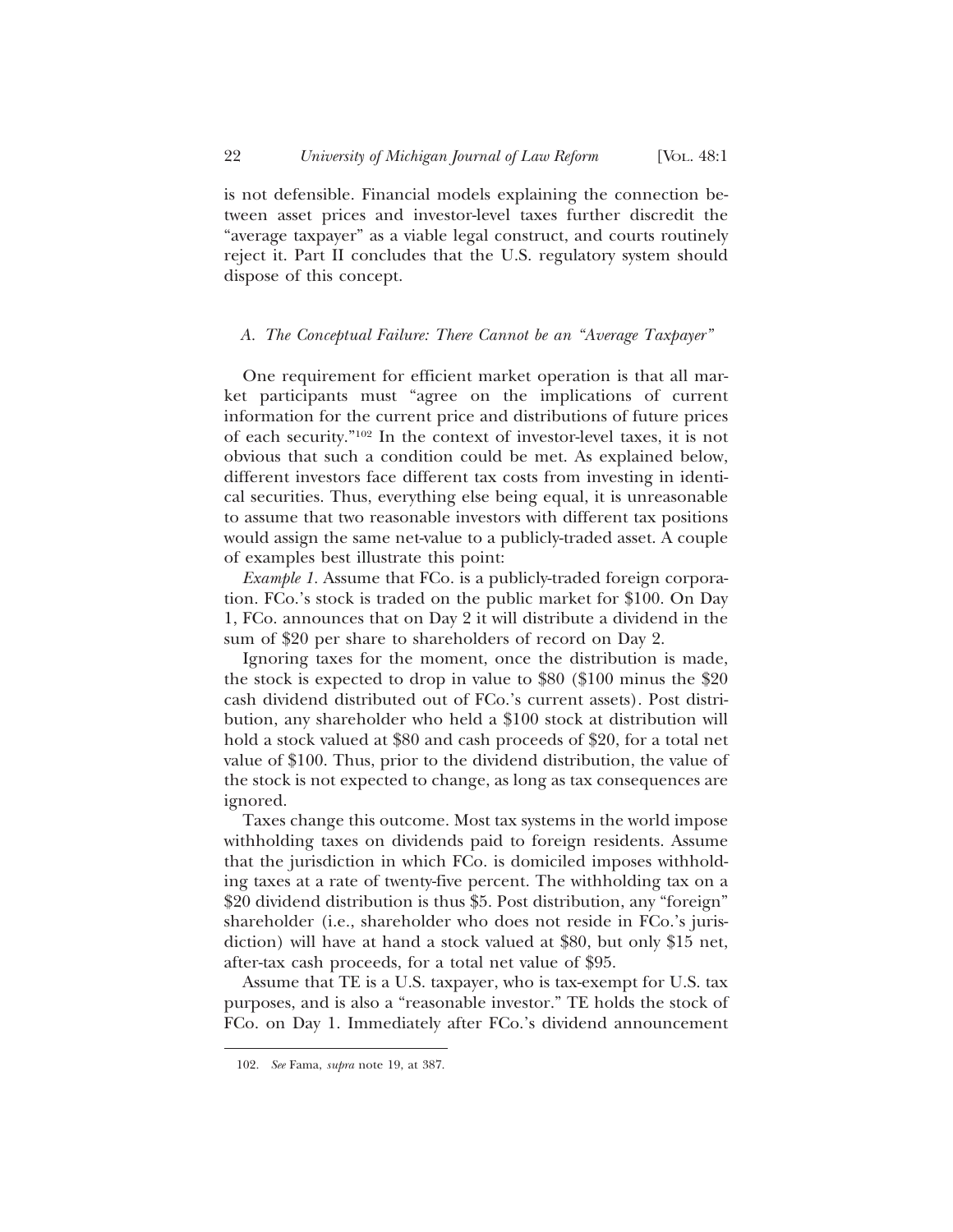(i.e. prior to the distribution), TE is approached by NE, another U.S. taxpayer, who is a reasonable individual but *not* tax-exempt. NE offers to buy TE's stock for \$95. As explained above, because foreign withholding taxes are expected to be detrimental to the stock value to the extent of the tax imposed (i.e., \$5), TE agrees.

Now consider the tax picture from NE's point of view. Under the IRC, certain U.S. taxpayers are entitled to receive credit against foreign taxes paid and use such credit against their U.S. income tax liability.103 NE—being a taxable investor—has U.S. income tax liability from various sources. NE, therefore, expects to use any tax credit the U.S. government offered to reduce its U.S. tax liability dollar-to-dollar. TE, on the other hand, as a tax-exempt taxpayer, does not have any U.S. taxable income against which to apply a foreign tax credit. For TE, the foreign tax credit is meaningless.

From NE's point of view, the value of the stock should remain unchanged: \$100 (notwithstanding that NE was able to buy the stock for only \$95). After the distribution, NE expects to hold a stock valued at \$80, plus gross proceeds of \$20. Like in the case of TE, the foreign jurisdiction imposes withholding taxes on NE of \$5, so the net cash proceeds for NE are also \$15. Unlike TE, however, NE is granted \$5 foreign tax credit for the foreign withholding taxes, which NE can use to shield NE's U.S. taxes. The credit offsets the withholding taxes. The total value of the stock to NE is thus \$100. NE is able to make an arbitrage gain of \$5 due to its particular tax position, which is different from TE's tax position.

NE could potentially monetize the arbitrage in the following manner: once the distribution is made, the stock price falls to \$80 as explained above. NE could then turn and sell the FCo. stock back to TE for the market price of \$80. Since TE bought back the stock for \$15 less than it sold the stock pre-distribution, TE is compensated for the loss of the \$15 net distribution (NE received the distribution as the shareholder on record at the time of the distribution).

NE, on the other hand, bought the stock for \$95, sold it for \$80 (for a loss of \$15), but received dividend distribution valued at \$20 (\$15 net distribution *plus* \$5 foreign tax credit). The U.S. Treasury essentially financed a \$5 economic gain for NE through the foreign tax credit.104

<sup>103.</sup> *See* I.R.C. § 901.

<sup>104.</sup> Note that the loss from the sale of the stock offsets any possible U.S. taxable income on the distribution NE received.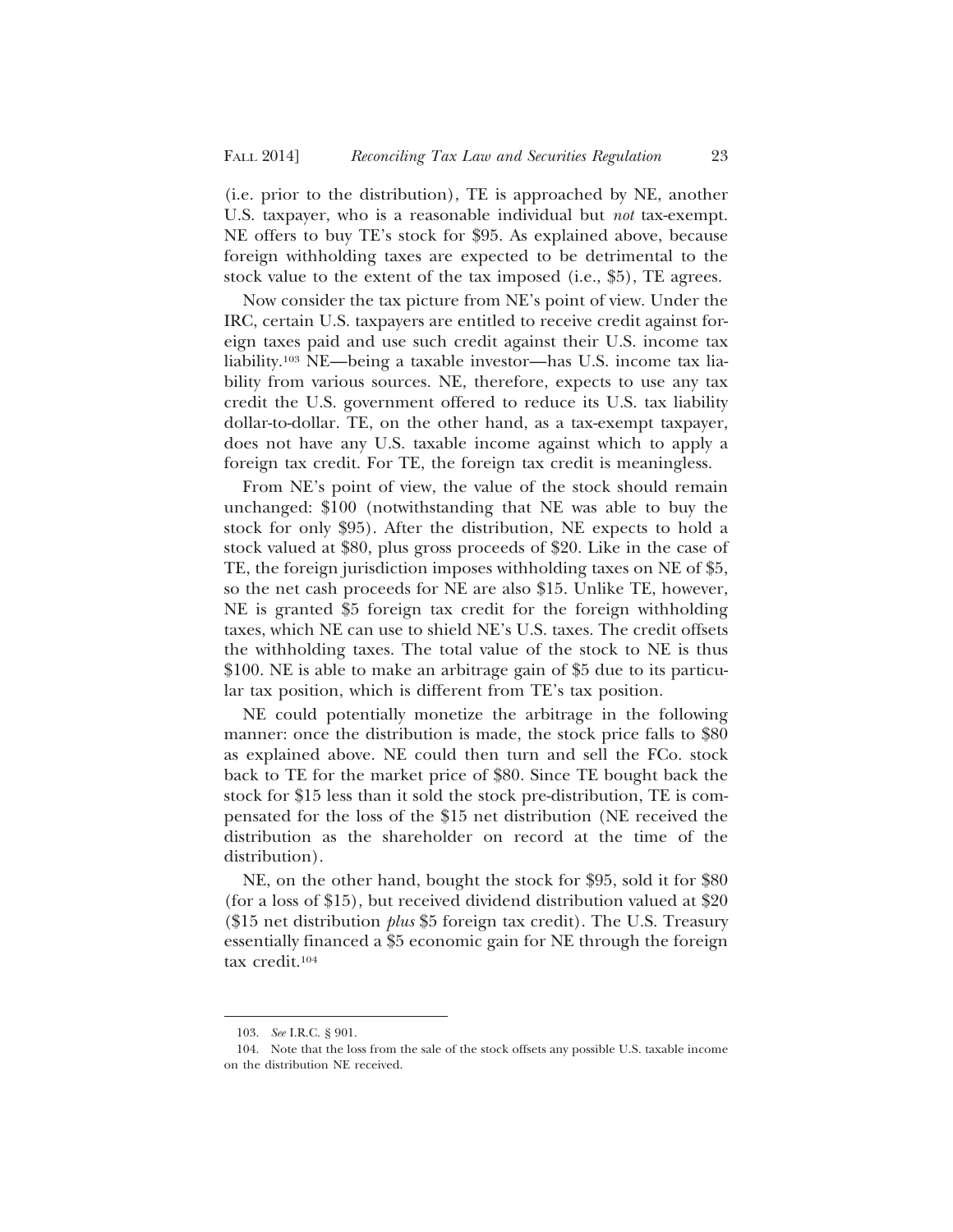These facts are not hypothetical. They are a simplified version of the transaction described in the seminal case, *Compaq v. Commissioner*, where Compaq and a tax-exempt investor engaged in a transaction of the sort described above.105 This transaction was made possible because the two investors valued the stock differently due to their individual tax positions. Congress has now amended the IRC to prevent such perceived abuse.106 The example is illustrated in Table 1.

|                                                                              | TE (tax exempt) | NE (taxable) |
|------------------------------------------------------------------------------|-----------------|--------------|
| Trading value (before dividend)                                              | \$100           | \$100        |
| Gross dividend expected to be received by<br>the shareholder                 | \$20            | \$20         |
| Expected effect of the distribution on<br>stock value                        | $-$ \$20        | $-$ \$20     |
| Foreign withholding taxes expected to be.<br>imposed on the dividend $(25%)$ | -\$5            | -\$5         |
| Foreign tax credit (on account of<br>withholding taxes)                      | $n/a^{107}$     | \$5          |
| Economic value                                                               | \$95            | \$100        |

# TABLE 1: STOCK VALUES FOR TE AND NE AFTER DIVIDEND ANNOUNCEMENT, AS AFFECTED BY THEIR INDIVIDUAL TAX POSITIONS

*Example 2*. A more complex example produces even more dramatic differences in investors' interpretation of tax information. This example will reappear throughout the rest of the Article. Assume that Divicorp is a foreign corporation for tax purposes and that its common stock is publicly traded on the New York Stock Exchange. On Day 0, Divicorp's stock is traded at \$100 per share. That same day, Divicorp announces its intention to distribute, on Day 2, a dividend in the amount of \$10 per share to shareholders on record as of Day 1.

<sup>105.</sup> Compaq Computer Corp. and Subsidiaries v. C.I.R*.*, 277 F.3d 778, 780–83 (5th Cir. 2001). For a thorough discussion on how taxes created price variations in the *Compaq* case, see generally Michael Knoll, *Compaq Redux: Implicit Taxes and the Question of Pre-Tax Profit*, 26 VA. TAX REV. 821 (2007).

<sup>106.</sup> I.R.C.  $\S 901(k)(1)$  (disallowing the use of a foreign tax credit on withholding taxes paid by a foreign corporation the stock of which is held by the recipient of the dividend for certain minimum periods).

<sup>107.</sup> The foreign tax credit is only useful to taxpayers with taxable income. As such, the foreign tax credit is irrelevant to TE, who is tax exempt.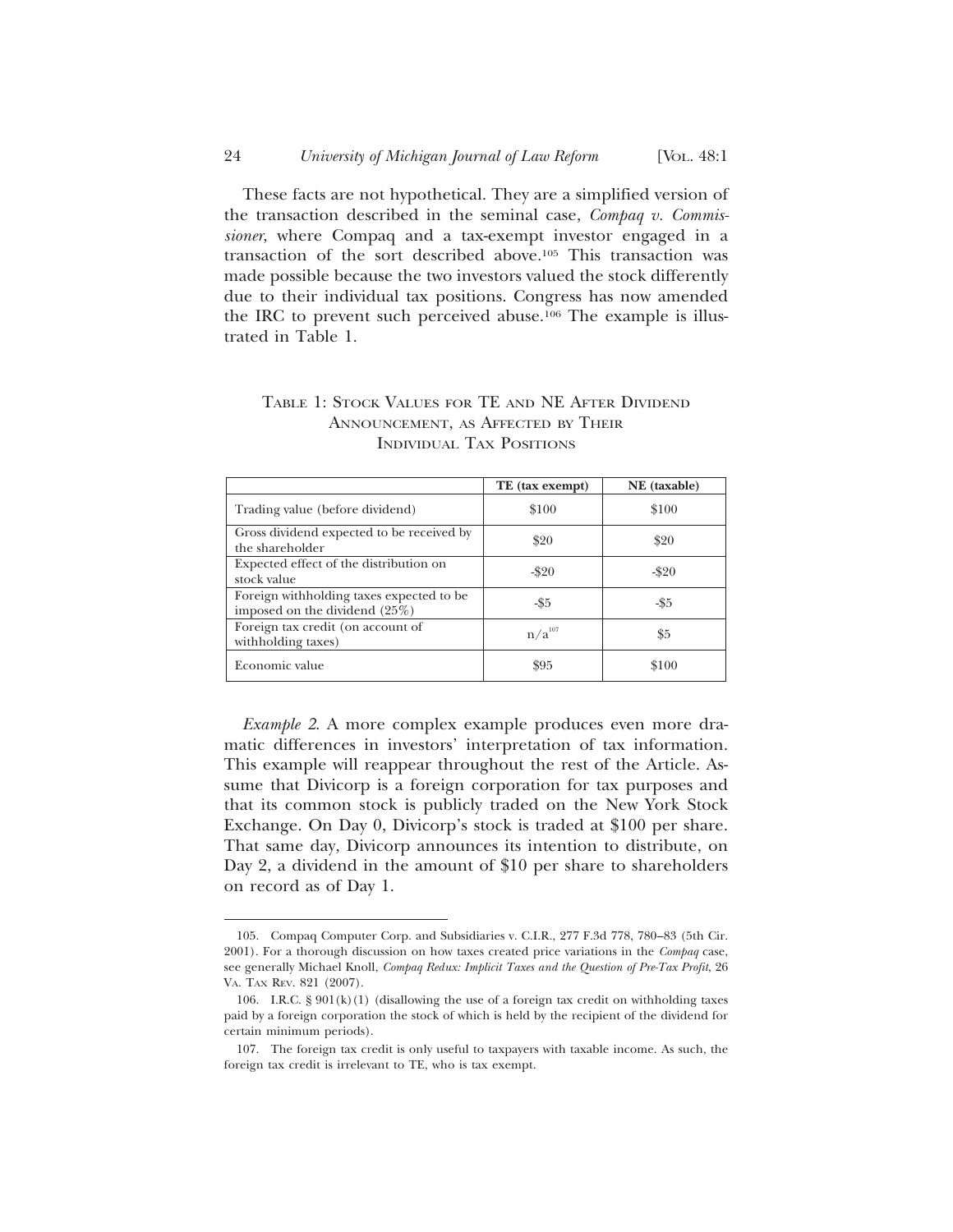On Day 0, FC, a foreign corporate-investor (who is assumed to be a "reasonable investor" residing in a jurisdiction other than Divicorp's jurisdiction), considers buying a substantial portion of Divicorp's stock. If it buys the stock before Day 1, it will be a shareholder on Day 1, entitled to receive the dividend to be distributed on Day 2.

Assume that the dividend is subject to a twenty percent withholding tax in Divicorp's home jurisdiction. FC knows that upon the distribution of the dividends, the value of the Divicorp stock is expected to decrease by the gross amount of the distribution.

Upon distribution, FC will have on hand a stock valued at \$90, and a gross dividend distribution of \$10, for a total *gross* value of \$100. However, FC will bear the burden of withholding taxes imposed on the dividend. After the twenty percent withholding tax is imposed on the \$10 distribution, FC will be left with an \$8 net distribution on hand. FC thus values the stock at \$98 (\$90 share value post distribution plus \$8 net distribution). In other words, FC—as a reasonable investor—interpreted the information about the forthcoming dividend distribution as detrimental to the stock's value (\$2 net decrease to share value).108

Assume that FC is not further taxed in its home country on distributions from foreign corporations. This is reasonable since many jurisdictions largely exempt dividends received from foreign corporations from taxation.

DC is another corporate investor assumed to be a "reasonable investor." It also considers purchasing a sizable stake in Divicorp on Day 0. Unlike FC, however, DC is a domestic U.S. corporation. Like FC, DC will bear the burden of the twenty percent withholding tax in Divicorp's jurisdiction. However, as explained in the previous example, DC will also be entitled to a corresponding foreign tax credit from the U.S. government, which means that DC is generally indifferent to withholding taxes. Foreign residents, like FC, are generally not entitled to receive foreign tax credits from the U.S. government.

At this point, this example diverges from the previous example. Unlike many other jurisdictions in the world, the United States taxes distributions from foreign corporations. Assume that DC is subject to a twenty percent U.S. corporate tax rate on its income

<sup>108.</sup> For simplicity, it is assumed that no income tax treaty applies. In reality, income tax treaties will reduce withholding rates on dividends. For U.S. treaties withholding rate on dividends is generally between five percent and fifteen percent. *See* United States Model Income Tax Convention, 1996, 1 Tax Treaties (CCH) art. 10.1(b), (Nov. 15, 2006), *available at* http://www.irs.gov/pub/irs-trty/model006.pdf.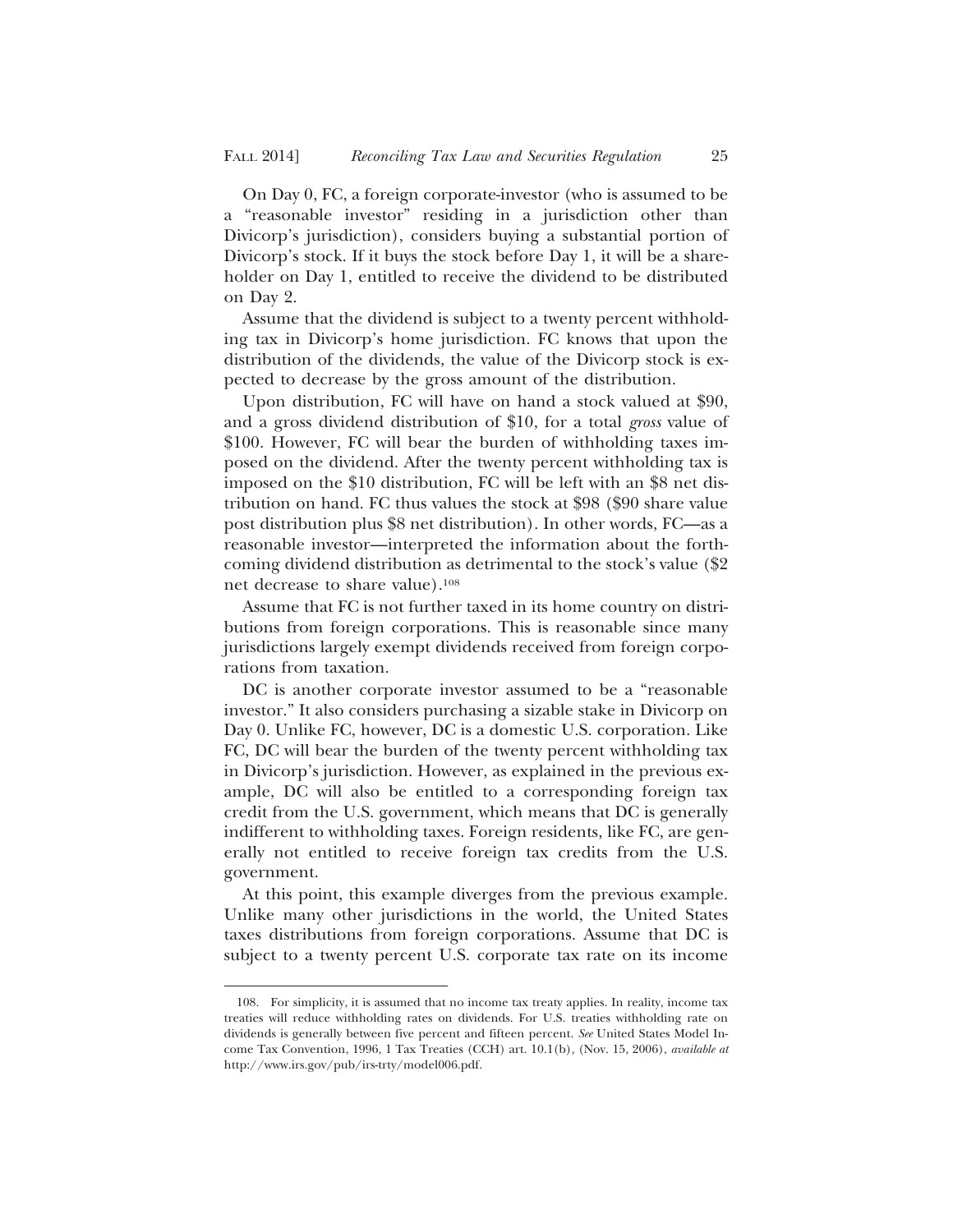(including income from foreign dividends). At the same time, DC expects the dividend distribution to carry with it an *additional* favorable tax attribute: a foreign *deemed-paid* tax credit.

This calls for some explanation. Under the IRC, upon the distribution of dividends by foreign corporations, certain domestic corporate shareholders (like DC) may receive credit, not only for withholding taxes the foreign jurisdiction imposed, but also for foreign income taxes that *the distributing corporation paid* on the income from which the distribution is made.109 Under section 902 of the IRC, the amount of the net distribution is grossed up by the amount of any foreign income taxes the distributing corporation paid. A tax credit is then given to the domestic corporate investor for those taxes. Essentially, any income from which the distribution is made (i.e., income the distributing corporation earned) is treated as if the corporate-shareholder receiving the distribution earned it directly. Any foreign income tax that the distributing corporation paid is deemed paid by the receiving shareholder (the grossed-up amount thus equals the amount distributed *plus* any corporate income taxes that the issuer paid on the corporate earnings from which the distribution is made). The deemed-paid credit is not available to foreign taxpayers like FC.

Assume that Divicorp was previously subject to a 33.3% corporate income tax rate in its home jurisdiction. Therefore, the distribution of \$10 to DC is grossed up by the amount of taxes previously paid by Divicorp on the income underlying the distribution. The grossed up amount is calculated as follows: [(net distribution)  $/$  (1-t)], or  $$10 / 1 \, minus \, 0.33 = $15.$ 

In other words, Divicorp had \$15 gross corporate income in the foreign jurisdiction. That income was subject to a 33.3% corporate income tax in its own jurisdiction, generating a \$5 tax liability to Divicorp, leaving \$10 net income available for distribution. After grossing up, DC is *deemed* to receive—for United States federal income tax purposes—\$15 of dividends (even though it only got \$10 gross distribution).110

With the twenty percent U.S. corporate income tax on a deemed distribution of \$15, DC is subject to a \$3 tax in the U.S. However, the distribution carries with it a deemed-paid tax credit in the amount of \$5 (the corporate income taxes actually paid by Divicorp

<sup>109.</sup> *See* I.R.C. § 902. Only corporate shareholders who hold at least ten percent of the voting stock of a foreign corporation are entitled to deemed-paid credit. *See id.* Such shareholders must also meet certain holding period requirements to be eligible for the deemedpaid credit. *See id.*

<sup>110.</sup> The net distribution is "grossed up" by adding back the \$5 corporate tax paid in the foreign jurisdiction.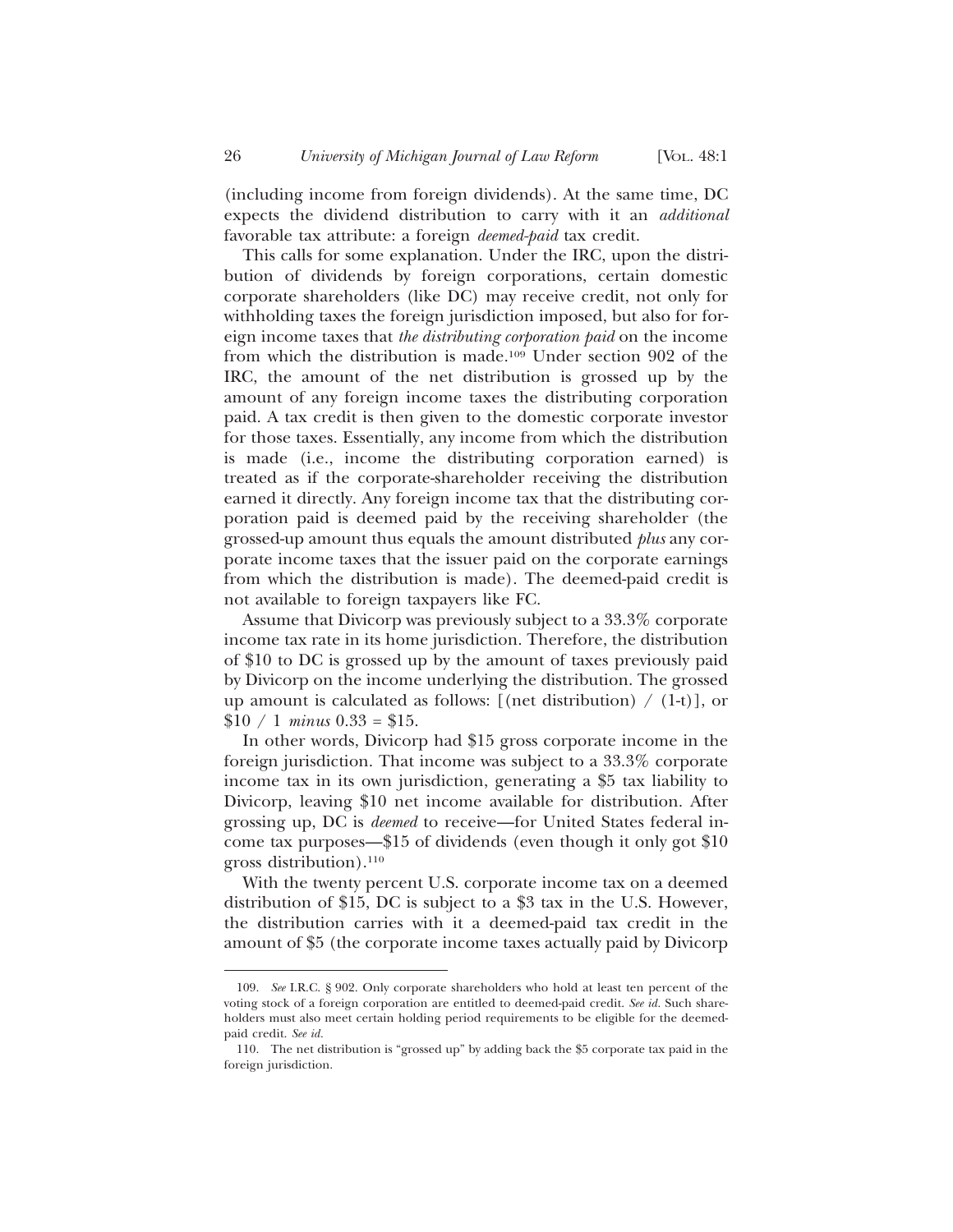in the foreign jurisdiction), which DC can use to offset its taxable income from other sources.

After the dust settles, DC expects to have at hand a stock valued at \$90 (the stock value is decreased by the amount of actual gross distribution, or \$10) and a \$10 gross distribution. A corresponding direct credit from the U.S. government (the same as in Example 1) will economically offset any withholding taxes imposed in the foreign jurisdiction (\$2). In addition, DC will have a U.S. tax liability of \$3 on the grossed-up distribution (twenty percent of \$15) and will receive \$5 of deemed-paid credit, for a net share value of \$102. Thus, DC interprets the information about the forthcoming dividend distribution to be favorable (increasing the stock value by \$2) and is, therefore, willing to pay more than current market price. Table 2 illustrates this example.

TABLE 2: STOCK VALUES AFTER DIVIDEND ANNOUNCEMENT, AS AFFECTED BY FC AND DC'S PARTICULAR TAX POSITIONS

|                                                                                                      | FC (foreign)       | DC (domestic)          |
|------------------------------------------------------------------------------------------------------|--------------------|------------------------|
| Trading value (before dividend)                                                                      | \$100              | \$100                  |
| Gross dividend expected to be received by the<br>shareholder (for foreign tax purposes)              | \$10               | \$10                   |
| Expected effect of the distribution on stock value                                                   | $-10$              | $-10$                  |
| Foreign withholding taxes expected to be imposed<br>on the dividend $(20\%)$                         | -\$2               | -\$2                   |
| Direct foreign tax credit granted by the U.S. (for<br>withholding tax)                               | n/a <sup>iii</sup> | \$2                    |
| U.S. income tax on grossed-up distribution (20 %)<br>on \$15)                                        | n/a                | $-$ \$3 <sup>112</sup> |
| Deemed paid foreign tax credit granted by the<br>U.S. (for foreign corporate taxes paid by Divicorp) | n/a                | $$5^{113}$             |
| Economic value                                                                                       | \$98               | \$102                  |

Both FC and DC are reasonable investors and wish to maximize their net profits. They both consider their after-tax returns. However, as demonstrated, both interpreted the same piece of information differently due to their own tax status. FC viewed the

<sup>111.</sup> The foreign tax credit is generally only granted to U.S. taxpayers. Therefore, the foreign tax credit is irrelevant to FC who is a foreign taxpayer.

<sup>112.</sup> The twenty percent U.S. tax rate is applied against deemed dividend income of \$15 (and not \$10). The gross amount is calculated by (net distribution) / (1-t). In this case \$10/  $1-0.33 = $15$ .

<sup>113.</sup> The \$5 corporate income tax Divicorp paid in the foreign jurisdiction is deemed paid by DC, which entitles DC to a credit.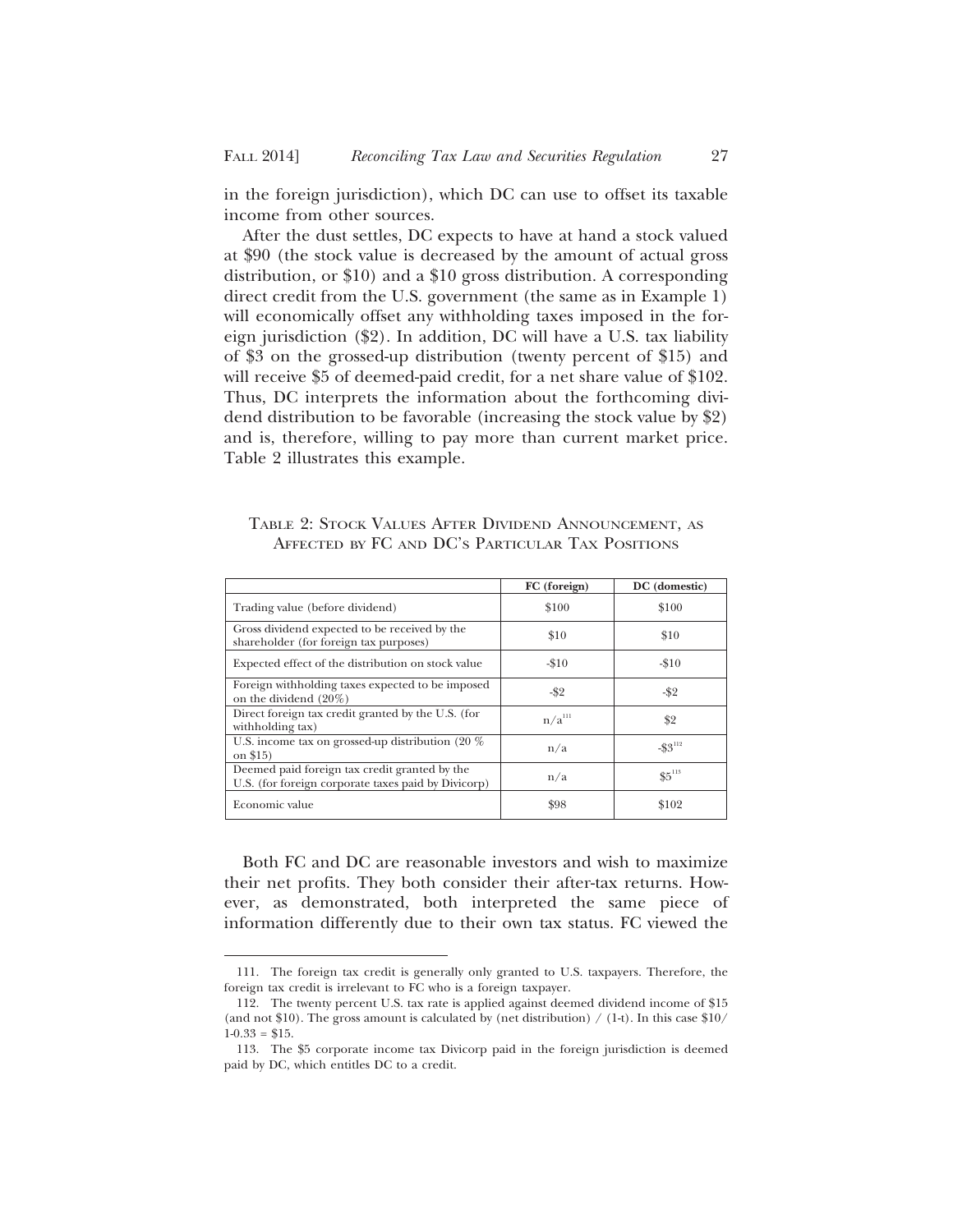forthcoming dividend distribution as detrimental to the stock price while DC interpreted it favorably.

The examples discussed above show that ECMH's assumption that all investors interpret all information similarly—is highly questionable in the tax context. There is no "class" of average taxpayers who interpret tax-related information similarly. Importantly, the ECMH acknowledges that there may be inconsistencies in the interpretation of market information.114 However, the ECMH suggests that markets will nevertheless remain efficient, as long as interpretation gaps are relatively rare, and no single class of investors is consistently better informed or better positioned to interpret market information.115 This remedial mechanism is inapplicable in the case of investor-level taxes. As long as FC is a foreign corporate taxpayer and DC is a domestic corporate taxpayer, they will remain inconsistent in their interpretation of tax-related information. In fact, it is difficult to imagine any pair of investors whose tax positions and consequences are identical. It is therefore unreasonable to accept the idea that an "average" tax preference exists.

# *B. The Preferences of "Average Taxpayers" Do Not Affect Market Efficiency*

The examples in Subpart II.A demonstrate that taxpayers interpret nonfinancial tax information differently. Market prices, however, are eventually set. Investment decisions are made. If market participants are "reasonable," they will take into account tax costs. Whose tax preferences actually matter, then? Financial literature suggests that the significant tax preferences are not those of "average taxpayers."

Economic, finance, and accounting scholars have extensively studied the effect of investor-level taxes on the price of publiclytraded assets.116 Multiple studies have attempted to model the effect of heterogeneous tax preferences on market prices and to use empirical research to support such models. Unfortunately, such literature appears to have had little effect on the regulatory framework. This Subpart seeks to highlight the impact such studies *could* have on the regulatory structure governing nonfinancial tax disclosure.

<sup>114.</sup> *See* Fama, *supra* note 19, at 383.

<sup>115.</sup> *Id.*

<sup>116.</sup> Michelle Hanlon & Shane Heitzman, *A Review of Tax Research*, 50 J. ACCOUNTING. & ECON. 127, 160–68 (2010).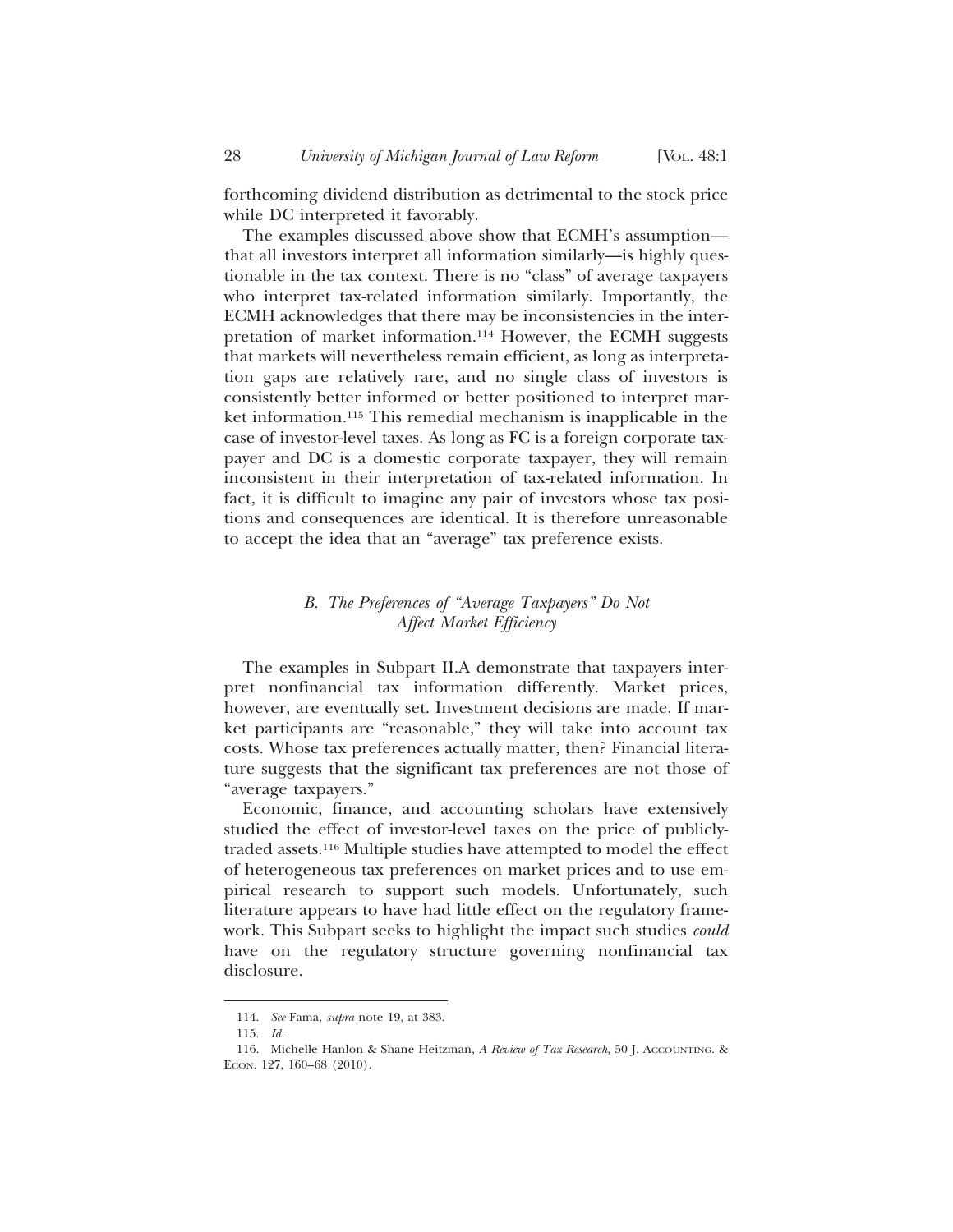## 1. The Irrelevance View

The irrelevance view suggests that taxes are irrelevant for pricing publicly-traded assets. According to this theory, nontaxable actors, such as pension funds and educational institutions' investment funds, set market prices.<sup>117</sup> These institutional investors are frequent traders, are always in a better arbitrage position<sup>118</sup> than taxable investors, and, therefore, always set market price. Tax-exempt investors are willing to pay more than other investors for the same risk-adjusted (but not tax-adjusted) returns because they do not expect to incur any investor-level tax burdens.

Assuming the purpose of nonfinancial tax disclosures is to support accurate market pricing, there is little justification for nonfinancial tax disclosures if tax-exempt investors set market prices. In this case, tax consequences are simply an irrelevant piece of information. More importantly, tax-exempt investors are not "average taxpayers." The "average taxpayer" is assumed to be a taxable investor.119 Indeed, tax-exempt institutions are specifically carved out from the scope of nonfinancial tax disclosures.120

#### 2. Marginal Investors and Clientele Effects

In recent years, the irrelevance view has lost traction.121 Multiple studies have found that investor-level taxes affect asset prices and have suggested various models to explain the mechanism of tax capitalization and its effects on asset pricing.122

<sup>117.</sup> *See generally, e.g.*, Fischer Black & Myron Scholes, *The Effects of Dividend Yield & Dividend Policy on Common Stock Prices and Returns*, 1 J. FIN. ECON. 1, 1 (1974) (finding no evidence that expected returns on high yield common stocks differ from the expected returns on low yield common stocks either before or after taxes); Merton H. Miller & Myron S. Scholes, *Dividends and Taxes: Some Empirical Evidence*, 90 J. POL. ECON. 1118, 1130–31 (1982) (criticizing empirical studies that show evidence of the effects of dividend taxes on market prices, concluding it is not convincing); Gene Amromin, Paul Harrison & Steven Sharpe, *How Did the 2003 Dividend Tax Cut Affect Stock Prices?,* (Fed. Reserve Bd., Working Paper 2005-61, 2006) (finding no overall statistically significant effect of the 2003 dividend tax cut on stock prices).

<sup>118. &</sup>quot;Arbitrage position" means the ability to take advantage of a pricing differential between two similar assets (in terms of risk adjusted return) not available to other investors.

<sup>119.</sup> *See* N.Y. BAR REPORT, *supra* note 14, at 2–3 (noting tax exempt investors as one category of "non-average" investors).

<sup>120.</sup> *See* discussion *supra* note 56 and accompanying text.

<sup>121.</sup> Hanlon & Heitzman, *supra* note 116, at 164 ("There is growing evidence that the irrelevance view does not hold and that taxes matter in pricing stocks.").

<sup>122.</sup> *See id.* at 160–61 (2010), for a recent of summary of mechanisms of dividend tax capitalization. For a recent of summary of mechanisms of capital-gains tax capitalization, see generally Zhonglan Dai et al., *Capital Gains Taxes and Asset Prices: Capitalization or Lock-in?*, 63 J. FIN. 709 (2008).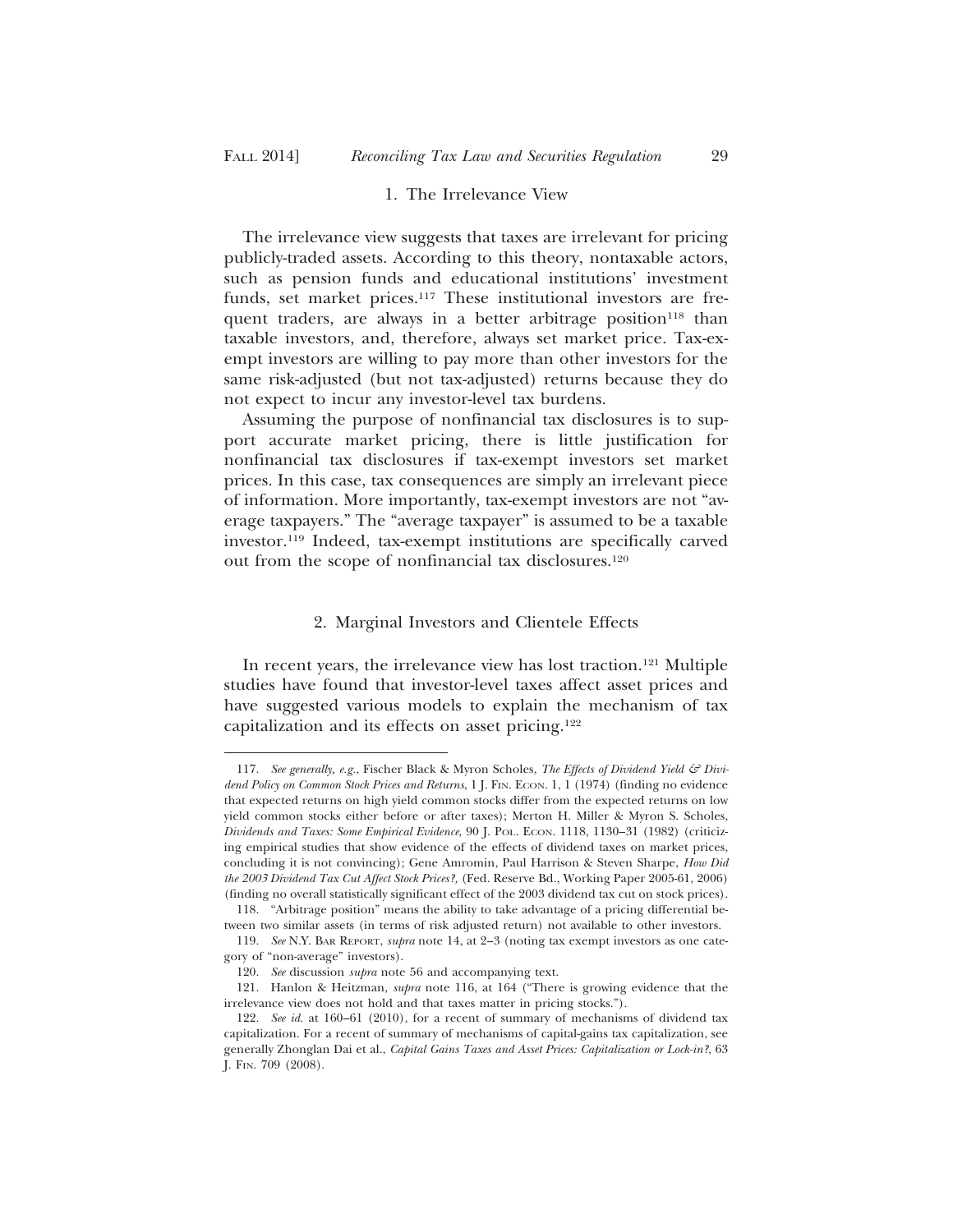One body of studies suggests that a single, identifiable marginal investor, whose tax preferences determine the rate at which taxes are capitalized, sets the market price.123 Marginal investors are frequent traders (such as dealers in securities and other financial institutions) who are indifferent between purchasing two securities with similar risk profiles that are taxed differently.<sup>124</sup> In such a case, the tax profile of an asset is the marginal consideration in the investment decision.

Under such a view, issuers could rewrite investor-level tax disclosures to target marginal investors, but only if they could identify the marginal investors. Financial literature has yet to provide conclusive evidence of the identity of marginal investors as a "class."125 Moreover, the identity of the marginal investor can theoretically vary for different trades. This implies that investor-level taxes are detrimental to market equilibrium because they facilitate arbitrage opportunities.126

Returning to Example 2, with FC and DC, in Subpart II.A: in the absence of taxes, DC may be indifferent between purchasing Divicorp stock, and the stock of another corporation, Eurocorp, operating in the same industry segment as Divicorp. Assume that Eurocorp's stock is also valued at \$100 per share as of Day 0, and that Eurocorp also intends to distribute a \$10 dividend. If Eurocorp, however, did not previously pay corporate tax in a foreign jurisdiction, no deemed-paid foreign tax credit is expected to flow to DC with the distribution. If both shares are offered on the market for their current price of \$100, DC would prefer Divicorp's stock over Eurocorp's solely because of the different tax profiles. As explained, DC would pay as much as \$102 for Divicorp's stock. Any

<sup>123.</sup> For a summary of the potential role of marginal investors in tax capitalization, see Douglas A. Shackelford & Terry Shevlin, *Empirical Tax Research In Accounting*, 31 J. ACCT. & ECONS. 321, 349–50 (2001).

<sup>124.</sup> SCHOLES ET AL., *supra* note 6, at 130. For example, an investor subject to a thirty percent tax rate is indifferent between purchasing a taxable security that is expected to generate a ten percent pre-tax risk-adjusted return (meaning, that the after-tax net return, after a thirty percent tax, will be seven percent) or a tax-exempt security expected to generate a seven percent non-taxable risk-adjusted return.

<sup>125.</sup> *See* Hanlon & Heitzman, *supra* note 116, at 129–30 (discussing the elusive identity of the marginal investor). Different studies have identified different classes of investors as "marginal investors." *Compare, e.g.*, Leonie Bell & Tim Jenkinson, *New Evidence of the Impact of Dividend Taxation and on the Identity of the Marginal Investor*, 57 J. FIN. 1321, 1341 (2002) (arguing that pension funds are the marginal investors), *with* Douglas J. Lamdin & Craig Hiemstra, *Ex-Dividend Day Share Price Behavior: Effects of the Tax Reform Act of 1986,* 75 REV. ECONS. & STATS. 778 (1993) (arguing that the marginal investors are short-term traders). Most scholars agree, however, that marginal investors are institutional investors.

<sup>126.</sup> *See* Hanlon & Heitzman, *supra* note 116, at 165.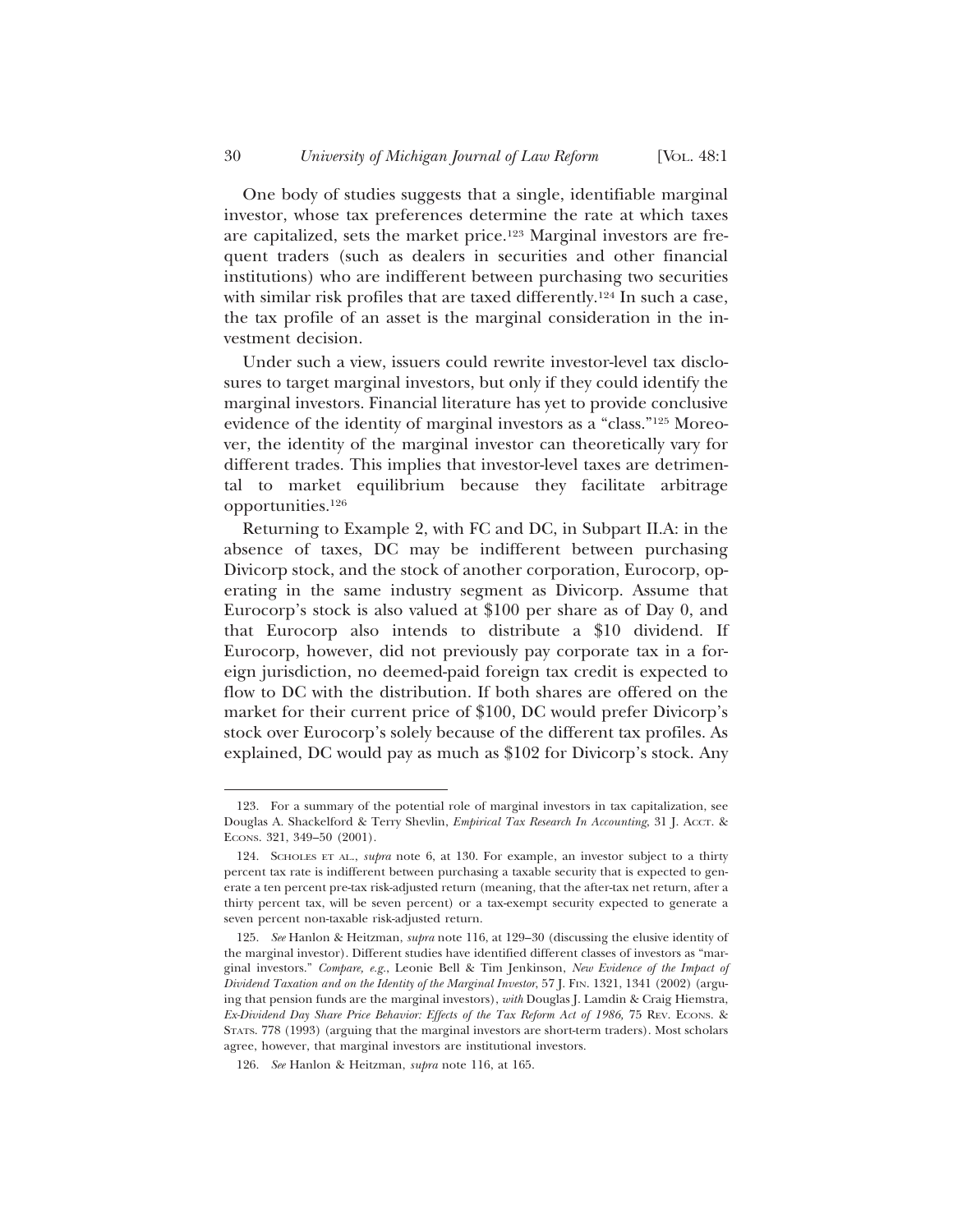lower price would be a bargain. Thus, DC will be the marginal investor setting Divicorp's stock price because it is willing to pay more than other investors, and the seller will sell to the highest bidder.

If the marginal investor view is accepted, investor-level tax disclosure is not a practical endeavor. The identity of the marginal investor is dynamic, and different tax information is relevant at different times, depending on the particular identity and tax status of the marginal investor in any given trade. This makes the practicability of disclosure questionable. Either all information must be disclosed in advance (which, as explained in Part I, is impossible), or tax disclosures should be dynamic and change as the identity of the marginal investor changes.

Even setting aside practical difficulties, however, financial literature makes it clear that "marginal investors" are not "average taxpayers." They are financial institutions, which are usually subject to various specific tax regimes.127 In tax disclosure practice, such investors are not regarded as "average taxpayers."128

While the marginal investor approach explains how individual investors determine market prices, it is unlikely that many investors are marginal investors in practice. It is unreasonable to expect that many investors could consistently find "a pair of securities with identical risk that vary *only* on the tax treatment of the returns."129 Investors, who are not the marginal investors, would nonetheless favor investments that are expected to maximize their after-tax return.130 The resulting tax-induced capital allocation is known as the Tax Clientele Effect.131

For example, under the clientele approach, tax-exempt investors are expected to invest in dividend-paying firms, where they enjoy a current and steady stream of untaxed cash.132 Conversely, taxable investors prefer to defer taxation as long as possible and tend to invest in growth companies, which seldom distribute taxable dividends. Taxable investors eventually pay taxes upon disposition of the security at preferential long-term capital gain rates. Thus, based

<sup>127.</sup> *See supra* note 120 and accompanying text.

<sup>128.</sup> *See* N.Y. BAR REPORT *supra* note 14, at 3 n.4.

<sup>129.</sup> Hanlon & Heitzman, *supra* note 116, at 165 (emphasis added).

<sup>130.</sup> SCHOLES ET AL., supra note 6, at 130.

<sup>131.</sup> For a discussion of various types of Tax Clientele Effects and their potential effects on asset pricing, *see generally* Philip H. Dybvig & Stephen A. Ross, *Tax Clienteles and Asset Pricing,* 41 J. FIN. 751 (1986); *see also* Yair Listokin, *Taxation and Liquidity,* 120 YALE L.J. 1682, 1720–22 (2011) (examining the effect of income taxes on the premium paid for illiquid assets, creating a shift based on how the tax distorts the clienteles' tax preferences).

<sup>132.</sup> SCHOLES ET AL., supra note 6, at 130.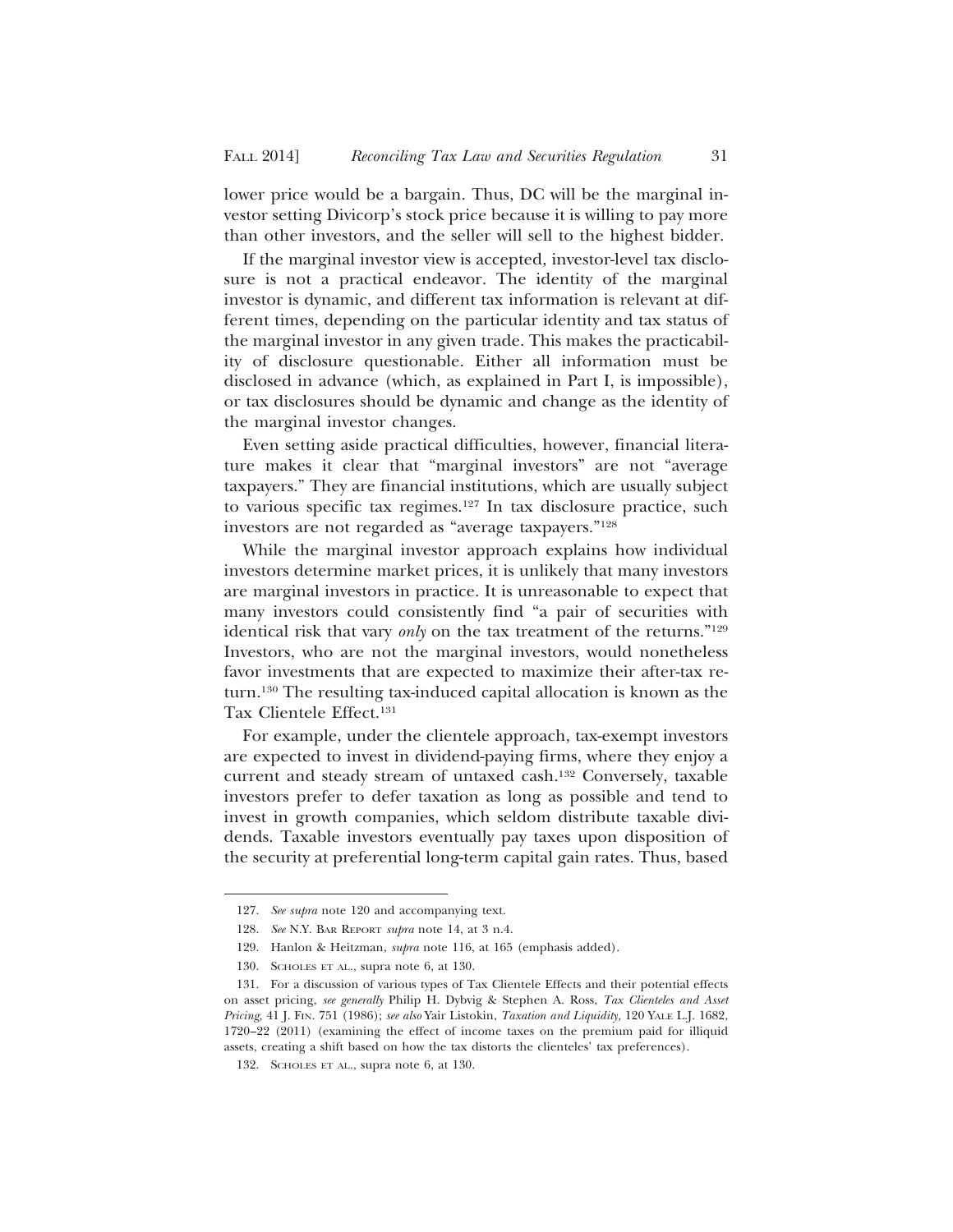on the nature of the company's distribution policies, different companies often have different tax clienteles.133

Looking back at the FC, DC, Divicorp, and Eurocorp example, domestic investors who have use of foreign tax credits—like DC are attracted to Divicorp's stock. As shown in Table 2, *supra*, after the initial arbitrage opportunities resulting from the dividend announcement are exploited, Divicorp's share price is expected to stabilize at \$102 per share. It is also expected that all new Divicorp investors are domestic corporate taxpayers. Foreign corporate investors like FC are attracted to Eurocorp's stock, the price of which is expected to stabilize at \$98.

Investor-level tax disclosure could make theoretical sense if issuing entities "know" who their tax clienteles are and regulators apply different disclosure requirements to each issuing entity, based on the entity's tax clientele. Whether this is a practical approach is unclear. Not only would issuers have to draft multiple different disclosures, but each issuer's tax clientele can change over time, making disclosures become outdated. More importantly, however, tax clientele literature strongly advices against the use of the "average taxpayer" concept as a linchpin for nonfinancial tax disclosure. If the Clientele Effect is real, then a class of "average taxpayers" does not exist. The Clientele Effect supports the view that different classes of taxpayers affect the prices of different securities. The market environment is, therefore, dotted with multiple classes of "average" taxpayers.

## 3. Portfolio Basis Approach

Finally, another group of studies suggests that market equilibrium is achieved because investors price assets on a portfolio basis (rather than a single asset basis).134 This approach assumes that each investor aggregates various tax consequences resulting from

<sup>133.</sup> *See* Edwin J. Elton & Martin J. Gruber, *Marginal Stockholder Tax Rates and the Clientele Effect*, 52 REV. ECON. STAT. 68, 72–74 (1970) (finding clientele effects based on a company's dividend policy, particularly for corporations because of the deduction, rather than tax-exempt institutions); *see also* Franklin Allen et al., *A Theory of Dividends Based on Tax Clienteles*, 55 J. FIN. 2499, 2501 (2000) (asserting that high-dividend policy will attract more institutional investor clienteles and send a signal of a "quality" firm and management); Robert H. Litzenberger & Krishna Ramaswamy, *The Effect of Personal Taxes and Dividends on Capital Asset Prices*, 7 J. FIN. ECON. 163, 192 (1979) (finding evidence of a clientele effect for stockholders in higher tax brackets choosing stocks with lower dividend yields).

<sup>134.</sup> *See generally, e.g.,* M. J. Brennan, *Taxes, Market Valuation And Corporate Financial Policy*, 23 NAT'L TAX J. 417 (1970) (developing an after-tax Capital Asset Pricing Model (CAPM)); Roger H. Gordon & David F. Bradford, *Taxation and the Stock Market Valuation of Capital Gains*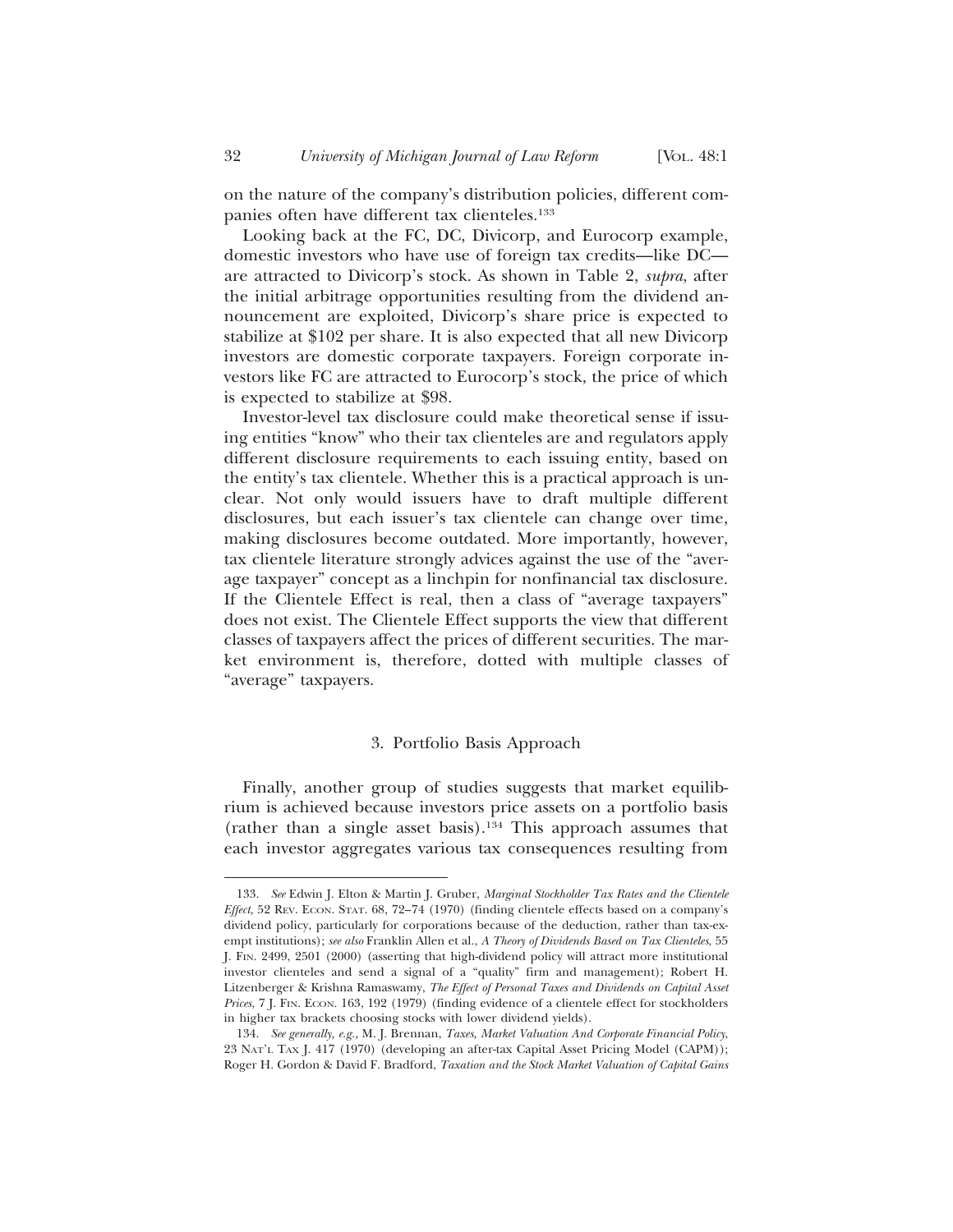investment in securities with different tax profiles into the pricing of all securities in the portfolio. If true, then nonfinancial tax disclosures must theoretically describe all relevant tax information to all investors. Thus, different investors can aggregate the tax information from different issuers to construct their desired "tax portfolio." It seems that regulations currently ask issuers to do this. Part I already discussed the impossibility of meaningful compliance with such a requirement.<sup>135</sup>

More importantly, under a portfolio basis approach, the tax preferences of "[i]nvestors with the greatest wealth and least risk aversion" are expected to affect market prices.136 Such investors are, by definition, not "average investors." Investors that hold the largest portfolios and are not risk-averse are usually institutional investors137 or otherwise extremely wealthy investors that are specifically excluded from the scope of nonfinancial tax disclosures.<sup>138</sup>

It is difficult to summarize financial literature on investor-level taxes and their effects on investment behavior. Financial models and empirical studies have yet to produce conclusive results about the identity of investors whose tax preferences actually affect market prices. The studies, however, are very telling because there is one type of investor whose preferences likely matter very little (if at all): the "average taxpayers." They are largely irrelevant in the operation of capital markets, so it makes little sense to draft tax disclosures solely for the benefit of such taxpayers.

The only relatively safe bet stemming from the financial literature is that the tax preferences of institutional investors or other

*and Dividends: Theory and Empirical Results*, 14 J. PUB. ECON. 109 (1980) (showing that dividends do not affect pricing differently from capital gains, which implies that the relative valuation is an aggregate consequence of portfolio choices).

<sup>135.</sup> *See* discussion *supra* Part I.B.

<sup>136.</sup> Hanlon & Heitzman, *supra* note 116, at 165.

<sup>137.</sup> Due to institutional investors' diversification and increased risk-aversion, some studies have shown their ownership to be synonymous with volatility in the stock price of a firm (since institutional investors can benefit from such volatility). Richard W. Sias, *Volatility and the Institutional Investor,* 52 FIN. ANALYSTS J. 13, 13–14 (1996); *see also* Ryan T. Ball, *Does Anticipated Information Impose a Cost on Risk-Averse Investors? A Test of the Hirshleifer Effect*, 51 J. ACCOUNTING RESEARCH 31, 55 (2013) (using institutional investor ownership as a proxy to explain volatility in a firm's stock price).

<sup>138.</sup> While nonfinancial tax disclosure sections do not explicitly exclude high net-worth individuals from the scope of the disclosure, all such disclosure sections exclude taxpayers that are subject to Alternative Minimum Tax (AMT). Recent data suggests that AMT applied to the top 4.2 percent of taxpayers in 2013. *Aggregate AMT Projections, 2012–2023*, Table T13- 0209, Urban-Brookings Tax Policy Center Microsimulation Model (Aug. 26, 2013), *available at* http://www.taxpolicycenter.org/numbers/Content/PDF/T13-0209.pdf. Thus, most (if not all) high net worth individuals are subject to AMT, and, as such, excluded from the scope of the disclosure.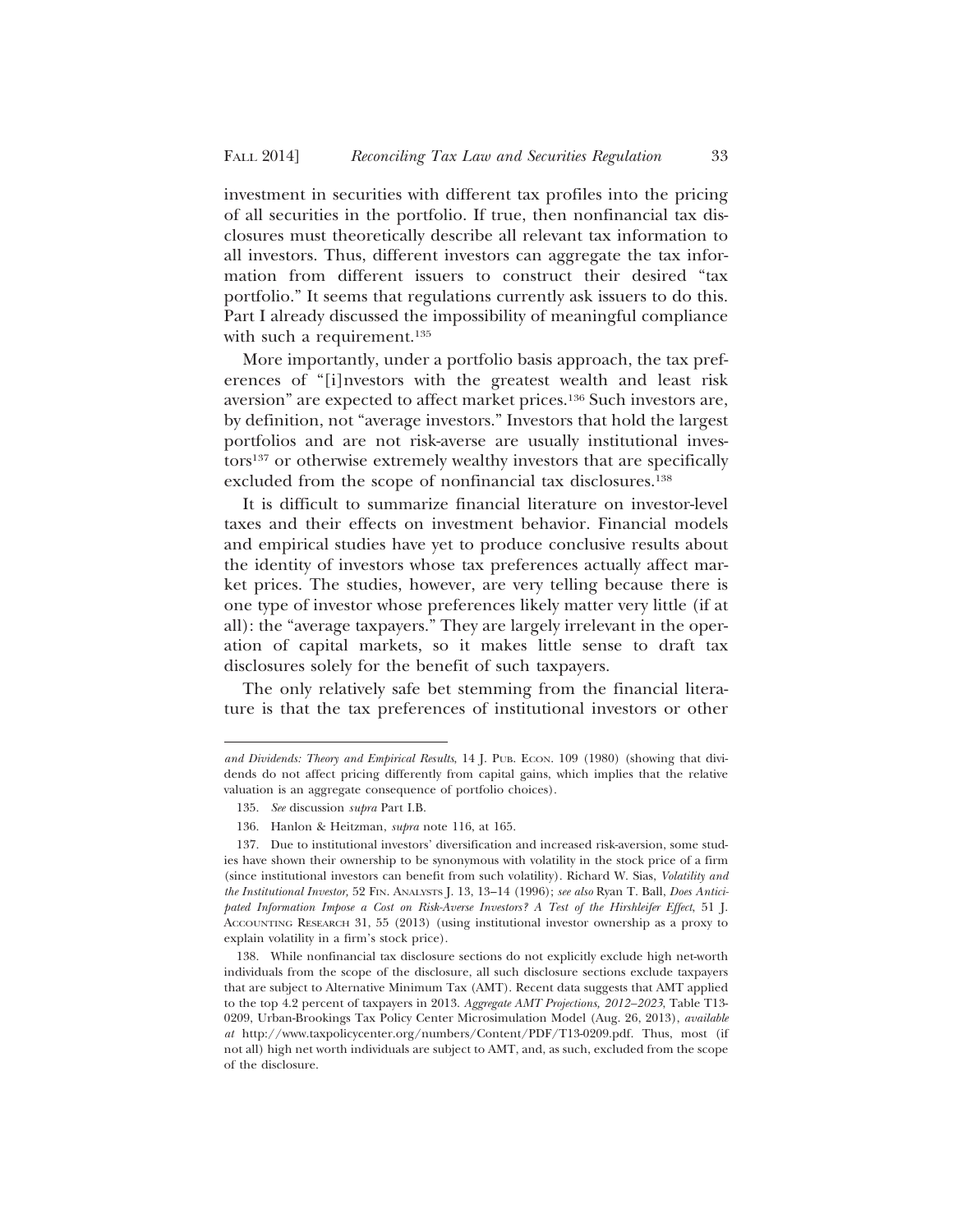wealthy investors are the ones that affect market prices. Institutional investors are regularly excluded from the scope of nonfinancial tax disclosures. Current nonfinancial tax disclosure practice thus excludes investors that matter and includes investors that do not (i.e., "average taxpayers").

## *C. Courts' Adjudication and the "Average Taxpayer"*

This Subpart shows that court decisions dealing with nonfinancial tax disclosures also support the conclusion that the concept of the "average taxpayer" is questionable.

Court decisions addressing alleged misstatement or omission of facts in nonfinancial tax disclosures are rare.139 This is not surprising: given the numerous carve-outs in nonfinancial tax disclosures, very few investors have something upon which to act, even if they feel misled. In the few cases on point, courts have generally found that an investor's individual tax outcome from securities transactions is not actionable. These courts have concluded that "discussions of the personal tax ramifications of proposed corporate transactions are beyond the scope of the securities laws."140 Courts distinguish tax consequences that depend *solely* on the stakeholder's tax consequences from tax consequences that "flow directly from the corporate transaction itself," making only the latter actionable.141

<sup>139.</sup> This Subpart only addresses litigation outside the context of tax shelters. In tax shelter offerings, the securities are offered primarily for the tax benefits associated with them, and investors sue when such benefits do not materialize. The assumption is that securities tailored to create a specific tax benefit will only attract investors that, considering their personal tax position, would to be able to take advantage of the benefits suggested. Such investors could not be regarded as "average taxpayers." For a discussion on the tax shelter industry as well the responses of Congress and the IRS. *See, e.g.*, Martin A. Chirelstein & Lawrence A. Zelenak, *Tax Shelters and the Search for a Silver Bullet* 105 Colum. L. Rev. 1939 (2005). The brief survey therein assumes that taxes are simply another cost of investment (not the reason for investment) that one must account for.

<sup>140.</sup> *See* Minzer v. Keegan, No. 97-CV-4077, 1999 WL 33972459, at \*11 (E.D.N.Y. Jan. 25, 1999), *aff'd*, 218 F.3d 144 (2d Cir. 2000); *see also* Lewis v. Oppenheimer & Co*.*, 481 F. Supp. 1199, 1206 (S.D.N.Y. 1979) ("The income tax situation of each stockholder is personal business, and absent injury to the corporation, is irrelevant to damage claims under the federal securities laws.").

<sup>141.</sup> *See* Mendell v. Greenberg, 927 F.2d 667, 676 (2d Cir. 1990) ("Expanding the requirements of SEC Rule 14a–9 to insist upon disclosure of incidental tax benefits—benefits that do not flow directly from the corporate transaction itself but rather from the individual shareholder's personal tax situation—goes beyond the purposes of the Rule."), *amended by* 938 F.2d 1528 (2d Cir. 1990); *see also* Shaev v. Hampel*,* No. 99 Civ. 10578(RMB), 2002 WL 31413805, at \*6 (S.D.N.Y. Oct. 25, 2002), *aff'd*, 74 F. Appx. 154 (2003).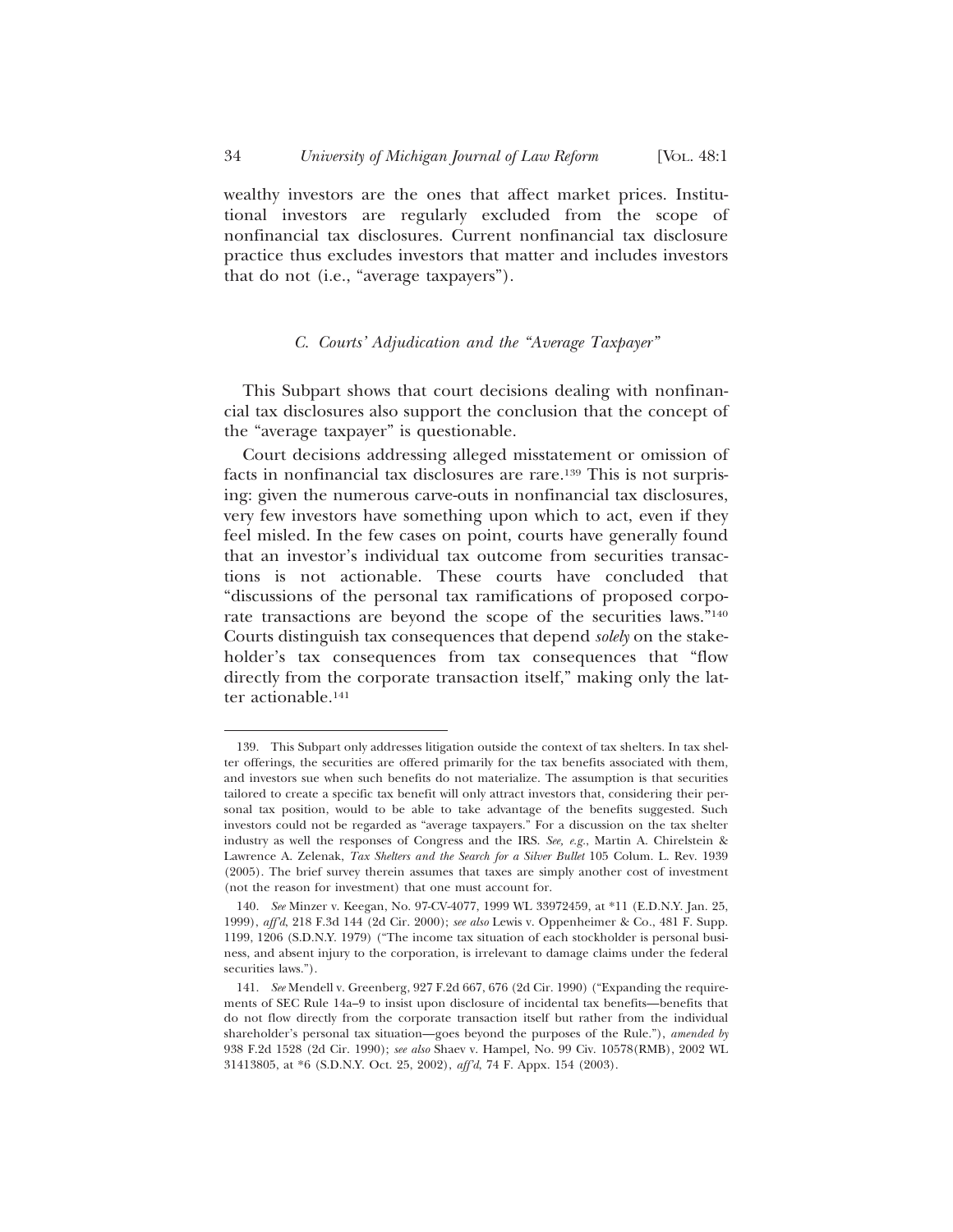The distinctions between tax consequences that do or do not "flow through directly" from a transaction usually arise in litigation brought under SEC Rule 14a-9, relating to alleged insiders' benefits from proposed transactions.<sup>142</sup> Rule 14a-9 prohibits proxy solicitations from being "false or misleading with respect to any material fact, or which omits to state any material fact."143 Management and other insiders' interests in a transaction or plan for which shareholder votes are solicited could be material to an investor weighing its vote and thus should be disclosed.144 Insider interests may also include tax benefits that may result from the transaction, and in certain circumstances the issuer must explicitly disclose those benefits.145 Shareholders sometimes allege that proxy statements failed to accurately describe insiders' anticipated tax consequences and that an accurate statement would have exposed a tax-interest conflict between insiders and other shareholders.

For example, in *Mendell v. Greenberg*, a shareholder sued several corporate insiders in connection with a proxy statement soliciting votes to approve a proposed merger.146 The plaintiff argued that the proxy statement failed to disclose certain incidental tax benefits controlling shareholders expected to receive from the transaction.147 In denying the claim, the Second Circuit reasoned that since personal tax benefits are speculative in nature, a requirement to disclose them is more likely to confuse than to inform.148 The court noted that "the practical difficulties involved in computing speculative personal tax consequences—especially since those consequences depend upon indeterminate, often difficult to predict variables—precludes any requirement that potential incidental tax benefits need be disclosed."149

<sup>142.</sup> *See* 17 C.F.R. § 240.14a-9.

<sup>143.</sup> *Id.*

<sup>144.</sup> *See* 17 C.F.R. § 240.14a-101 (outlining the information to be disclosed in connection with proxy solicitations). For example, Item 7 outlines the information required in the proxy relating to any action for the election of directors or executive officers while Item 8 directs disclosure of information relating to the compensation of directors and executive officers. *Id.*

<sup>145.</sup> In the case of compensation plan involving options in the registrant, Schedule 14A requires the disclosure of "the federal income tax consequences of the issuance and exercise of such options to the recipient and the registrant." 17 C.F.R. § 240.14a-101, Item 10.

<sup>146. 927</sup> F.2d 667, 670–71 (2d Cir. 1990).

<sup>147.</sup> *Id.* at 671.

<sup>148.</sup> *Id.* at 677 ("Here [the Insider's] failure to disclose the personal tax consequences resulting to her from the merger were speculative in nature and may not be deemed a material omission. To hold otherwise would require that major shareholders include speculative predictions of their personal finances in a proxy statement that is more likely to confuse than enlighten other stockholders.").

<sup>149.</sup> *Id.* at 676.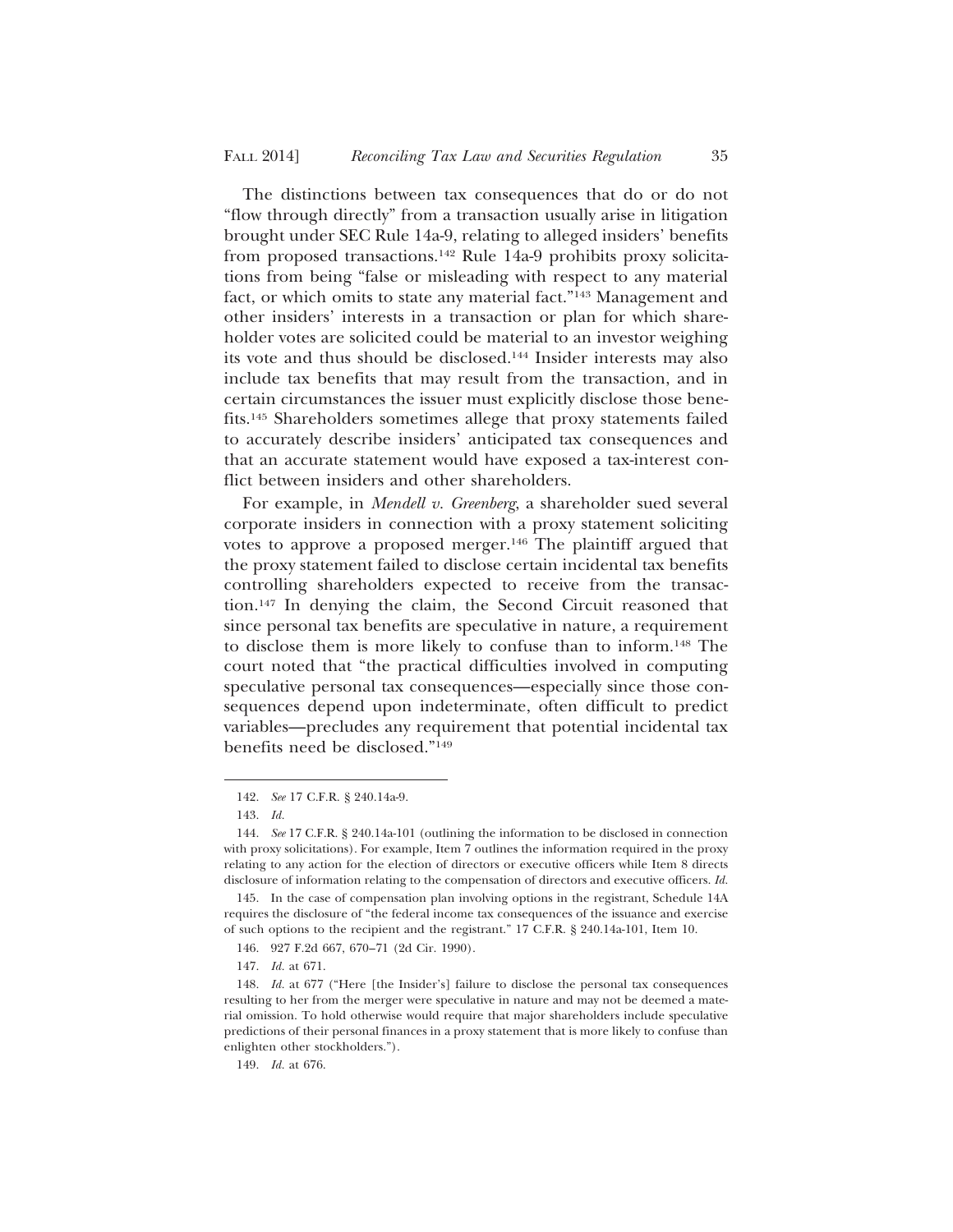In *Lewis v. Dansker*, the plaintiff argued that that a proxy statement failed to accurately account for the value of a proposed transaction to insiders.150 Specifically, the disclosed value to insiders did not account for insiders' anticipated deductible losses resulting from the transaction.151 Such deductible losses increased the transaction's net value to insiders beyond the par value disclosed in the proxy solicitation. The court rejected the argument and found that "the usability of such losses will vary—not exclusively according to the source of the deduction—*but also according to the individual's other income*, *offsets to income, and tax bracket*."152 As such, any disclosure was speculative in nature. Moreover, in questioning whether such information would have been "material" to shareholders' votes, the court suggested that incidental tax benefits to insiders is an irrelevant piece of information to shareholders, as long as the corporation's interest is not harmed.153

In *Freedman v. Barrow*, a shareholder brought a derivative action against a corporation in respect of proxy statements soliciting votes regarding a compensation plan for the corporation's employees.154 The plan included incentive compensation in the form of stock appreciation rights (SARs). The plaintiff argued that the proxy statement failed to accurately disclose the set of incentives and disincentives to employees in exercising their rights under the plan.155 Specifically, the plaintiff suggested the proxy statement failed to adequately describe the tax consequences to employees in exercising the SARs.156 Rejecting the argument, the court reasoned that the decision to exercise a stock option "necessarily depends on individual factors such as the employee's own financial situation, his ability and willingness to borrow, and *his tax consequences*."157 Therefore, any disclosure in this respect was not required as it would have amounted to a "speculative assertion."158

Another notable case is *Zemel v. Philips*. 159 There, a plaintiff alleged that a proxy statement failed to disclose that a liquidation plan was structured to achieve favorable tax outcomes to insiders. In concluding that such information is not "material," the court

<sup>150. 357</sup> F. Supp. 636, 638–40 (S.D.N.Y. 1973).

<sup>151.</sup> *Id.* at 640–41.

<sup>152.</sup> *Id.* at 643 (emphasis added).

<sup>153.</sup> *See id.* at 643.

<sup>154. 427</sup> F. Supp. 1129, 1134–38 (S.D.N.Y. 1976).

<sup>155.</sup> *See id.* at 1139–40.

<sup>156.</sup> *Id.* at 1143.

<sup>157.</sup> *Id.* at 1144.

<sup>158.</sup> *Id*.

<sup>159.</sup> Zemel Family Trust v. Philips Int'l Realty Corp., No. 00 Civ. 7438 MGC, 2000 WL 1772608 (S.D.N.Y. Nov. 30, 2000).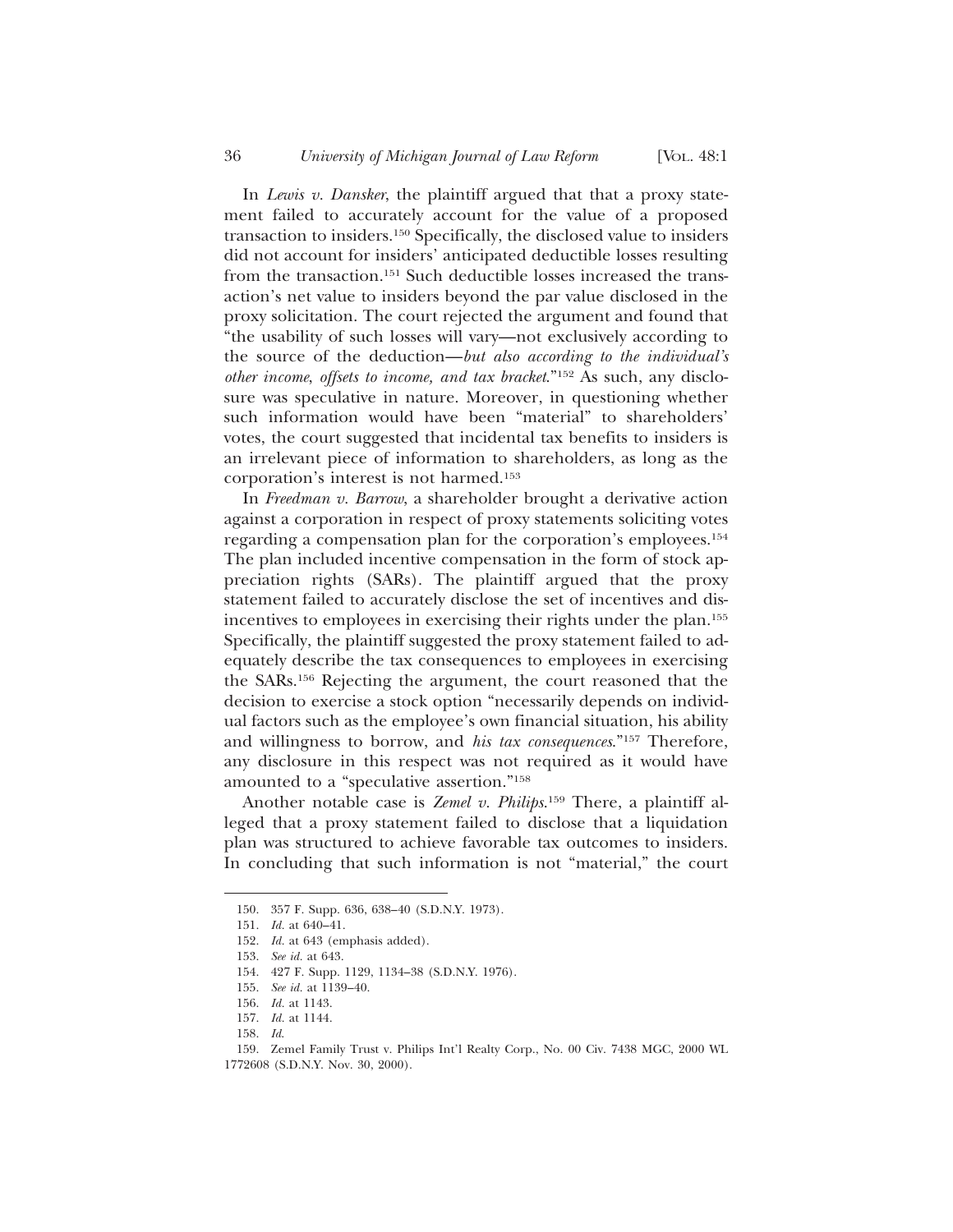reasoned that "[the] plaintiff ha[d] provided no evidence that the interests of the shareholders were compromised by the tax-efficient outcome for [insiders], and so has failed to show that the alleged non-disclosure was material."160

This body of cases contradicts the existence of an average group of taxpayers. If tax outcomes are a result of personal tax positions, as courts have suggested, they are not "average."161 Even tax benefits to the "class" of insiders cannot count as "average" to that class because not all insiders share the same tax preferences. Even if all insiders receive tax benefits from the transaction, disclosure is not necessarily required since insiders' tax benefits do not necessarily harm investors. These cases, however, do not address the issue of "tax averageness" in the context of a direct tax detriment to stakeholders resulting from inaccurate disclosures. Very few cases address direct tax-related injuries to investors, but these cases also show the legal irrelevance of the "average taxpayer" construct.

For example, in *Minzer v. Keegan*, shareholders of a target corporation brought action to recover damages resulting from a merger of the target corporation with an acquirer.162 The plaintiffs alleged that the proxy solicitation failed to adequately disclose that the tax consequences from the merger were detrimental *to shareholders*, compared to the tax consequences that would have resulted from a different bid.163 Specifically, shareholders of the merged corporation were paid seventy-five percent in the acquiring corporation's stock and twenty-five percent in cash, with the cash portion being immediately taxable to the shareholders.<sup>164</sup> Another bidder, whose bid the board rejected, proposed a full stock-for-stock merger, in which shareholders of the target corporation would have received

<sup>160.</sup> *Id.* at \*4 (S.D.N.Y. Nov. 30, 2000).

<sup>161.</sup> For additional cases making the distinction between personal tax consequences and tax consequences that flow directly from the transaction in the context of proxy solicitation, *see* Lewis v. Oppenheimer, 481 F. Supp. 1199, 1206–10 (S.D.N.Y. 1979); *see also* Shaev v. Hampel, No. 99 Civ. 10578(RMB), 2002 WL 31413805, at \*5 (E.D.N.Y. Oct. 25, 2002) (shareholders brought action against a corporation and its officers suggesting that in soliciting a vote for the approval of a stock incentive plan failed to "'disclose all the federal tax consequences' of granting an option, particularly the fact that 'under the U.S. federal estate tax, gift tax, and generation-skipping transfer tax, these stock options and SARs are treated as taxable.'" The court rejected the argument since the described benefits are personal and do not "flow directly" from the transaction). *Id.* at \*6, *aff'd*, 74 F. Appx. 154 (2003); Seinfeld v. Bartz, No. C01-2259 TEH, 2002 WL 243597, at \*4–5 (N.D. Cal. Feb. 8, 2002) (no material omission in failure to disclose "all federal tax consequences" of an option plan), *aff'd*, 322 F.3d 693 (9th Cir. 2003).

<sup>162.</sup> Minzer v. Keegan, No. 97-CV-4077, 1999 WL 33972459, at \*1–6 (E.D.N.Y. Jan. 25, 1999), *aff'd*, 218 F.3d 144 (2d Cir. 2000).

<sup>163.</sup> *Id.* at \*5.

<sup>164.</sup> *Id.*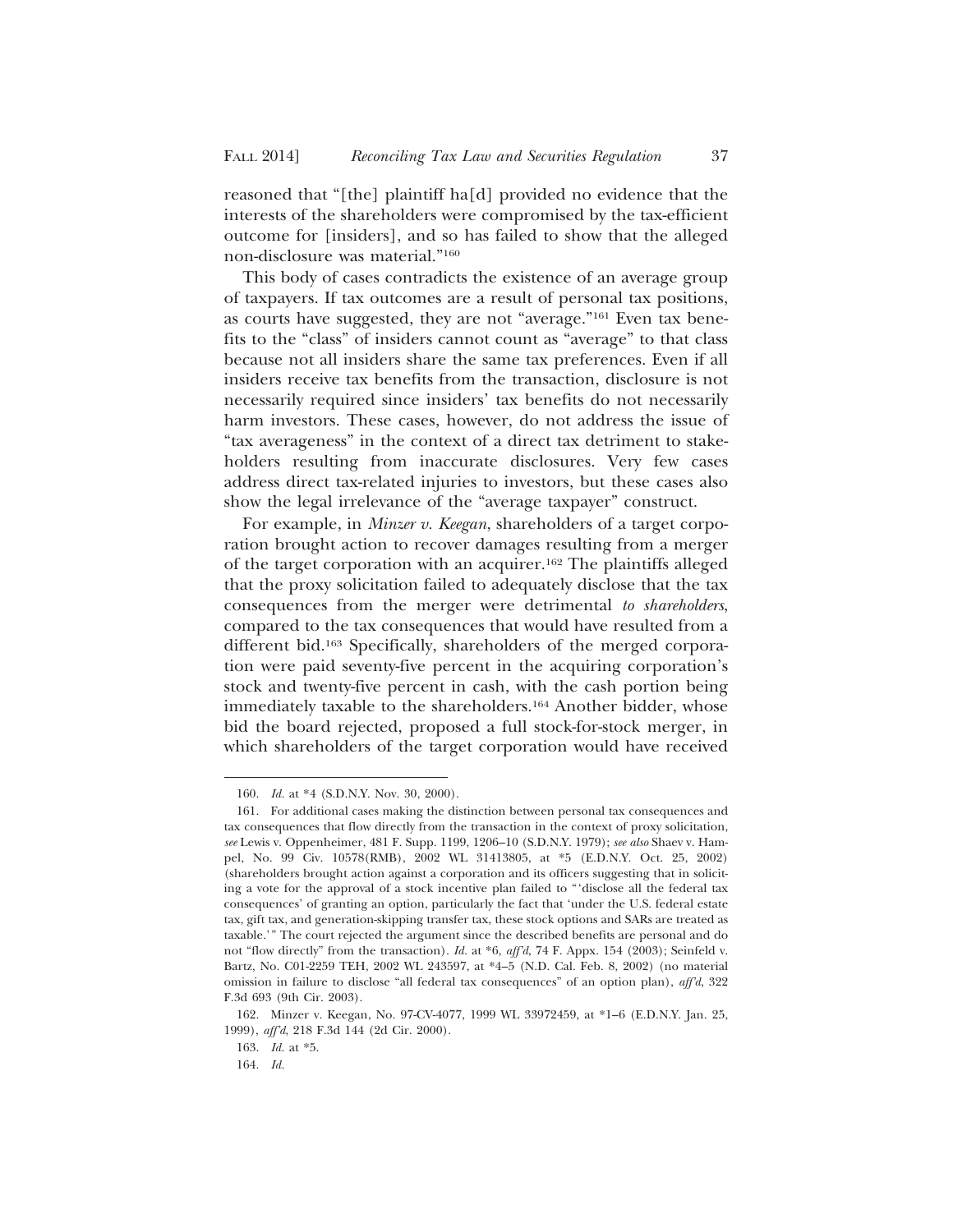only stock in the acquirer in return for their stock in the target.165 A stock-for-stock exchange would have been tax-free for the shareholders at the time of the transaction. Failing to disclose the favorable tax consequences of the other bid allegedly resulted in a direct tax injury to the shareholders.

The court rejected the argument for two reasons. First, on factual grounds, the court stated that the disclosure did include the requisite description of the structural difference between the two offers.166 Second, the court also added that because the "true value of each bid depends on the tax situation of individual shareholders,"167 the other offer cannot necessarily be considered "materially higher."168 Thus, the court implicitly rejected the idea that personal tax consequences resulting from corporate transactions are "average" to all shareholders.

In cases where courts granted shareholders a remedy for a taxrelated injury, relief was granted due to a misstatement relating to a *corporate-level* piece of material information rather than the tax injury itself. The corporate misstatement denied shareholders the information required to calculate their own tax liabilities.

For example, in *Herbst v. ITT*, a merger was structured to achieve tax-free treatment.169 In seeking a ruling from the IRS that the merger was indeed tax-free, however, the corporation failed to disclose relevant information.170 A class plaintiff claimed that this failure created a risk that the IRS would not respect the tax-free treatment of the merger and that the corporation should have disclosed that risk in the proxy statement.171 In response, the defendants argued, *inter alia*, that the plaintiff could not stand as a class representative.172 They argued that if the merger is deemed taxable, different investors might face different tax consequences, depending on their personal tax positions.173

<sup>165.</sup> *Id.*

<sup>166.</sup> *Id.* at 11 ("In suggesting that the shareholders needed to be told that different transaction structures would result in different tax treatments, plaintiffs ignore the Supreme Court's admonishment that the purpose of the securities laws is to disclose, not to treat the shareholders like 'nitwits' or to 'attribute to investors a child-like simplicity.'" quoting Basic, Inc. v. Levinson*,* 485 U.S. 224, 234 (1988)).

<sup>167.</sup> *Id.*

<sup>168.</sup> *Id*.

<sup>169.</sup> Herbst v. Int'l Tel. & Tel. Corp., 495 F.2d 1308, 1310–11 (2d Cir. 1974).

<sup>170.</sup> *Id.* at 1316.

<sup>171.</sup> *Id.* at 1314 ("Herbst claims that ITT should have informed the holders of Hartford stock that there was a risk that the exchange might be a taxable event because of the fraud allegedly perpetrated by ITT in getting the favorable ruling from the IRS.").

<sup>172.</sup> *Id.*

<sup>173. &</sup>quot;ITT also contends that Herbst cannot represent the large, tax-exempt, institutional shareholders. As noted above, all those who exchanged their shares would have benefited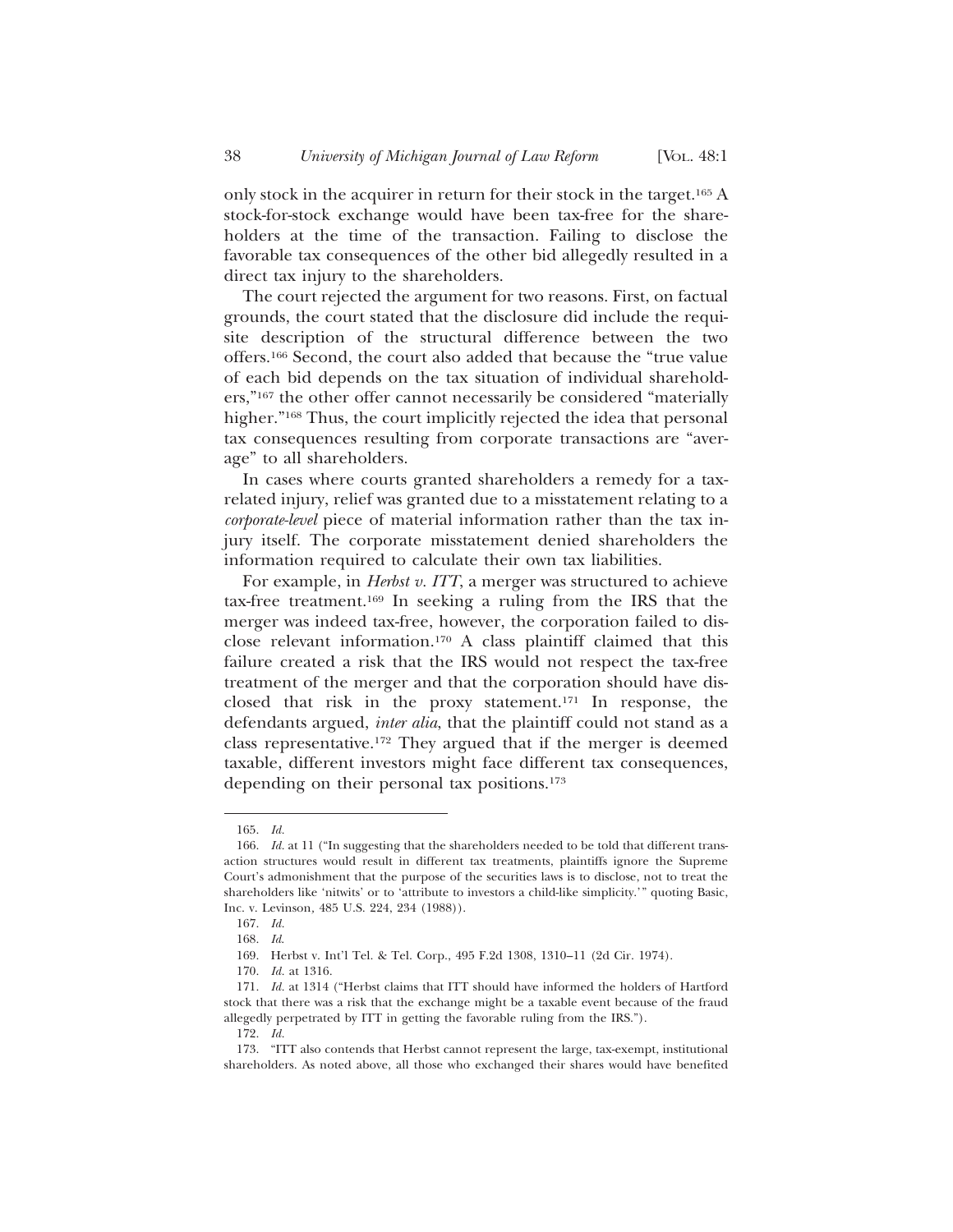In approving the claim as a class action, the court reasoned that, had the merger been taxable, all shareholders would have been affected, regardless of their tax position.174 Since certain shareholders would have rejected the merger because of the tax detriment, it would have compelled the bidder to offer a better price for the shares, which would have been available to *all* shareholders.<sup>175</sup> While the court seemed to agree that shareholders' tax consequences vary, it was not the tax effects that created the "class." Rather, it was the benefit to all shareholders in the form of a higher bid.176 The *Herbst* defendants' problem was failing to disclose that the transaction might be taxable, not the specific potential tax consequences for shareholders of a taxable transaction. Such results are personal to each shareholder.

Similarly, in *Swanson v. Wabash*, the court found a corporation liable for shareholders' personal tax consequences resulting from a stock purchase transaction.177 The plaintiff alleged that the stock purchase transaction's structure denied him the benefits of longterm capital gains (LTCG) tax treatment because he was forced to dispose of his stock before he reached the requisite holding period.178 Obviously, the holding period of shareholders in their stock is a completely personal attribute. Nonetheless, the plaintiff proved that certain shareholders were allowed, under a special arrangement, to hold on to the stock longer than other shareholders, specifically so they could enjoy LTCG treatment upon disposition.179 The court found the corporation liable not because of the plaintiffs' specific tax loss (in fact, the plaintiff failed to prove he suffered any tax-related injury)<sup>180</sup> but because the opportunity to hold on to the stock was not made available to all shareholders.<sup>181</sup> Had it been, each shareholder would have made his or her own calculations—considering personal tax positions—as to whether to hold on to the stock or sell it immediately.

from a higher price. Under Herbst's claims all shareholders, large and small, tax-exempt or not, would benefit equally and so her claim is typical." *Id.*

<sup>174.</sup> *Id.*

<sup>175.</sup> *Id.*

<sup>176.</sup> *Id.* at 1322 ("The effect of this misrepresentation was to induce some Hartford Fire shareholders to exchange their shares on terms less favorable than those which would have been offered if the tax consequences had been properly represented, the tax-exempt shareholders may well have been damaged as much as the non-tax-exempt shareholders since the single exchange offer was made equally to all shareholders without regard to their status quo taxpayers").

<sup>177.</sup> Swanson v. Wabash, Inc*.*, 577 F. Supp. 1308, 1317 (N.D. Ill. 1983).

<sup>178.</sup> *Id.* at 1312.

<sup>179.</sup> *Id.* at 1317–18.

<sup>180.</sup> *Id.* at 1324.

<sup>181.</sup> *Id.* at 1323–24.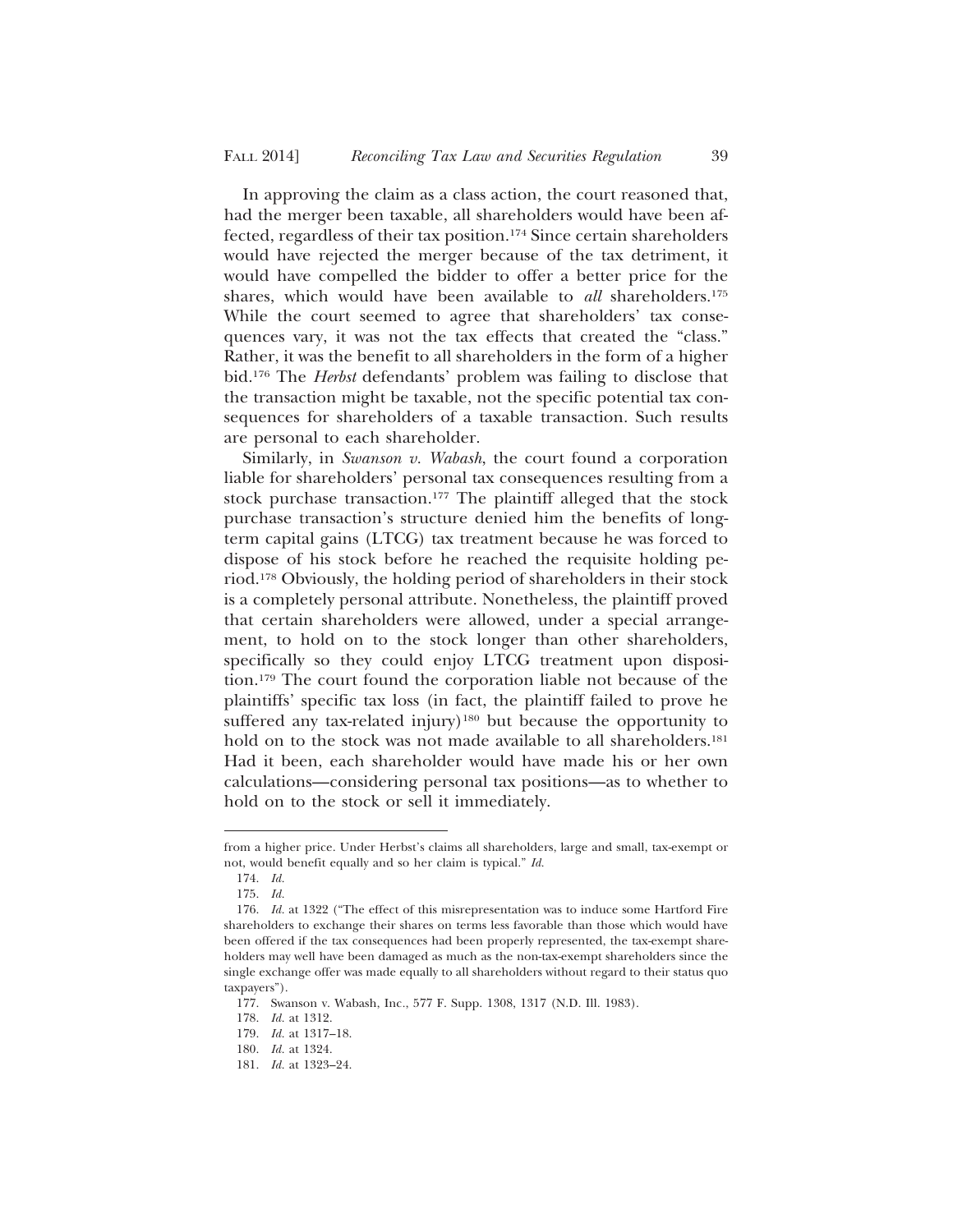A final group of cases dealing with the approval of settlements in securities fraud class action suits also supports the difficulty of categorizing reasonable investors into a single class of average taxpayers. For example, in *Ikon Office Solutions*, parties to a class action and a related derivative suit sought approval of a settlement.<sup>182</sup> Several class members objected to the proposed settlement, arguing that "the Settlement Notice impermissibly failed to inform claimants of the tax consequences of any disbursement."183 The court rejected the argument, noting that different claimants may face different tax consequences.<sup>184</sup> The court concluded that it was preferable that claimants consult their own tax advisor rather than seek disclosure of their tax consequences in the settlement notice.185

In sum, current case law aligns with the view that an "average taxpayer" does not exist. Reasonable investors can act on misstated tax information only where the issuer failed to disclose that tax consequences were associated with the offering. Omitted or misstated tax information is not actionable where it only fails to describe *the tax consequences* for each investor. Courts' adjudication is, therefore, in line with financial literature, as well as with the examples with which this Part began. The "average taxpayer" does not represent any real-life or theoretical investor whose tax preferences might be important to market efficiency. When this conclusion becomes plain, the logic of drafting nonfinancial tax disclosure for the benefit of average taxpayers falls apart. The next Part explores the theoretical aspects of the failure.

# III. MANDATORY DISCLOSURE THEORY AND NONFINANCIAL TAX INFORMATION

The arguments in Parts I and II were positive ones; they identified the current state of tax disclosure practices and explained its functional failures in advancing market efficiency. Part III identifies the theoretical source of the regulatory failure. The Article thus takes a normative turn at this point: the question is what kind of

<sup>182.</sup> *In re* Ikon Office Solutions, Inc., Sec Litig, 194 F.R.D. 166, 170–72 (E.D. Pa. 2000). 183. *Id.* at 188.

<sup>184.</sup> *Id*.

<sup>185.</sup> *See id.* at 188 ("All things considered, singling out one of many potential tax consequences seems more likely to create than alleviate confusion. Generic language stating that it is advisable to consult a tax specialist is preferable."); *accord* In re Cendant Corp. Sec. Litig., 109 F. Supp. 2d 235, 255 (D.N.J. 2000) (concluding that personal tax consequences to claimants need not be disclosed because such disclosure related to individual information), *aff'd sub nom.*, 264 F.3d 201 (3d Cir. 2001).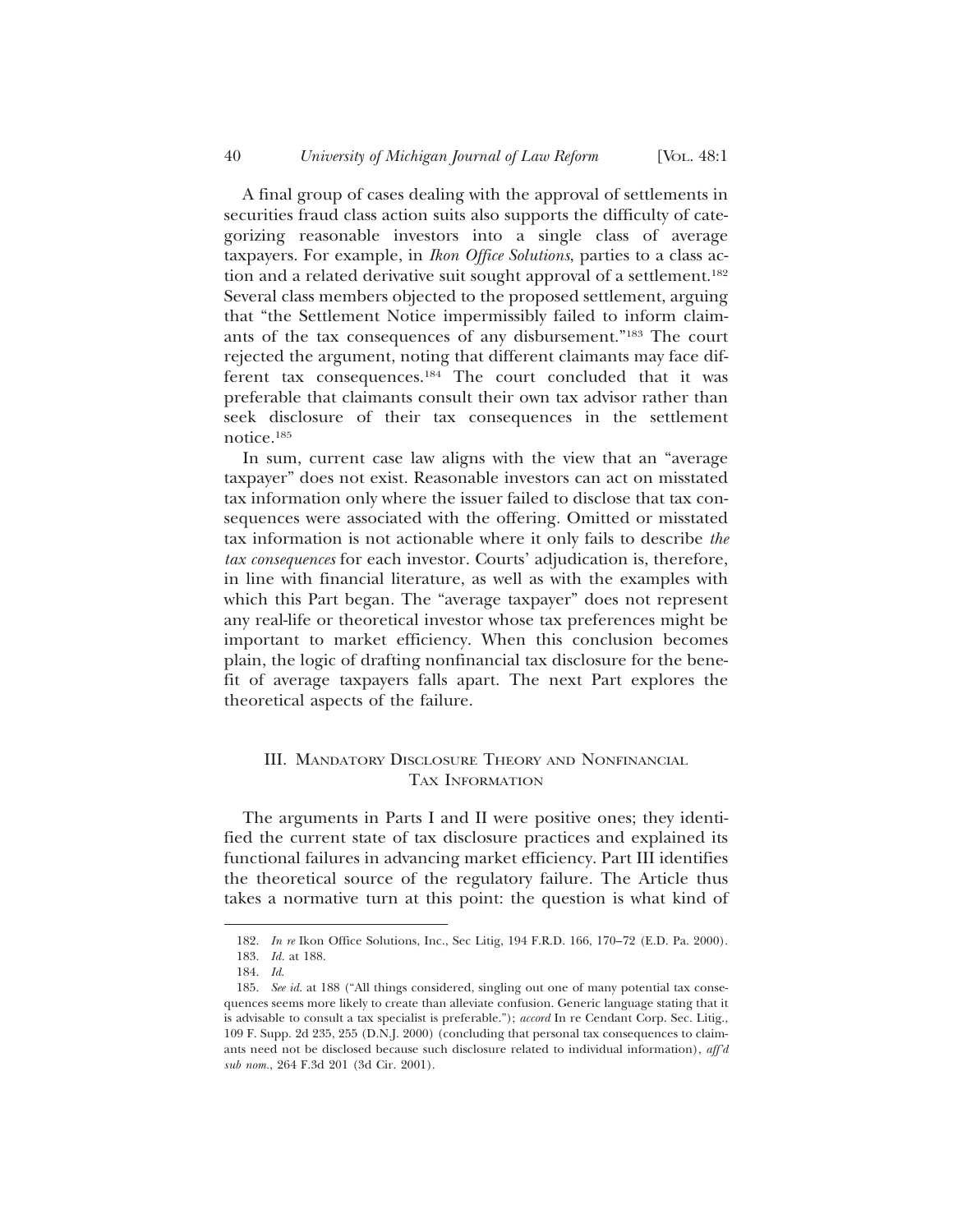nonfinancial tax information registered offerings *should* disclose under the guiding principle of U.S. securities regulationsmandatory disclosure.

#### *A. Mandatory Disclosure and the Intermediary Depiction Model*

Whether issuers in registered securities offerings should be subjected to mandatory disclosure requirements is a long-lasting, voluminous debate in securities regulation literature.186 This Article's purpose is not to add to this discussion. It is clear, however, that the mandatory disclosure theory largely guides the structure of the U.S. securities regulatory regime.187 This Article assumes that mandatory disclosure theory is persuasive and likely to guide the U.S. securities regulatory framework for the foreseeable future.

According to this theory, mandatory disclosure is necessary to deliver the required information to support efficient markets. The result is the "intermediary depiction model" for securities regulation regime.188 Under this regulatory model, "[a]n intermediary for instance, a corporation issuing shares—stands between the investor and an objective reality."189 The intermediary, *i.e.* the issuer, describes reality to investors, and regulatory efforts ensure that the depiction is complete and accurate.190 Obviously, the completeness and accuracy of the information depicted could not possibly "entail consideration of the entire variety of economic, political, social, and other aspects of the real world that could affect the fortunes of

<sup>186.</sup> Sharon Hannes, *Comparisons Among Firms: (When) Do They Justify Mandatory Disclosure?*, 29 J. CORP. L. 699, 700 (2004) ("The justifications for the mandatory nature of federal securities disclosure regulation have been thoroughly examined in the literature, during a long lasting debate . . . ."); Lawrence A. Cunningham, *Capital Market Theory, Mandatory Disclosure, and Price Discovery*, 51 WASH. & LEE L. REV. 843, 845 (1994) ("the proper scope of the mandatory disclosure rules has been debated almost continually since the enactment of the 1934 Act").

<sup>187.</sup> *See* Roger J. Dennis, *Mandatory Disclosure Theory and Management Projections: A Law and Economics Perspective,* 46 MD. L. REV. 1197, 1205–06 (1987) (highlighting the debate over mandatory disclosure and the rationale of mandatory disclosure as the "bulwark" of the regime against "securities fraud"); *see also* Edward Rock, *Securities Regulation as Lobster Trap: A Credible Commitment Theory of Mandatory Disclosure*, 23 CARDOZO L. REV. 675, 678–82 (2002) (describing structural entry into the SEC system through the mandatory disclosure requirements of the federal securities regime).

<sup>188.</sup> Hu*, supra* note 21, at 1614–28 (2012) (describing the history of securities regulation and the rise of the intermediary depiction model).

<sup>189.</sup> *Id.* at 1608.

<sup>190.</sup> *Id.* at 1623.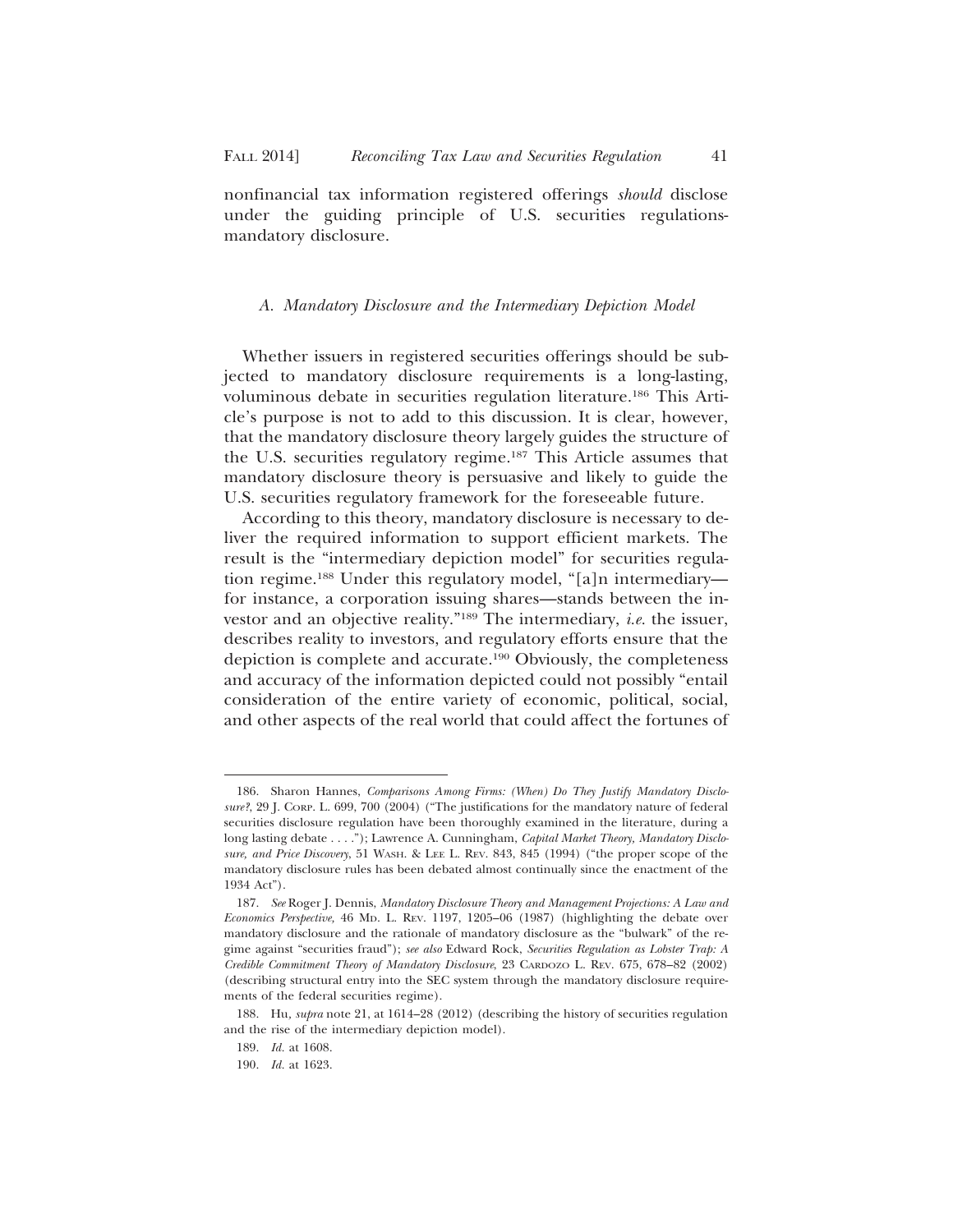a company's investors: the mandate has long centered on firm-specific matters."191

To examine whether mandatory disclosure theory and its primary instrument—the intermediary depiction model—actually advance market efficiency in the tax context, deconstruction of the concept of market efficiency into its main components is necessary. Generally, market efficiency is understood to have two main determinants: accurate pricing mechanisms and financial liquidity.192 This Subpart discusses nonfinancial tax disclosures within each context.

## 1. Mandatory Disclosure and Accurate Pricing in the Tax Context

While disclosure could theoretically be voluntary,<sup>193</sup> mandatory disclosure is economically justified because it is the least costly way to disseminate the optimal level of information to the market.194 First, mandatory disclosure reduces the cost of generating information because it is cheaper for the issuer to disclose information it holds anyway, rather than for the outside investor to unearth such information.195 In the context of tax consequences to investors, however, the issuer does not have all the relevant tax information.196 Much of this pertains to investors' tax attributes, which the issuer is unlikely to be able to discover. From a practical point of view, it would be extremely costly for issuers to approach all of their investors in order to obtain all the relevant tax information. This is especially true considering the frequent trading that occurs in the public market. From a legal standpoint, privacy safeguards protect most taxpayer information, which makes it impossible to acquire

<sup>191.</sup> *Id.*; *see also* Allen Ferrel, *Mandatory Disclosure and Stock Returns: Evidence from the Overthe-Counter Market*, 36 J. LEG. STUD. 213, 213–14 (2007).

<sup>192.</sup> Goshen & Parchomovsky, *supra* note 5, at 714.

<sup>193.</sup> *See* Roberta Romano, *Empowering Investors: A Market Approach to Securities Regulation*, 107 YALE L.J. 2359, 2374–76 (1998) (discussing voluntary disclosure by firms when issuing stock and overall disclosure of "significant amounts of information beyond that mandated by securities regulators"); Alan R. Palmiter, *Toward Disclosure Choice in Securities Offerings*, 1999 COLUM. BUS. L. REV. 1, 5–7 (1999) (investors' disclosure demands would "govern the supply of information," i.e., "issuers in public offerings often disclose information . . . to increase investor confidence"); Mark Lang & Russell Lundholm, *Cross-Sectional Determinants of Analyst Ratings of Corporate Disclosures*, 31 J. ACCT. RSRCH. 246, 269 (1993) (demonstrating that firms with higher disclosure scores had better returns, better earnings, and issued securities); *but see* Robert Prentice, *Whither Securities Regulation? Some Behavioral Observations Regarding Proposals for its Future,* 51 DUKE L.J. 1397, 1416–23 (2002) (highlighting the inadequacy of voluntary corporate disclosure before the passage of the Securities Acts).

<sup>194.</sup> *See* Goshen & Parchomovsky, *supra* note 5, at 738.

<sup>195.</sup> *Id*.

<sup>196.</sup> *See supra* Part I.B.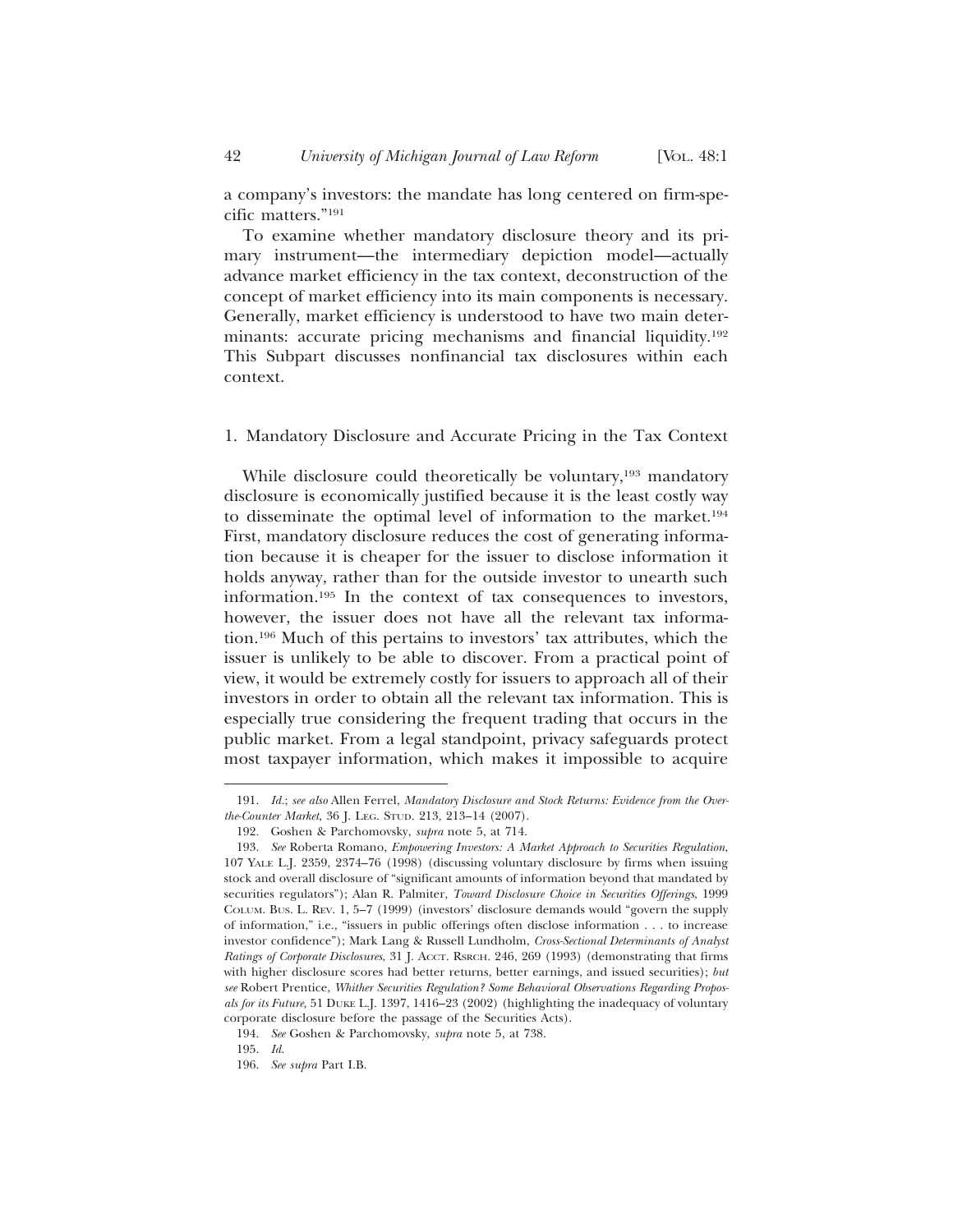such information without a waiver from investors.<sup>197</sup> Returning to the FC and DC example, Divicorp could not reasonably be expected to know that DC can utilize a foreign tax credit to offset income it has from sources unrelated to DC's investment in Divicorp's stock.

Second, absent mandatory disclosures, it is unlikely that outside investors without inside access can discover all the relevant information, even if the outsiders are willing to pay high costs.198 In the tax context, such an argument may or may not be relevant. Much of the important tax information is already found with the investors. For example, DC already knows it can use foreign tax credits to its benefit. In fact, DC is the only one in a position to know whether foreign tax credits are available for it to use.

Third, unless disclosure is standardized and mandatory, investors might engage in duplicative efforts to unearth the same undisclosed information. In essence, the standardized, mandatory disclosures make it easier and cheaper for investors to compare investment alternatives.199 In the context of nonfinancial tax information, this justification is weak. Each investor is uniquely situated for tax purposes and does not need the same information. For example, DC may wish to uncover whether Divicorp's dividend distribution carries a foreign tax credit. FC, on the other hand, does not care, since it cannot use the foreign tax credit.

Fourth, mandatory disclosure serves as a collective subsidy for all investors who trade based on information.200 This is unlikely for nonfinancial tax disclosures related to investor-level attributes because they are costly for the issuer to obtain but costless to investors, who already hold the information. The subsidy argument could theoretically apply to information that relates to issuer-level nonfinancial tax attributes (such as whether the issuer paid foreign taxes for which a foreign tax credit may be granted).

<sup>197.</sup> Multiple Code provisions protect taxpayers' information. The main underpinning of tax privacy is found in section 6103 of the IRC that protects the confidentiality of "tax returns" as well as "return information," two broadly constructed concepts. For a full description of the legal framework of tax privacy in the United States, *see generally* Joshua D. Blank, *United States National Report on Tax Privacy*, in *Tax Secrecy and Tax Transparency—The Relevance of Confidentiality in Tax Law* 1163 (Eleonor Kristoffersson et. al., eds. 2013).

<sup>198.</sup> Goshen & Parchomovsky, *supra* note 5, at 738; *see also* Hannes, *supra* note 186, at 705 (noting that "[a]nother common argument for disclosure regulation is that management has incentives to suppress unfavorable information-to withhold adverse information and to undertake preemptive buyouts of its own firm. As a result, investors will not have sufficient data concerning the market and will be unable to distinguish quality differences among traded firms).

<sup>199.</sup> *See* Hannes, *supra* note 186, at 706–07.

<sup>200.</sup> *See* Goshen & Parchomovsky, *supra* note 5, at 740.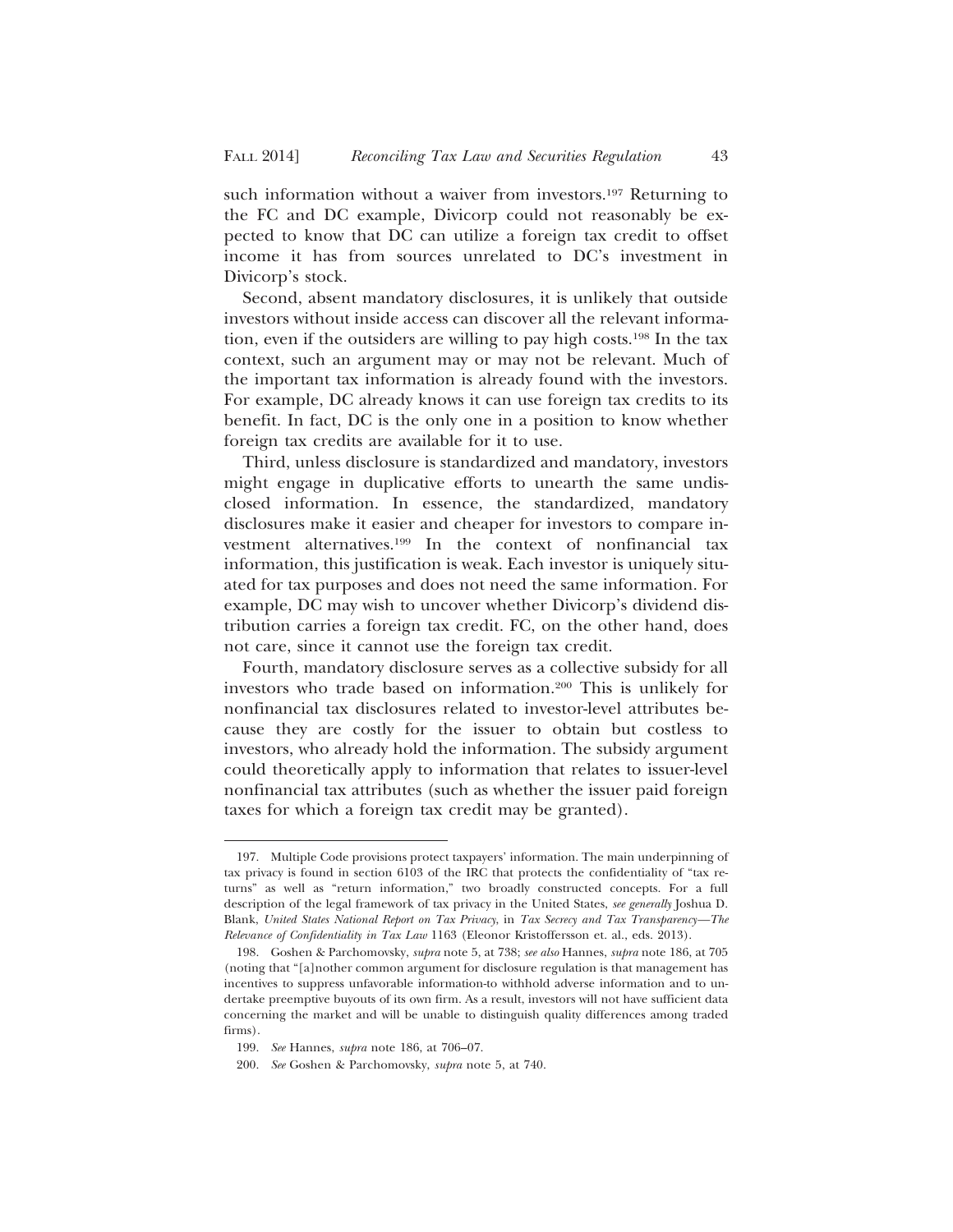## 2. Mandatory Disclosure and Liquidity in the Tax Context

Mandatory disclosure supports liquidity in the market by ensuring symmetrical access to information.201 In the absence of mandatory disclosure, less-informed investors might lose confidence in the market because they are always at a disadvantage.<sup>202</sup> Asymmetrical information might make less-informed investors reluctant to trade or more likely to suggest lower bidding prices or higher asking prices for their securities. Mandatory disclosure thus allows less-informed investors a "free ride" on the market prices set by informed investors.203

However, a "reasonable investor" cannot rationally rely on the market interpretation of nonfinancial tax information related to investor-level tax consequences. The market's pricing of assets reflects the tax preferences of specific classes of investors, not all investors.204 If an investor wishes to invest in a specific security, she cannot reasonably assume that her tax preferences are reflected in market prices. Thus, a reasonable investor must consider her own tax status and must not free-ride market interpretation of tax consequences. She must spend time and resources in order evaluate how taxes may affect her own particular situation. The best way to do so is probably to consult her tax advisor.205

# *B. The Partial Failure of the Intermediary Depiction Model in the Context of Nonfinancial Tax Disclosure*

The discussion of nonfinancial tax disclosure above suggests that the intermediary depiction model is not always best suited to disseminate nonfinancial tax information. The intermediary depiction model requires that an issuer disclose information about itself. In the context of nonfinancial tax disclosures, much of the "material" information relates to *the investor*, in which case the issuer is not an "intermediary" standing between objective reality and the investor.

<sup>201.</sup> Christian Leuz & Peter Wysocki, *Capital-Market Effects of Corporate Disclosures and Disclosure Regulation*, 2 Task Force to Modernize Securities Legislation in Canada: Research Studies 183, 196 (Jun. 26, 2006), *available at* http://faculty.chicagobooth.edu/christian.leuz/ research/papers/Capital-Market-Effects-of-Corporate-Disclosures-and-Disclosure-Regulation .pdf (mandatory disclosure as a "commitment" tool for companies to reveal the same amount of information and mitigate informational asymmetries); Goshen & Parchomovsky, *supra* note 5, at 740.

<sup>202.</sup> *See* Goshen & Parchomovsky, *supra* note 5, at 740.

<sup>203.</sup> *Id*.

<sup>204.</sup> *See* discussion *supra* notes 117–138 and accompanying text.

<sup>205.</sup> *See supra* notes 88–92 and accompanying text.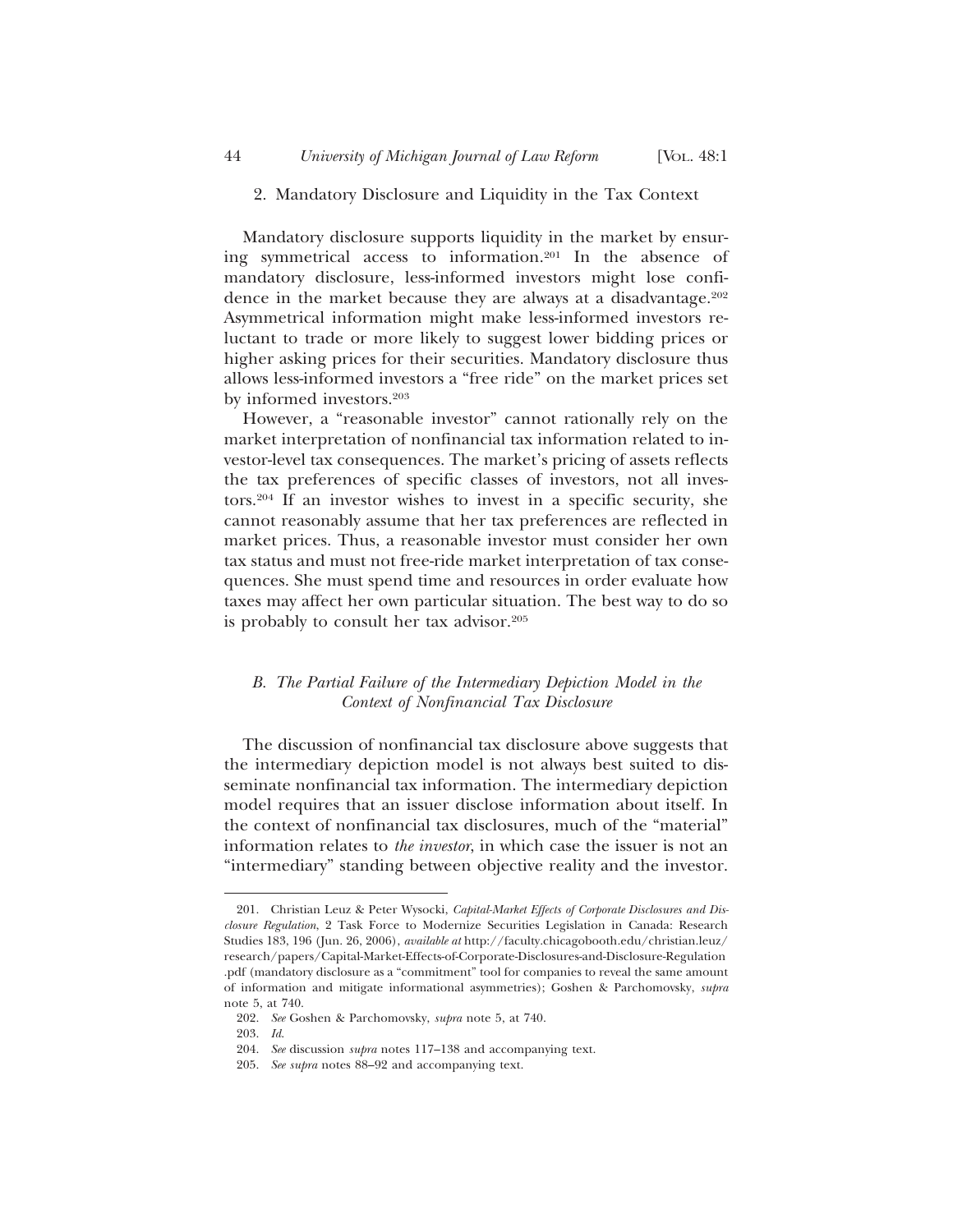At best, an issuing entity is in a position to assess the relevant tax provisions that may apply to a particular offering but cannot possibly assess the applicability of such provisions to any particular investor. Nonfinancial tax disclosures could potentially describe the relevant legal authorities in the abstract, but such disclosure would simply be a restatement of the tax laws. Securities law generally does not require disclosure of public knowledge.206

Conversely, in the case of financial tax disclosures, the issuer is an intermediary standing between relevant tax information and the investor. Whether a corporation paid foreign taxes, which would trigger foreign tax credits for domestic investors, is information for which the corporation is an intermediary. The financial tax disclosure required under the current regulatory regime would include that information.

It is also possible, however, to identify instances in which the issuer is an intermediary for nonfinancial tax disclosures as well. For example, certain foreign corporations owned by "U.S. shareholders" are classified under the IRC as "controlled foreign corporations" (CFC).207 If a CFC earns income that is classified as "subpart F income,"208 such income is deemed distributed to the CFC's "U.S. shareholders."209 This means that U.S. shareholders are taxed on the dividend deemed distributed to them from the CFC, notwithstanding the fact that no actual distribution occurred. Whether income is "subpart F income" is a matter of law and depends largely on the nature of the activities of the corporation earning the income. Therefore, issuers that are CFCs probably do stand between the relevant fact—whether they earned "subpart F income"—and the investor, who would want to know whether he or she is taxed on his or her own account as a result of the corporation's activities.<sup>210</sup>

To summarize, the intermediary depiction model is not always suited for nonfinancial tax disclosures. It is not helpful when the

<sup>206.</sup> *See* In re Progress Energy, Inc., 371 F. Supp. 2d 548, 552–53 (S.D.N.Y. 2005) ("It is well-established law that the securities laws do not require disclosure of information that is publicly known . . . .").

<sup>207.</sup> A CFC is a foreign corporation if more than fifty percent of its voting stock is held by "U.S. shareholders." I.R.C. § 957.

<sup>208.</sup> Subpart F income is generally income from passive sources. *See* I.R.C. § 954.

<sup>209.</sup> A "U.S. shareholder" is a United States resident holding ten percent or more of the total combined voting power of the corporation. I.R.C. § 957.

<sup>210.</sup> Practice in this regard is mixed. However, some issuers disclose the fact that they may qualify as CFCs. *See, e.g.*, Arizona Chemical Ltd., SEC Registration Statement (Form S-1), at 163 (Apr. 12, 2010) (discussing the application of CFC rules to the offering), *available at* http://www.sec.gov/Archives/edgar/data/1489057/000095012310034000/y82079sv1.htm.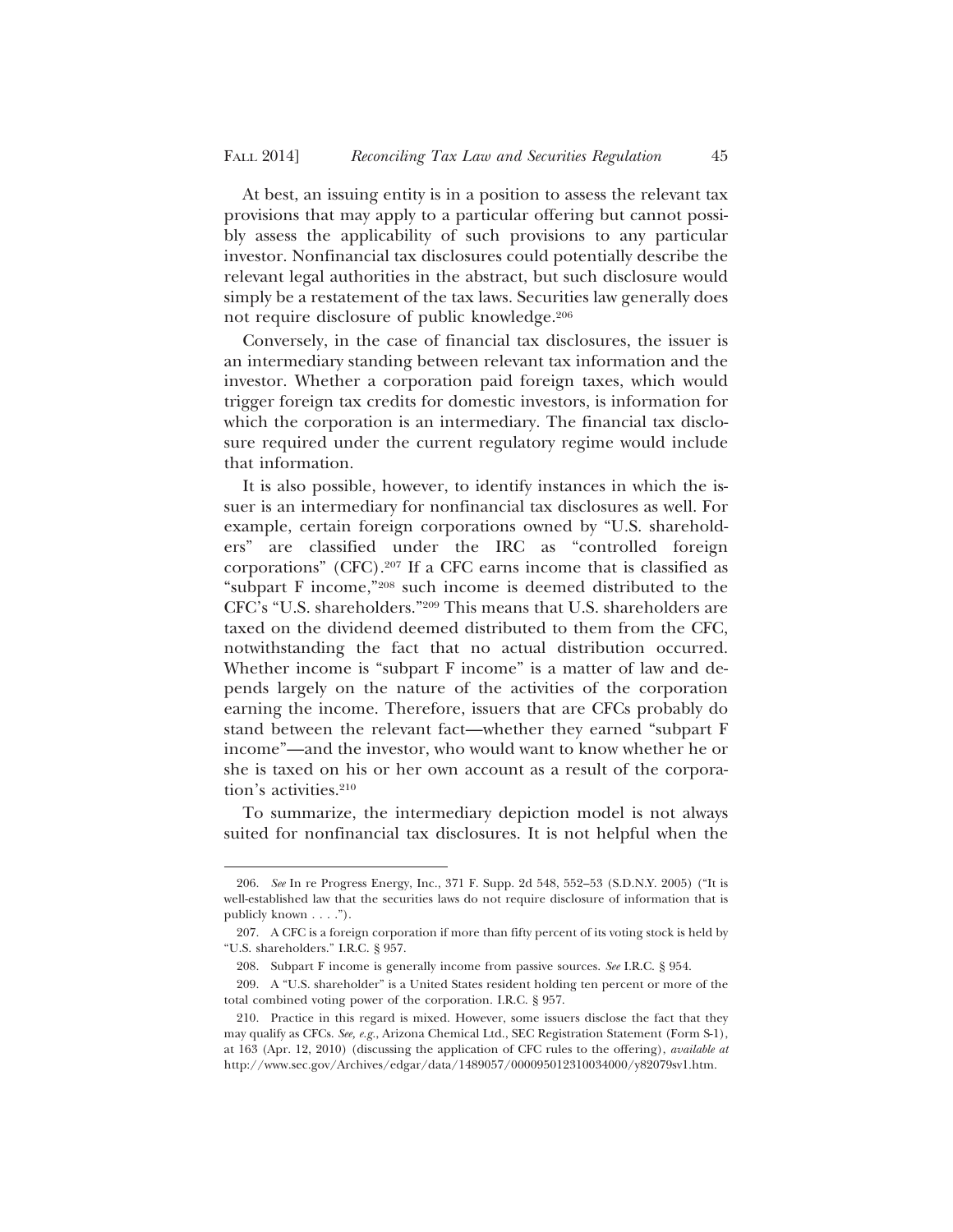tax information at issue relates to investors' individual tax attributes. It might be relevant, however, for information relating to issuers' tax attributes, which investors need to know in order to calculate their own tax liabilities. Building on this conclusion, the final Part proposes a reform to the regulatory framework controlling nonfinancial tax disclosures. The reform disposes of the "average taxpayer" construct and argues for the disclosure of nonfinancial tax items justified by mandatory disclosure theory, meaning tax information for which the intermediary depiction model makes sense.

## IV. REFORMING NONFINANCIAL TAX DISCLOSURE REGULATION

As explained above, mandatory disclosure theory may support market efficiency to the extent that the disclosure (i) describes relevant information about issuers and (ii) is similarly applicable to all investors (i.e., information is not related to investors' own individual tax position). Under current practices, however, disclosed nonfinancial tax information (i) is not always about the issuer (but sometimes about the investors) and (ii) does not apply generically to all investors (but only to "average" taxpayers). For these reasons, the regulatory regime fails.

Mandatory disclosure theory remains the guiding principle of securities regulation and underlies this Article's proposed reform. This reform aims to ensure that issuers disclose all (and only!) nonfinancial tax information that mandatory disclosure theory justifies disclosing. Using this approach, the market-created average taxpayer construct is irrelevant and nonfinancial tax disclosures are broadly applicable.

Current nonfinancial tax disclosure practice and regulation categorize all nonfinancial tax information as a single category of disclosure pertaining to tax consequences at the investor level.<sup>211</sup> This Part proposes drawing a clear line between two types of nonfinancial tax information: nonfinancial investor-level tax information and nonfinancial dual-level tax information. As explained below, the mandatory disclosure theory supports disclosure of only the latter.

<sup>211.</sup> *See* discussion *supra* Part I.A.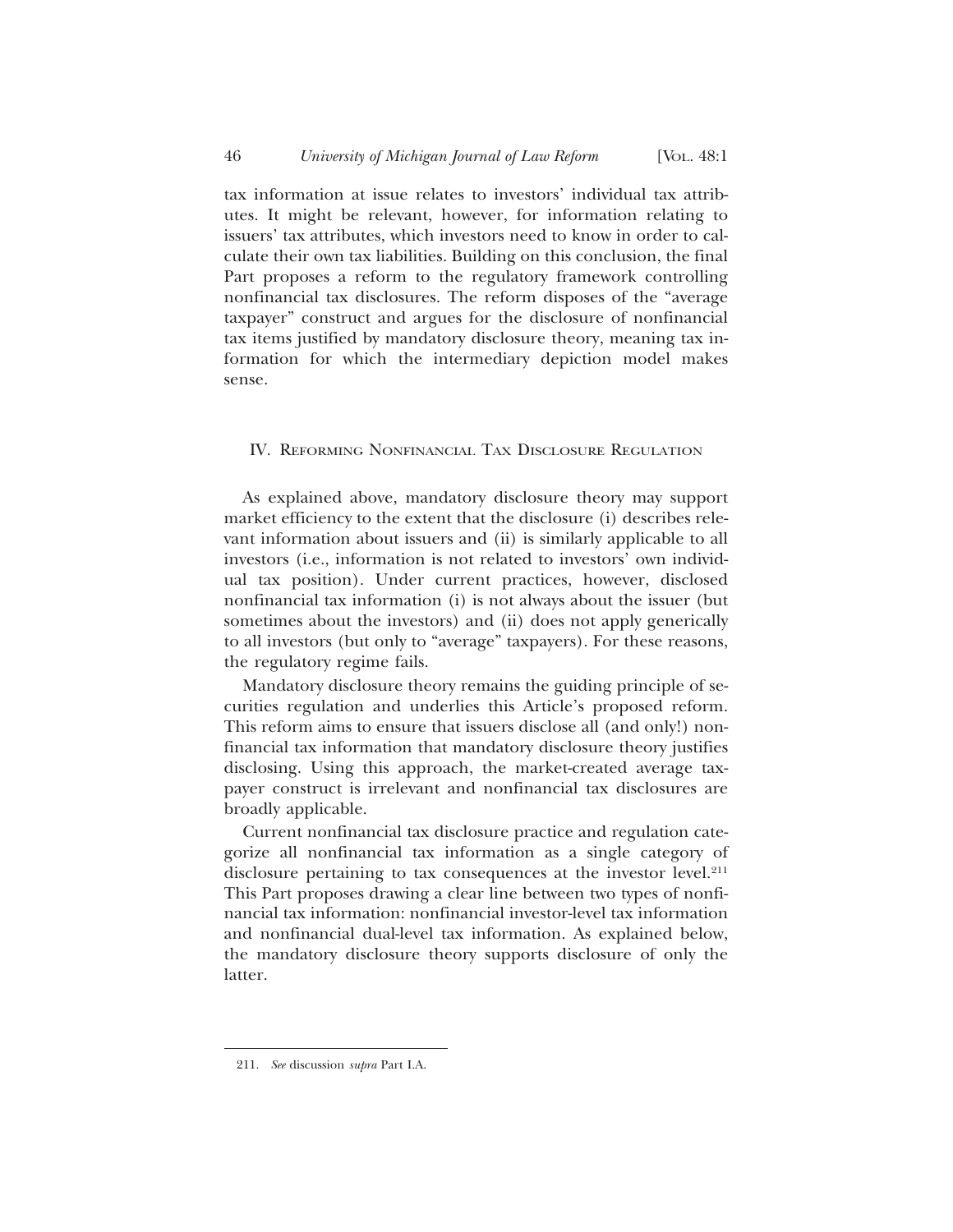# *A. Nonfinancial Investor-Level Tax Disclosures Should be Eliminated*

*Investor-level* tax information is any information that (i) the investor rather than the issuer has and (ii) pertains to tax consequences where the value of a security depends on each investor's individual tax attributes. Mandatory disclosure theory cannot justify the disclosure of nonfinancial *investor-level* tax information.

Unfortunately, the current regulatory regime seems to require the disclosure of such information. Item 601(b)(8) of Regulation S-K mandates a disclosure, qualified by an opinion, "supporting the tax matters and consequences . . . as described in the filing when such tax matters are material."212 Such "material" consequences may include (or depend on) investor-level tax items.213

As discussed in Part I, nonfinancial tax disclosures that meet the literal breadth of Item 601(b)(8) are impossible to draft as a practical matter. Moreover, the literal requirements are not practiced or enforced. Courts consistently do not impose liability on registrants who failed to accurately state investor-level tax outcomes. In addition, it seems that practitioners implicitly adopt the view that issuers should not disclose some investor-level tax items. For example, the Tax Bar takes the position that the "tax consequences of owning and selling common stock . . . are not 'material to an investor'<sup>"214</sup> because the tax consequences associated with such transactions are regarded as "plain vanilla" consequences.215 By doing so, the New York State Bar Association implicitly suggests that such issuers do not need to disclose such information under the current regulatory framework, though such information is sometimes disclosed voluntarily.216

Information about the tax consequences of holding and selling common stock is a perfect example of an investor-level tax disclosure that mandatory disclosure theory does not support. The effects of taxable gain or capital loss associated with stock disposition strictly relate to each investor's particular position and, in most cases, do not relate to actions the issuing entity has taken.<sup>217</sup>

Although issuers should not disclose the tax consequences of owning and selling common stock, the reason is not that these consequences are immaterial. The cost of capital gains taxes associated with the disposition of the stock, which can be as high as twenty

<sup>212.</sup> SEC Regulation S-K, 17 C.F.R. § 229.601(b)(8).

<sup>213.</sup> *See* discussion *supra* Part I.A.

<sup>214.</sup> *See* N.Y. BAR REPORT, *supra* note 14, at 5.

<sup>215.</sup> *Id*.

<sup>216.</sup> *See supra* Part I.

<sup>217.</sup> *See* discussion *supra* notes 49–50 and accompanying text.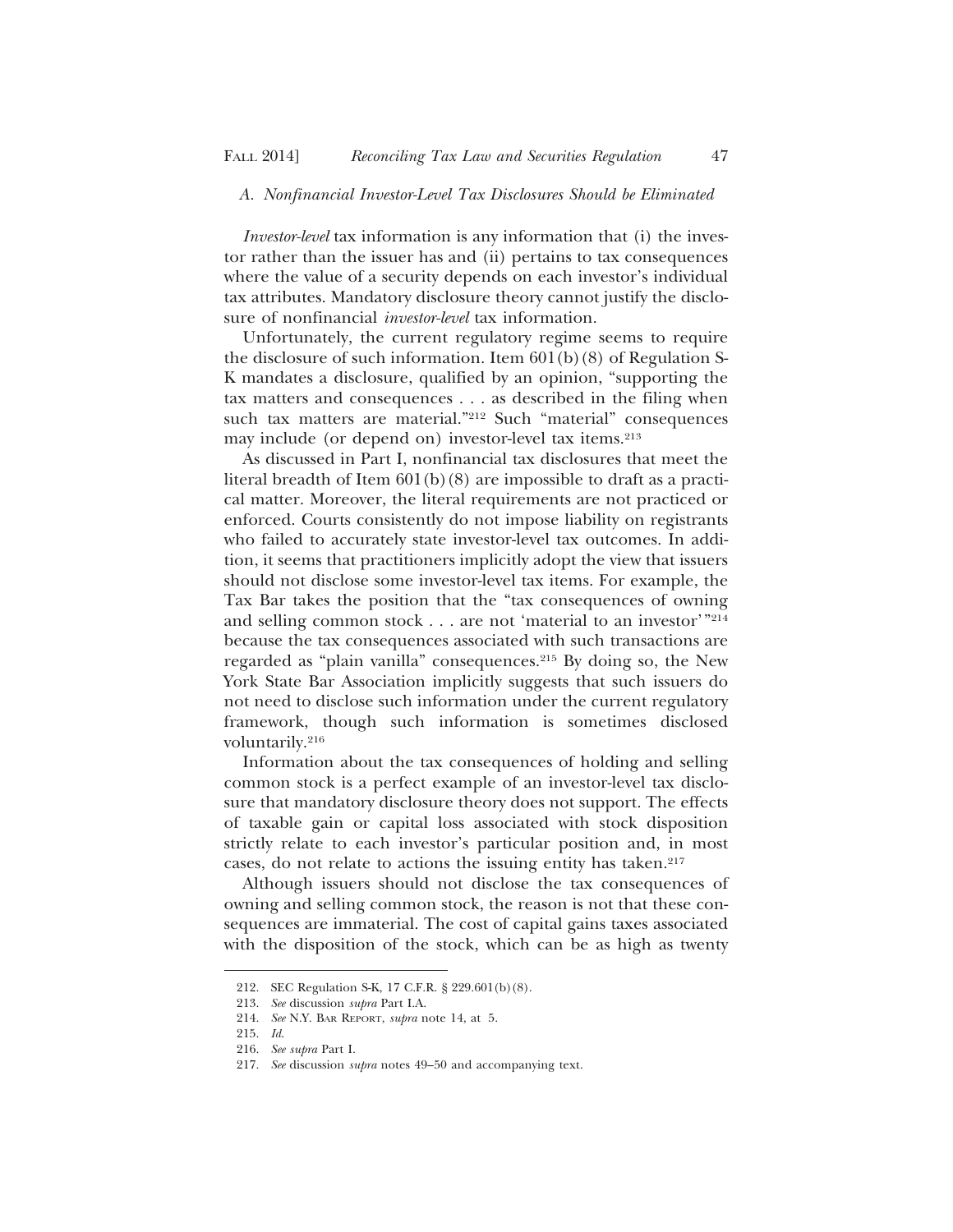percent on the net gain,<sup>218</sup> is very material to "reasonable investors." In fact, the tax costs associated with stock disposition have been empirically proven to affect investment decisions.<sup>219</sup>

The diversity of practice in determining "materiality" in the context of common stock disposition confirms the confusion with respect to the materiality standard. For example, three recent major initial offerings of common stock completely diverged in their scope of the nonfinancial tax disclosure and qualifying opinion. Groupon, Inc.'s pre-IPO registration statement included a rather expansive disclosure addressing the tax consequences associated with holding and disposing of the offered stock.<sup>220</sup> Facebook, Inc.'s IPO disclosure, however, contained a significantly narrower disclosure, which only addressed the tax consequences to non-U.S. shareholders.221 Finally, Google, Inc.'s registration statement did not include any nonfinancial tax disclosure addressing tax consequences associated with the ownership and disposition of its common stock.222

This Article argues that the tax consequences associated with stock dispositions are material. The real justification not to disclose such consequences is that the material information pertaining to tax consequences of stock dispositions is information about the investor, not the issuer. Under the same logic, it is justifiable not to disclose, for example, state tax consequences. The SEC currently approves nondisclosure of state tax consequences,<sup>223</sup> though it seems clear that nothing in Item  $601(b)(8)$  exempts such information from disclosure.224 It should not be disclosed simply because the issuer does not have such information. Only investors are in a position to appreciate which states' taxes may be relevant to their investment decisions.

<sup>218.</sup> *See* discussion of the capital gains tax rates *supra* note 49.

<sup>219.</sup> *See* Zhonglan Dai et al., *supra* note 122, at 710, 738 (finding a "lock-in effect" and investors holding onto capital gains due to decreased supply after a reduction in the capital gains rate); *see also* Peter Klein, *The Capital Gain Lock-In Effect and Long-Horizon Return Reversal*, 59 J. FIN. ECON. 33, 57 (2001) (testing an asset pricing model where long-horizon investors will realize gains they have "locked-in" due to accrued capital gains in high tax periods during low periods at the end of a long horizon).

<sup>220.</sup> *See* Groupon Registration Statement, *supra* note 61, at 139.

<sup>221.</sup> *See* Facebook, Inc., SEC Registration Statement: *Material U.S. Federal Tax Considerations for Non-U.S. Holders of Class A Common Stock* (Form S-1), at 140 (Feb. 1, 2012), *available at* http://www.sec.gov/Archives/edgar/data/1326801/000119312512034517/d287954ds1 .htm#toc287954\_18.

<sup>222.</sup> *See* Google, Inc., SEC Registration Statement Class A Stock (Form S-1), (Apr. 29, 2004), available at http://www.sec.gov/Archives/edgar/data/1288776/0001193125040736 39/ds1.htm#toc.

<sup>223.</sup> *See* discussion *supra* notes 84–86 and accompanying text.

<sup>224.</sup> *Id.*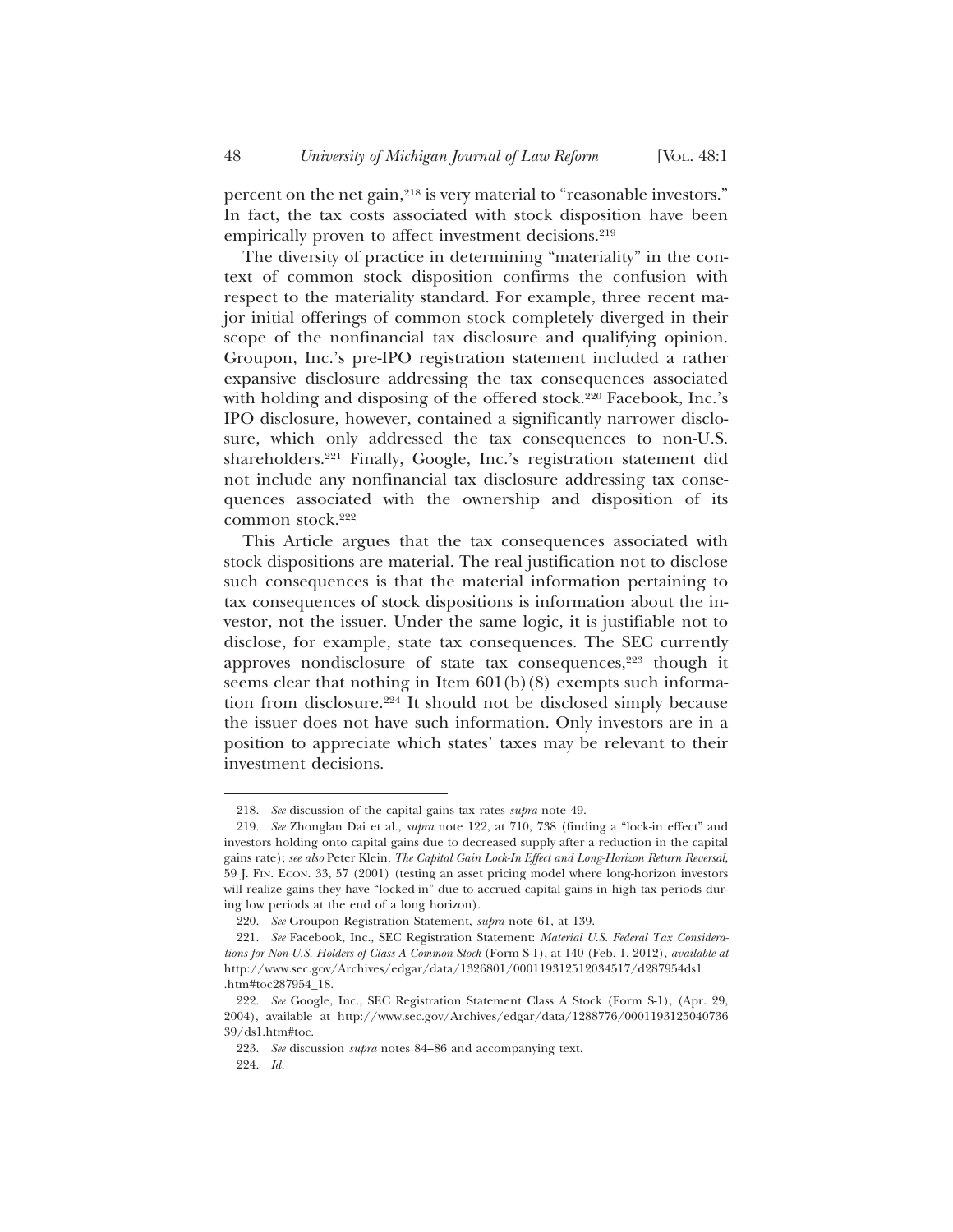The SEC should amend Item  $601(b)(8)$  (and any other nonfinancial tax disclosure provisions) to explicitly state that issuers are not required to disclose information relating solely to investor-level tax items.

### *B. Nonfinancial Dual-Level Tax Disclosures Should be Expanded*

#### 1. Dual-Level Nonfinancial Tax Disclosure Explained

Dual-level tax disclosure refers to issuer-level tax information that directly affects how investors calculate their tax liabilities and the resulting tax cost associated with the investment.225 One example of dual-level information is whether an issuer is a CFC and, if so, whether it earned "subpart F income."226 In order to calculate their tax liability, certain investors must know both pieces of information. If we accept mandatory disclosure theory, then the disclosure of subpart F income is justified because the issuer is best positioned to know that information. Investors, however, should figure out for themselves the effect of subpart F income to their stock value and tax liability.

It is not clear to what extent Item  $601(b)(8)$  currently requires issuers to disclose dual-level tax consequences. The SEC has said, for example, that tax information related to "mergers or exchange transactions where the registrant represents that the transaction is tax-free (e.g., spin-offs, stock-for-stock mergers)" is "material" and thus required to be disclosed and qualified by an opinion.227 This is logical because whether a merger qualifies for tax-free treatment is a question the issuer is best positioned to answer.

In some cases, however, the SEC does not require disclosure of dual-level nonfinancial tax items. For example, the SEC stated that "when a registrant represents that an exchange offer or merger is a

<sup>225.</sup> Tax law, not securities regulations, occasionally requires such "dual-level" disclosure. The rationale driving such disclosures is to ensure consistency of the tax treatment between the issuer and the holder. For example, issuers of instruments with original issue discount (OID) must report the OID income tax accruals to holders of the debt instrument on IRS form 1099-OID; issuers of contingent payment debt instruments (CPDIs) are required to disclose to holders the projected payment schedule on the CPDI. Treas. Reg. § 1.1275-  $4(b)(4)(iv)$ ; Treas. Reg. §  $1.1275-2(e)$ . In this Article, the main focus is the securities regulation rationale although it may occasionally overlap with the tax rationale. *See* discussion *infra* notes 210–212 and accompanying text.

<sup>226.</sup> *See* discussion *infra* notes 207–209 and accompanying text.

<sup>227.</sup> SEC Legal Bulletin, *supra* note 7, at 12.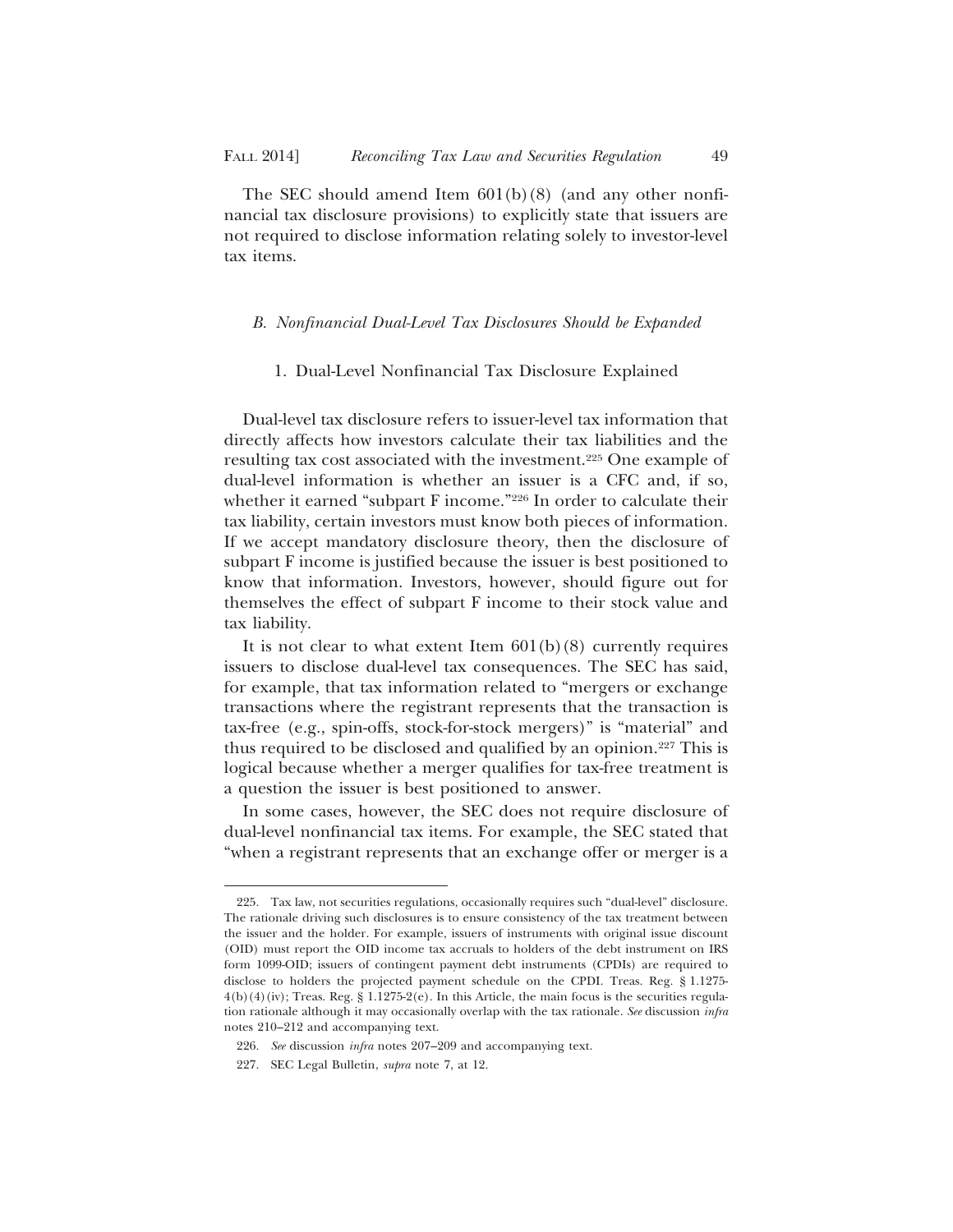taxable transaction," the representation is not "material."228 It follows that, under the plain language of the regulations, the issuer need not disclose the item. This approach is inconsistent with mandatory disclosure theory.229 The fact that a transaction may be taxable is a material fact for reasonable investors across the board, regardless of the fact that the tax consequences for each investor may be different.

The SEC should rewrite Item 601(b)(8) to require disclosure of any nonfinancial tax item that (i) is an issuing entity-level tax item not already disclosed in the financial statements<sup>230</sup> and (ii) may affect how investors calculate their own tax liabilities, despite the fact that each investor's actual tax liability may be different.

If the SEC adopts this rule, then nonfinancial tax disclosures can be applicable to all investors, regardless of their "averageness," and the drafters can dispose of the concept of the "average taxpayer." There will be no need to exclude any investor from the scope of tax disclosure, regardless of whether an investor is subject to a unique tax regime or purchased the security in the initial offering or the secondary market. All investors, average and non-average, will find in dual-level disclosures the information that—together with their personal tax information—allows them to calculate the tax cost associated with the investment.

#### 2. Some Examples for Dual-Level Nonfinancial Tax Disclosure

This Subsection provides examples of the types of tax information mandatory disclosure theory justifies. While the examples may appear random to the untrained eye, all relate to tax information found with the issuer that investors must know to calculate their own tax liabilities. Market practice is to disclose some, but not all, of the examples discussed below. The proposed regulatory regime calls for clearly defining dual-level tax disclosures, which should make practice consistent.

## *a. Whether an Issuer is a Corporation or Partnership for Tax Purposes*

Under the U.S. "classical system" of corporate taxation, corporate entities are opaque for tax purposes. Taxes are imposed at the

<sup>228.</sup> *Id.*

<sup>229.</sup> *See* discussion *supra* Part IV.

<sup>230.</sup> This is to prevent duplicative disclosure of information that is required under Regulation S-X.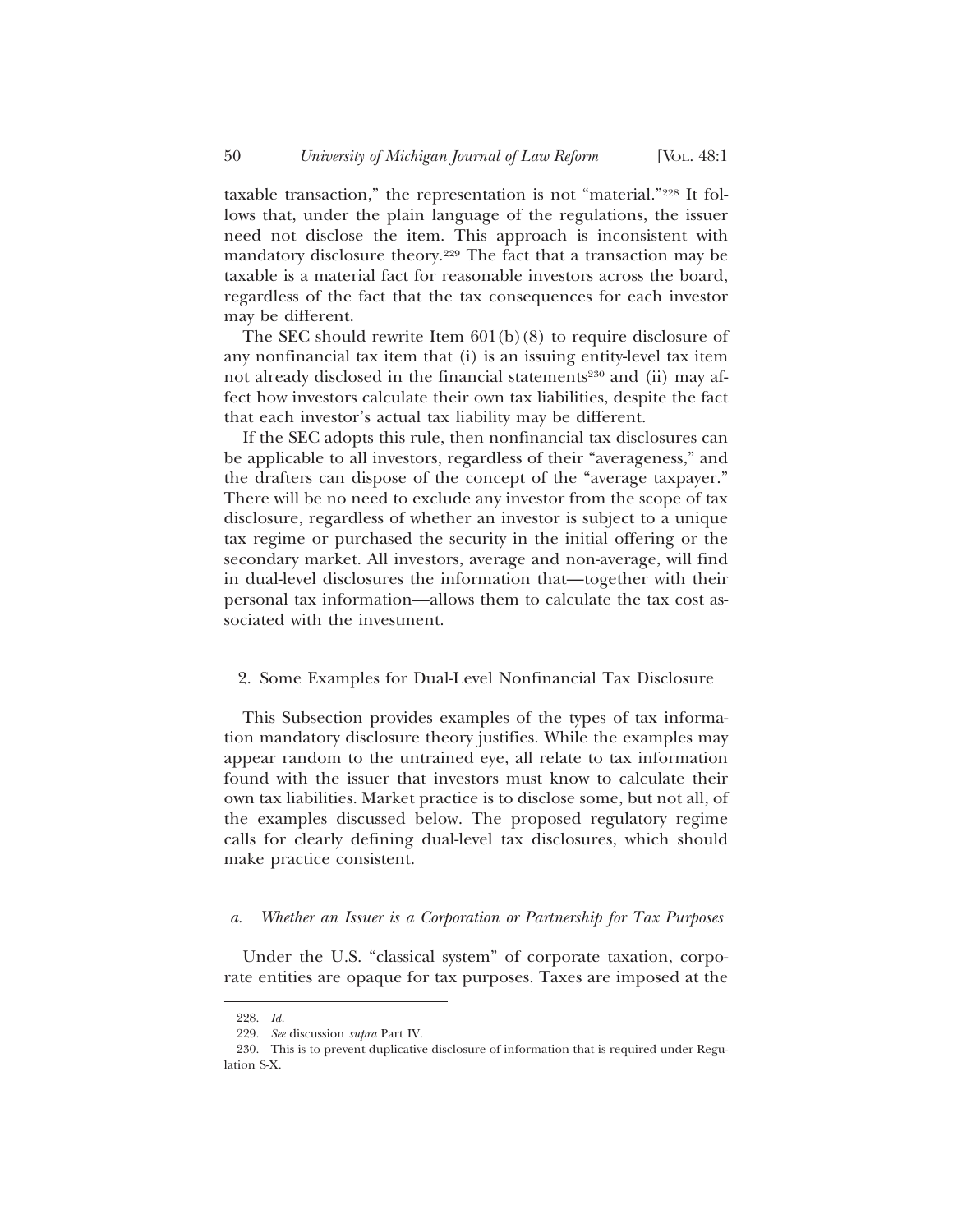corporate level (and then again on the investors upon distribution of dividends or the disposition of stock). Shareholders do not bear corporate taxes directly.231 Therefore, corporate tax expenses are part of financial statements, not nonfinancial disclosure.

Partnerships, on the other hand, are generally transparent for tax purposes. Any income the partnership earned is not taxed at the partnership level but rather "flows through" to the investor (as do most other partnership tax attributes).232 Thus, investors must know whether the issuing entity is a corporation or is a partnership for tax purposes. For a partnership, investors should expect to report partnership earnings on their own tax returns, regardless of whether the partnership distributes anything to the investors.<sup>233</sup> Such disclosure is part of current practice.

### *b. Whether an Issuer Qualifies for a Special Tax Status*

Under the IRC, if the issuing entity meets certain requirements shareholders may become subject to a unique taxation regime. For example, capital gains are normally non-taxable in the U.S. to non-U.S. residents.234 However, if a domestic corporation's value comprises mostly of real estate located in the United States, the entity becomes a United States Real Property Holding Corporation (USRPHC).235 Upon the disposition of stock in a USRPHC, certain foreign shareholders,236 like U.S. residents, must pay taxes on any gain from the disposition.237 Since an issuing entity is best positioned to know whether it owns enough U.S. real estate to qualify as a USRPHC, regulations should require issuers to disclose whether they are USRPHCs or not. Disclosure practice in this area is mixed.238

<sup>231.</sup> In fact, the question of who bears the burden of corporate taxes is a highly contentious issue in academic literature.

<sup>232.</sup> *See* I.R.C. § 701.

<sup>233.</sup> Under section 7701 of the Code, a publicly traded partnership must meet certain requirements in order not to be treated as a corporation for tax purposes. Whether the issuing entity qualifies for partnership treatment would be material for any reasonable investor.

<sup>234.</sup> *See* I.R.C. §§ 865, 871.

<sup>235.</sup> *See* I.R.C. § 897(c).

<sup>236.</sup> Disposition of publicly traded stock is exempted from the scope of the rule to the extent the owner owns less than five percent of such class of publicly traded stock. I.R.C. § 897(c)(3).

<sup>237.</sup> *See* I.R.C. § 897(c).

<sup>238.</sup> In the author's experience, some issuers may offer disclosure in that respect, suggesting that they may or may not be USRPHCs for tax purposes. Other issuers simply ignore this issue.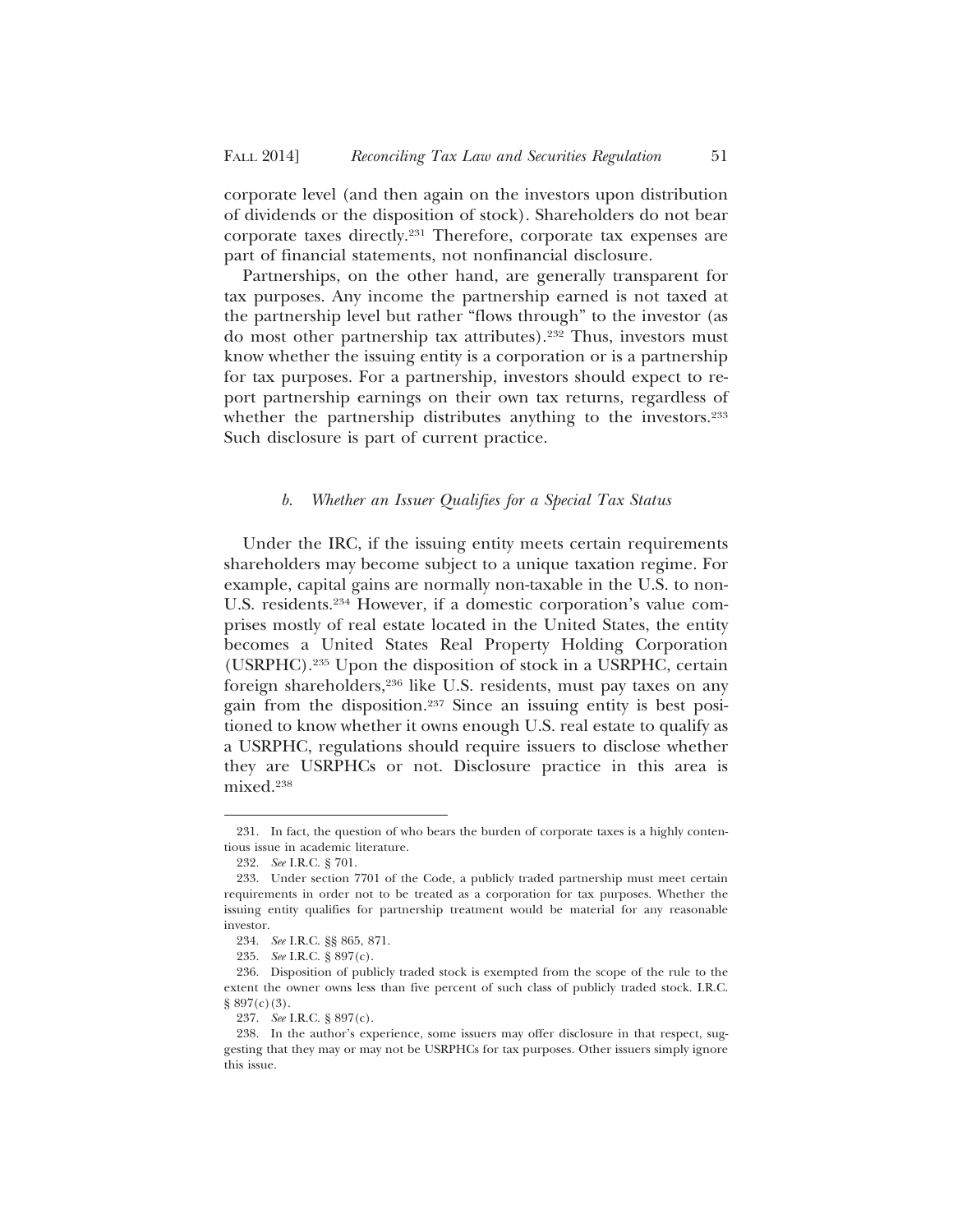Another example is the Passive Foreign Investment Company (PFIC). A PFIC is a foreign corporation that meets certain thresholds of passive earnings or passive assets holdings.239 If a corporation is a PFIC, shareholders may elect to mark-to-market their holdings each year and report their taxes as if they have sold their PFIC stock.240 Shareholders may also elect to include the PFIC's deemed earnings in their own income on an ongoing basis regardless of whether distributions were made, provided investors have enough information about corporate earnings.<sup>241</sup> Finally, shareholders may do nothing and then pay heavy interest on back taxes when an actual distribution occurs or the PFIC stock is disposed of.242 An issuing entity is best positioned to know if it is a PFIC because it can assess the value of its passive-income-generating assets or the amount of its passive income. PFIC disclosure practice is mixed, and issuers often resort to noncommittal language, such as: "to the best of the issuer's knowledge" it is or is not a PFIC.243

The suggested regulatory regime would require issuers to clearly state whether they are PFICs and whether they will provide information to allow investors to report deemed-distributed income on an ongoing basis. Multiple other examples exist for entity classification that affects investor-level tax liabilities. Such examples include, but are not limited to, CFCs as discussed above, Real Estate Investment Trusts (REITs), and Regulated Investment Companies (RICs).

## *c. Whether a Distribution Qualifies as a "Dividend" for Tax Purposes*

Whether a distribution qualifies as a dividend for tax purposes affects the investor's tax treatment. A "dividend" distribution

<sup>239.</sup> I.R.C. § 1297 (providing the basic threshold requirements for classification as a PFIC of seventy-five percent or more of the gross income is passive income and the average percentage of assets that produce passive income is at least fifty percent).

<sup>240.</sup> *Id.* § 1296.

<sup>241.</sup> *Id.* § 1293.

<sup>242.</sup> *Id.* § 1291.

<sup>243.</sup> *See* Harmony Gold Mining Company, Ltd., SEC Registration Statement: Additional Information (Form F-20), at 140 (Oct. 25, 2013), *available at* http://www.sec.gov/Archives/ edgar/data/1023514/000119312513411617/d612311d20f.htm ("We believe that we will not be a passive foreign investment company, or PFIC, for US federal income tax purposes for the current taxable year. However, we cannot assure you that we will not be considered a PFIC in the current or future years."); *see also* LiveReel Media Corp., SEC Registration Statement: Additional Information (Form F-20), at 42 (Oct. 28, 2013), *available at* http://www.sec .gov/Archives/edgar/data/1168981/000107997413000671/lievreel20f63013.htm ("We do not believe that LiveReel has previously been, or currently are a PFIC. However, there can be no assurance that the IRS will not challenge our determination concerning our PFIC status or that we will not be a PFIC for the current or any future taxable year.").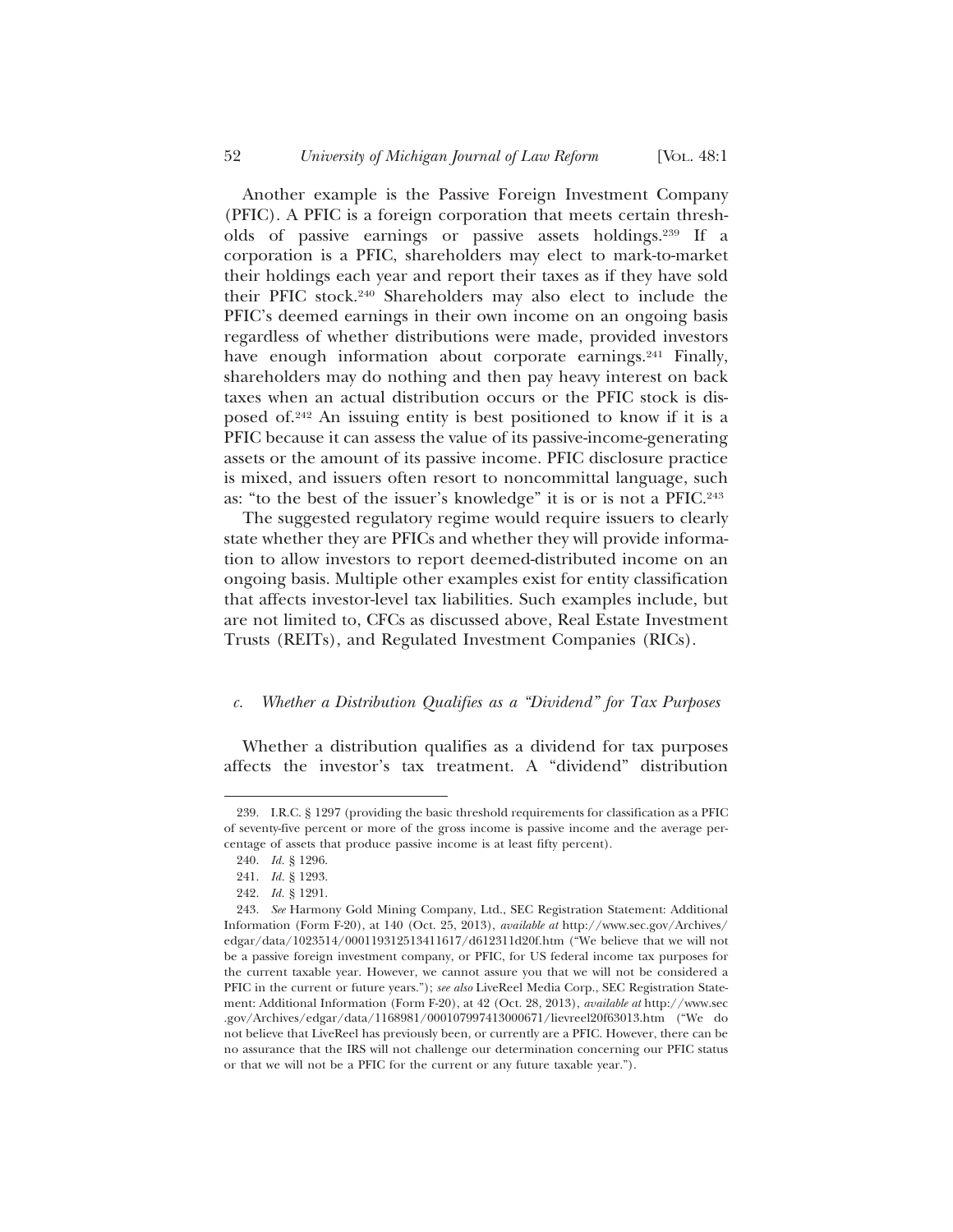subjects investors to a tax on dividend income.<sup>244</sup> A non-dividend distribution is treated as a return of capital, not taxable to the extent of the investor's basis in the security, and thereafter subject to capital gains taxes.245 Whether a distribution qualifies as a "dividend" for tax purposes is clearly a dual-level disclosure item because only distributions made out of earnings and profits (E&P) are "dividends" for tax purposes.246

Significantly, whether a corporation has enough E&P to support a dividend is a determination made at the end of the tax year. Distributions to shareholders, however, are made throughout the year, before an E&P determination can be made. In certain circumstances, tax law requires a corporation making a distribution before year-end to make a "reasonable estimate" in order to determine whether a mid-year distribution constitutes a dividend.<sup>247</sup> This estimate is based on the "anticipated amount" of E&P,<sup>248</sup> which, in turn, depends on the corporation's forward-looking expectations of its business performance between the time of distribution and the end of the year. Thus, only the distributing entity can determine whether there will be enough E&P to support a dividend treatment, not the investors. Investors, however, must know if a distribution is a "dividend" in order to calculate their tax liability, so disclosure of this information should be mandatory.

## *d. The Expected Tax Treatment of a Structured Financial Instrument*

Different types of securities are subject to different tax treatments. Debt is treated differently than equity and equity derivatives. Different types of debt tax classifications may carry different tax results. It is no wonder that issuers discuss at length in their disclosure documents whether offered debt instruments should be treated as Variable Rate Debt Instruments (VRDIs) or Contingent Payment Debt Instruments (CPDIs). In the context of equity derivatives, it is notoriously difficult to differentiate between "Reverse Convertible," "Variable Prepaid Forward Contract," "Contingent Convertible," or one of a multitude of other variations, all subject to different tax treatments.

<sup>244.</sup> I.R.C. § 316, 301(c)(1).

<sup>245.</sup> *See id.* §§ 301(a), 301(c)(2), (c)(3).

<sup>246.</sup> *See id.* §§ 312, 316.

<sup>247.</sup> *See* Treas. Reg. § 1.1441-3(c).

<sup>248.</sup> *See id.*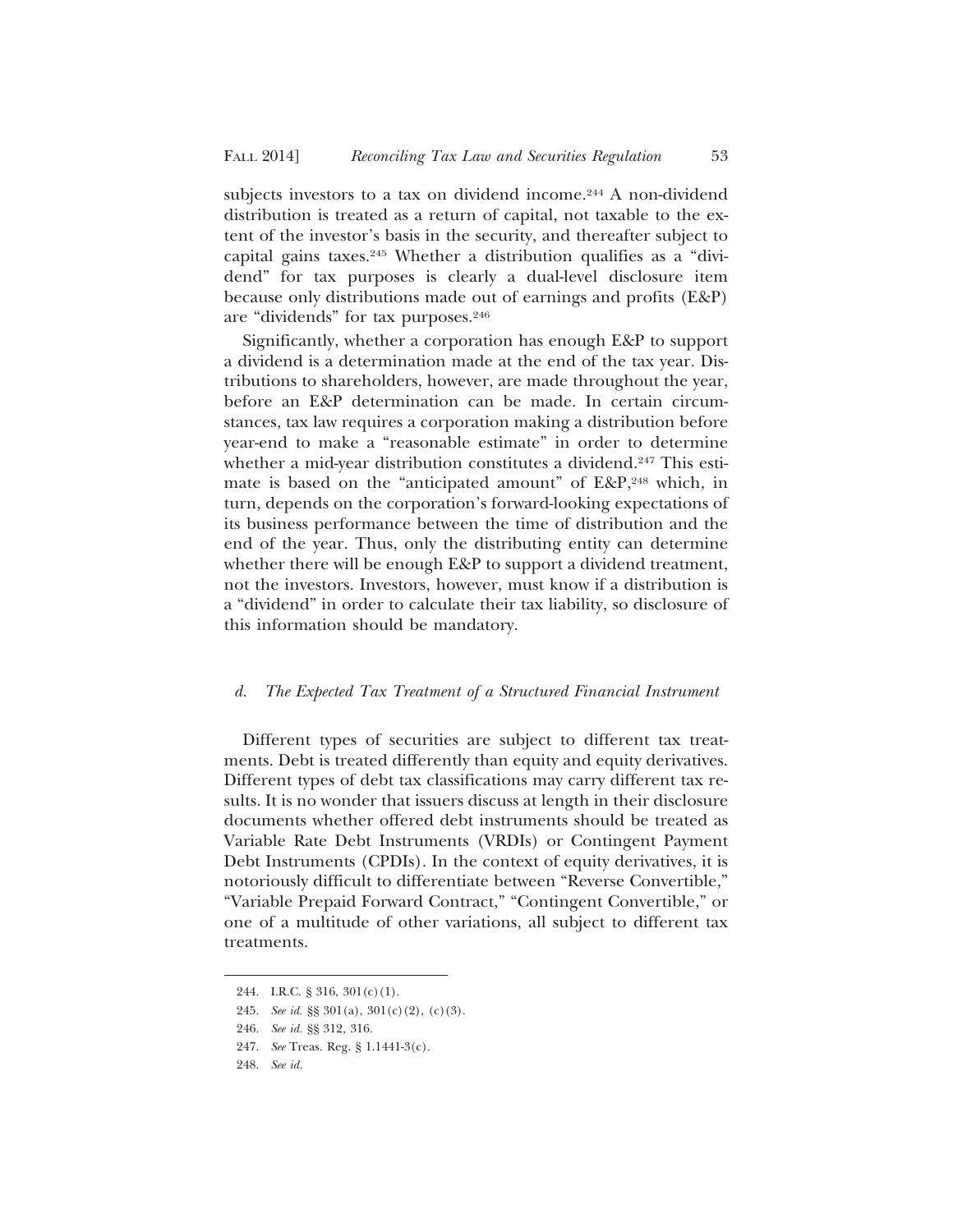While the classification of a debt instrument is not a per se issuerlevel item, two main justifications support disclosing the classification. First, an instrument's classification often depends on the likely occurrence of a future event, the materialization of a specific risk, or other events unrelated to the investors.<sup>249</sup> The issuer who tailored the specific instrument is much better prepared to analyze the likelihood that such events may occur than any prospective investor and, consequently, to opine on the instrument's most likely tax classification.

Second, while issuers and investors are not required to agree on an instrument's tax classification,250 inconsistent treatment creates problems for investors. For example, if an issuer classifies an instrument as debt for tax purposes, payments on the instrument are likely to be regarded as interest, creating a deductible expense to the issuer. The IRS expects the investor to report a corresponding inclusion of interest income. If the investor believes, however, that the instrument is an equity derivative, he or she may regard any payments as a nontaxable return of capital. The IRS is sure to dislike the discrepancy and may try to recharacterize the payments. An investor who argues for a specific classification of an instrument may find itself at odds with the IRS, if the issuer takes a different position.251 Requiring issuers to disclose their intended classification of securities is therefore justified. Such disclosure is part of current practice.

<sup>249.</sup> *See* Omri Marian & Andrew Moin, *Taxation of Structured Debt in a Low Rate Environment* 135 TAX NOTES 323, 324–25 (2012) (explaining how fluctuation of indices and market borrowing rates may affect the tax treatment of debt instruments).

<sup>250.</sup> As noted above, tax law occasionally requires issuers of financial instruments to disclose certain tax items in respect of the instruments to investors, in order to assure issuer and holder's consistent treatment. *See* discussion *supra* note 225.

<sup>251.</sup> C.I.R. v. Danielson, 378 F.2d 771, 777–78 (3d Cir. 1967) (holding that absent proof that negates the agreement (i.e. fraud, duress, etc.), taxpayers may not report income in a manner inconsistent with the agreement). Consequently issuers regularly insert language in nonfinancial disclosure sections binding investor to report the security in a particular way for federal income tax purposes. *See, e.g.,* Barclays PLC, SEC Preliminary Pricing Prospectus Supplement Phoenix Autocallable Notes (Form 424B1) at pps-6 (Jul. 19, 2013), *available at* http:/ /www.sec.gov/Archives/edgar/data/312070/000110465914001599/a14-1048\_15424b2.htm ("Pursuant to the terms of the Notes, Barclays Bank PLC and you agree, in the absence of a change in law or an administrative or judicial ruling to the contrary, to characterize your Notes as a contingent income-bearing derivative contract with respect to the Reference Asset.").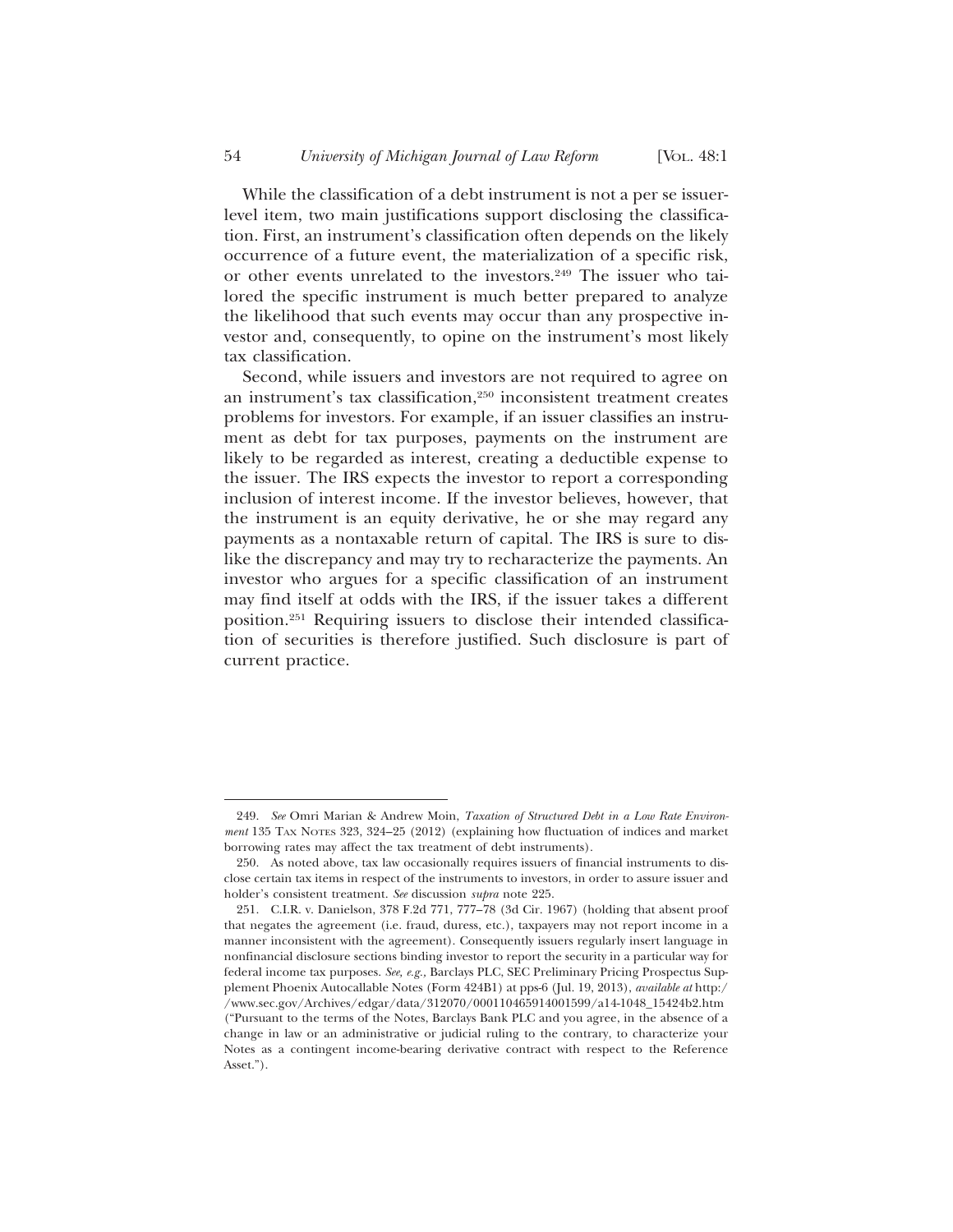# 3. The Possibility of "Check-Listing" Dual-Level Nonfinancial Tax Disclosures

It is possible to reform the regulatory requirements using a generic definition of the items needing disclosure. As explained above, a generic approach will require the disclosure of any issuerlevel nonfinancial tax information that may affect how investors calculate their own tax liabilities (namely, "dual-level tax items"). It is not inconceivable, however, to generate a checklist covering all tax items meeting such qualifications. A taskforce could be formed to survey the tax code and create a list of all dual-level items in order to standardize nonfinancial tax disclosures and create a "check-thebox" SEC form. Various disclosure events probably need specific checklists. For example, a different checklist would apply to a proxy solicitation in the context of a merger than would apply to IPOs or periodic disclosures.

The following example illustrates how a checklist might work. In its annual report to shareholders, an issuer must answer "yes" or "no" to whether it is a CFC at the time of the report. If "yes," then the issuer will have to report the amount of Subpart F income for the period:

**Item [x]**: Is the registrant a controlled foreign corporation (CFC) within the meaning of Section 957 of the Internal Reve-(CFC) within the meanin<br>nue Code?  $\square$  Yes;  $\square$  No.

**Item [x](i)**: If the registrant is a CFC, enter the amount of Subpart F income as defined in Section 952 of the Internal Revenue Code, for the reported period: \$\_\_\_\_\_\_\_

While the task of generating such checklists may seem daunting, the end result would be clear and concise nonfinancial tax disclosures, useful to all investors. Regulators, academics, and the tax bar should consider mounting such an effort.

# 4. Dual-Level Nonfinancial Tax Disclosure is Beneficial Compared to the Current Regime

Finally, the proposed regime is likely to be far more effective and efficient than the current state of affairs. This benefit is important because SEC rulemaking requires an extensive cost-benefit analysis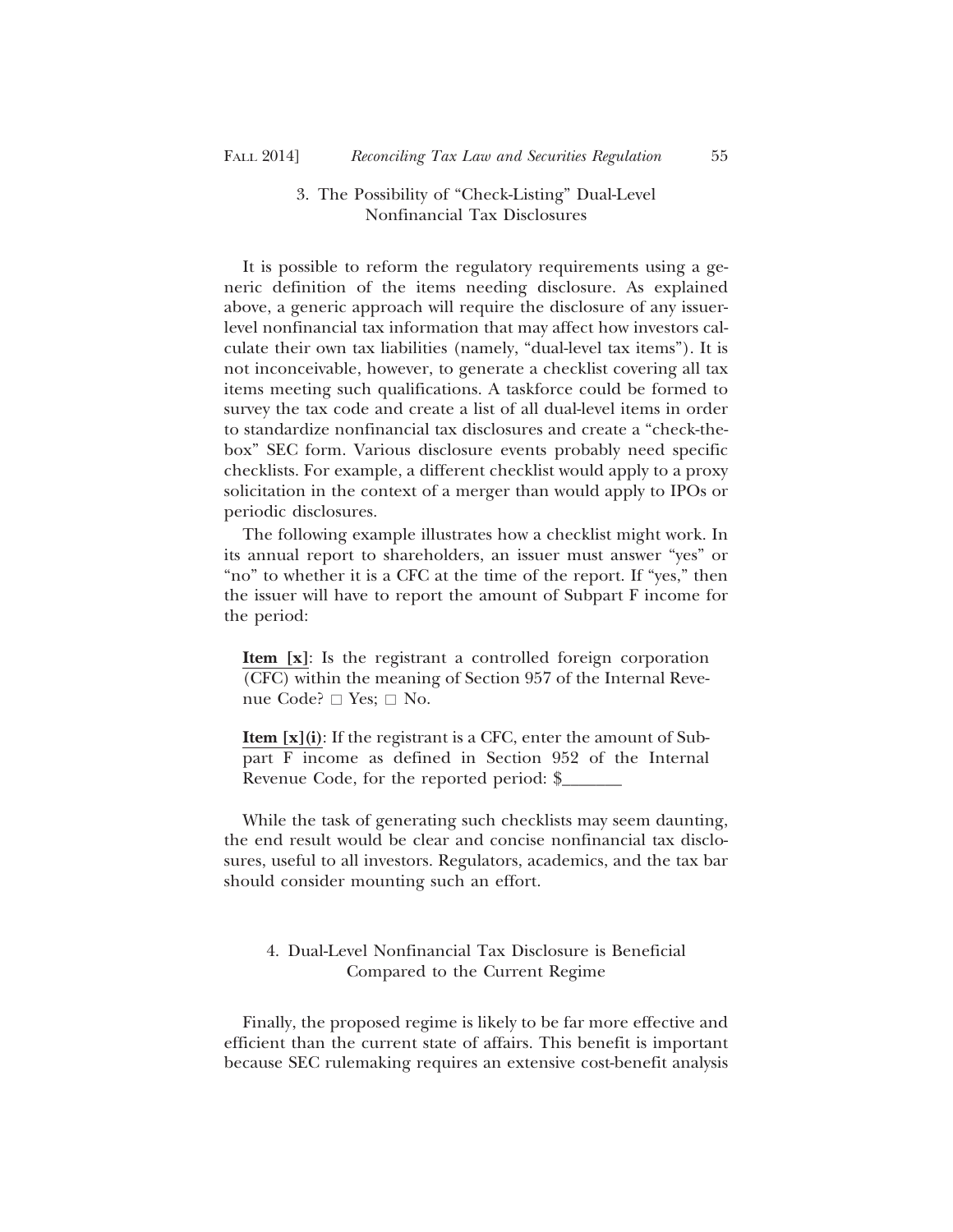before adopting a regulatory change.<sup>252</sup> It is beyond this Article's scope to analyze the costs and benefits of the proposed dual-level tax disclosure regime, although the analysis likely will support the proposal's adoption.

Generally speaking, the SEC analyzes four factors during the rulemaking process. First, it must identify "the need for the rulemaking and [explain] how the proposed rule will meet that need."253 This Article identified the need to revise current nonfinancial tax disclosures. It explained how current disclosures fail to achieve the perceived purposes of the U.S. securities regulation regime.254 The Article also explained how dual-level tax disclosure would support the regulatory rationale.255

Second, a cost-benefit analysis requires the SEC to articulate the "economic baseline against which to measure the proposed rule's likely economic impact (in terms of potential benefits and costs, including effects on efficiency, competition, and capital formation in the market(s) the rule would affect)." $256$  The proposal assumes that the baseline is the current regime, which does not effectively promote market efficiency.257

The third requirement is to clearly identify and evaluate "reasonable alternatives to the proposed regulatory approach."258 This Article identified two alternatives: a generic rule requiring duallevel nonfinancial tax disclosures and more detailed "check-listing" of dual-level tax disclosures. The development of the checklist alternative is beyond this Article's scope.

Lastly, the heart of the rulemaking process is comparing the costs and benefits of the proposed alternatives against the baseline.<sup>259</sup> Part I outlined the costs of the current regime.<sup>260</sup> Both the generic alternative and the "checklist" alternative of dual-level tax disclosures will probably fare better than the current regime when comparing costs and benefits.

In terms of the benefits, dual-level tax disclosures should enhance disclosure of tax information that is relevant for efficient

<sup>252.</sup> *See generally* SEC Staff of the Rulewriting Divisions and Offices, Memorandum on Current Guidance on Economic Analysis in SEC Rulemaking (Mar. 16, 2012), *available at* http://www.sec.gov/divisions/riskfin/rsfi\_guidance\_econ\_analy\_secrulemaking.pdf [hereinafter Rulewriting Memorandum].

<sup>253.</sup> *Id.* at 1.

<sup>254.</sup> *See* discussion *supra* Part I.

<sup>255.</sup> *See* discussion *supra* Part IV.B.

<sup>256.</sup> Rulewriting Memorandum, *supra* note 252, at 1.

<sup>257.</sup> *See* discussion *infra* Part I.D.

<sup>258.</sup> *See* Rulewriting Memorandum, *supra* note 252, at 1.

<sup>259.</sup> *Id.* at 1–3.

<sup>260.</sup> *See* discussion *supra* Part I.D*.*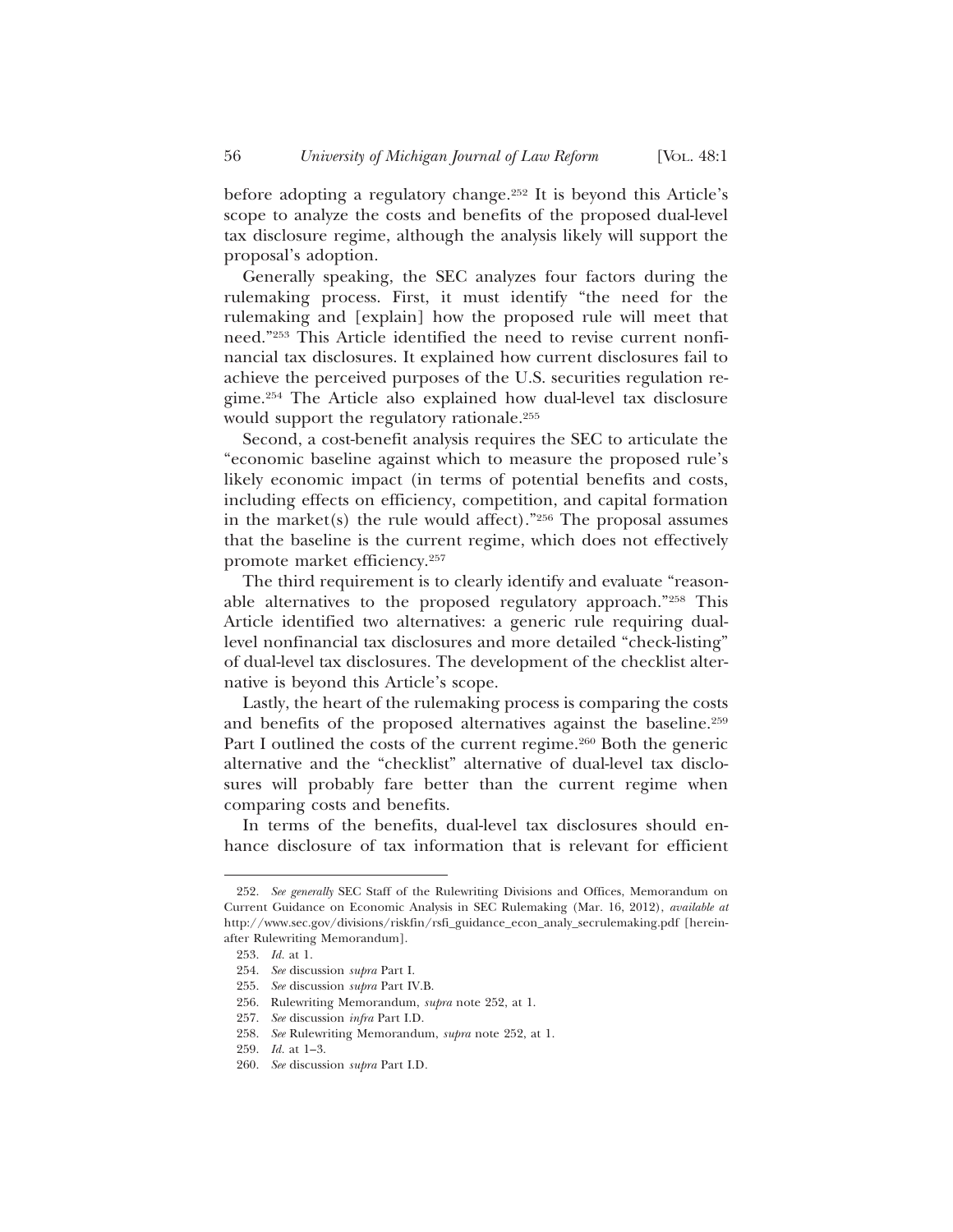markets and eliminate the disclosure of irrelevant information. All investors should find dual-level nonfinancial tax information relevant (as opposed to very few investors under current regime).

In terms of costs, dual-level tax disclosures should reduce costs for investors, issuers, and the SEC. Investors will have access to previously undisclosed information, and therefore informationgathering costs are expected to decrease. Issuers will not be required to generate any new information because they already hold all the dual-level tax information. On the other hand, the regulation would not require issuers to disclose information they do not have (namely, investor-level tax information). Under the checklist method, disclosure will be particularly cost-effective to issuers, as a "check-the-box" type form will replace the current lengthy tax narratives. The SEC should also find that its costs in enforcing nonfinancial tax disclosure rules shrink as the framework of required dual-level tax disclosures becomes clearer. The only significant new cost would be a onetime outlay to generate the proposed checklist, a cost that a better disclosure regime should outweigh.

## CONCLUSION: CONSULT YOUR OWN TAX ADVISOR

Nonfinancial tax disclosure regulation aims to ensure that "reasonable investors" receive all the "material" information related to the investors' tax consequences from a registered securities investment. This regulatory regime reflects the widespread acceptance of the efficient capital markets hypothesis and the mandatory disclosure framework it supports.

This Article argued that even if we accept the current regulatory rationale without reservation, the regulatory framework does not support the rationale. Specifically, investors in publicly-traded securities have varying tax preferences, even if all are "reasonable investors." Thus, drafting nonfinancial tax disclosures to address all the tax effects that a reasonable investor may deem material becomes impractical.

The market, in response to this practical difficulty, drafts nonfinancial tax disclosures for the benefit of a "reasonable investor" who is also an "average taxpayer." This Article showed that the concept of the average taxpayer is indefensible. No "average" taxpayer exists because tax laws, by definition, create rules of particular applicability to each taxpayer. Moreover, financial literature reveals that the tax preferences that actually make a difference in capital market operations are the preferences of taxpayers who are not